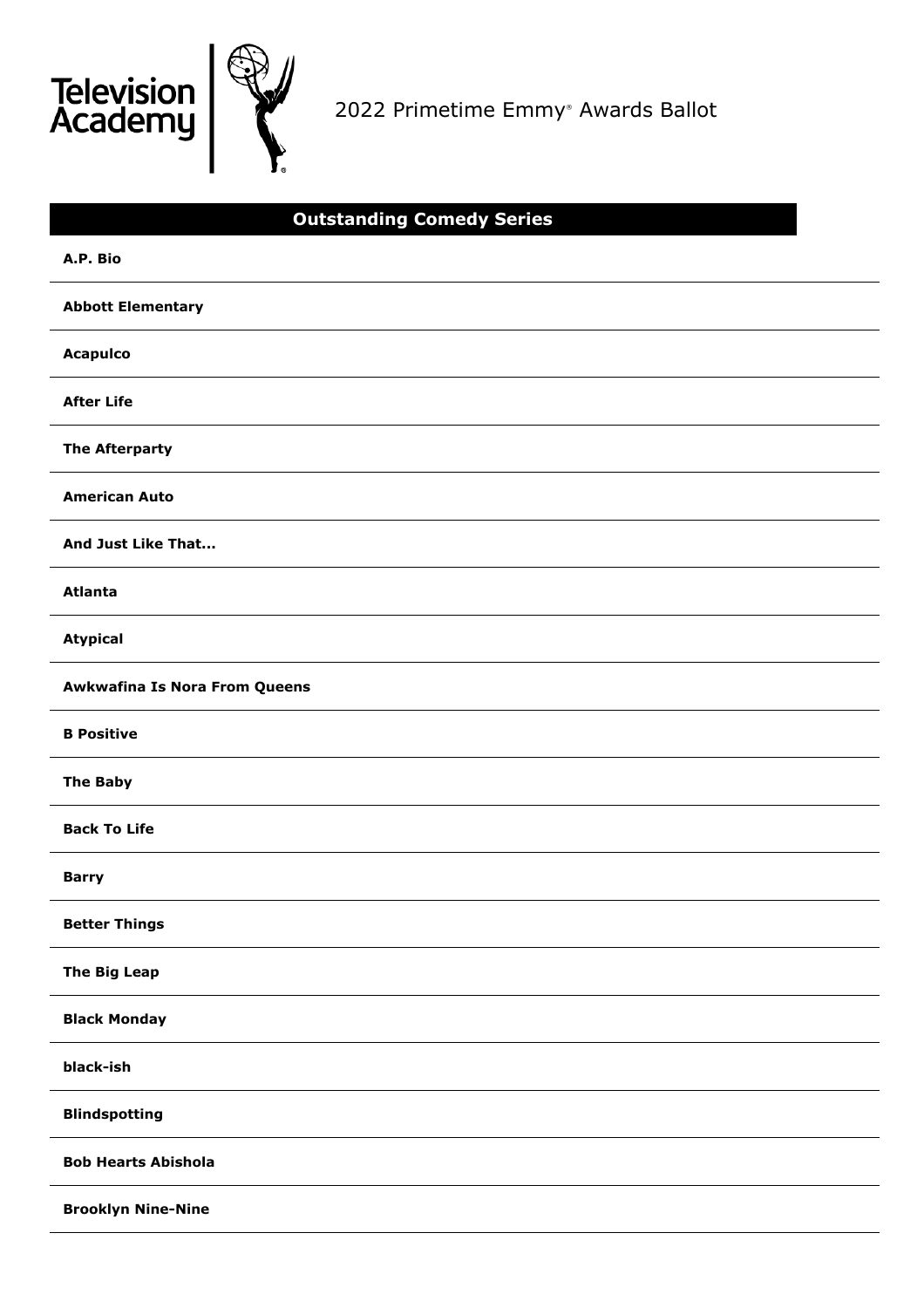| <b>Bust Down</b>             |
|------------------------------|
| <b>Call Me Kat</b>           |
| <b>The Chair</b>             |
| Cobra Kai                    |
| <b>The Conners</b>           |
| <b>Curb Your Enthusiasm</b>  |
| <b>Dave</b>                  |
| <b>Dear White People</b>     |
| <b>Dickinson</b>             |
| <b>Dollface</b>              |
| <b>Emily In Paris</b>        |
| <b>Feel Good</b>             |
| <b>Flatbush Misdemeanors</b> |
| <b>The Flight Attendant</b>  |
| <b>The Game</b>              |
| <b>The Garcias</b>           |
| Gentefied                    |
| Ghosts                       |
| Girls5eva                    |
| <b>The Goldbergs</b>         |
| <b>Grace And Frankie</b>     |
| <b>Grand Crew</b>            |
| <b>The Great</b>             |
| grown-ish                    |
| <b>Hacks</b>                 |
|                              |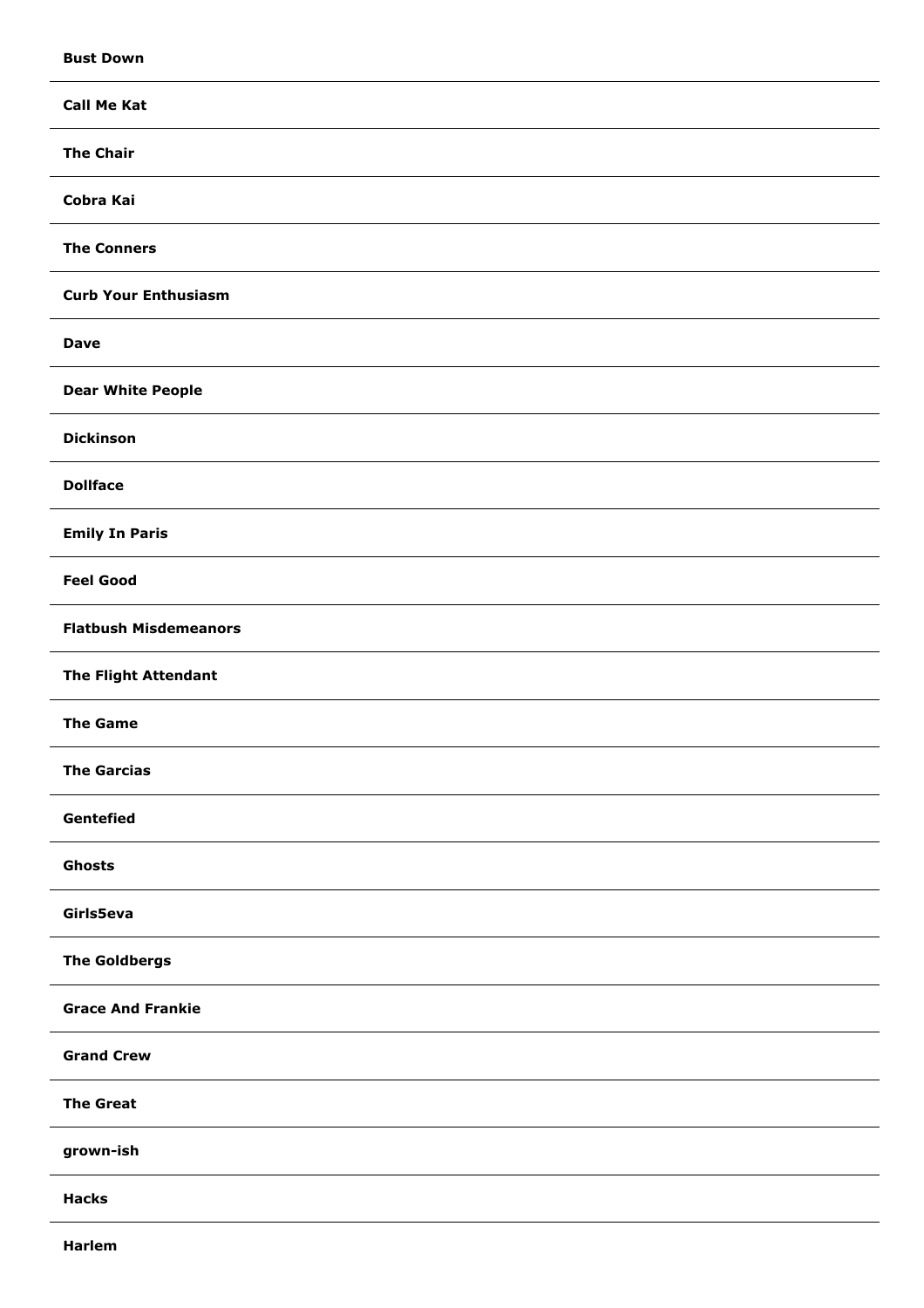| <b>Hawkeye</b>                    |
|-----------------------------------|
| <b>Home Economics</b>             |
| <b>How I Met Your Father</b>      |
| <b>How We Roll</b>                |
| I Love That For You               |
| iCarly                            |
| <b>Insecure</b>                   |
| It's Always Sunny In Philadelphia |
| <b>Johnson</b>                    |
| <b>Julia</b>                      |
| Kenan                             |
| <b>Killing It</b>                 |
| The Last O.G.                     |
| Life & Beth                       |
| Love, Victor                      |
| <b>MacGruber</b>                  |
| <b>Made For Love</b>              |
| <b>The Marvelous Mrs. Maisel</b>  |
| Minx                              |
| Mr Inbetween                      |
| Mr. Corman                        |
| Mr. Mayor                         |
| The Ms. Pat Show                  |
| <b>Murderville</b>                |
| <b>The Neighborhood</b>           |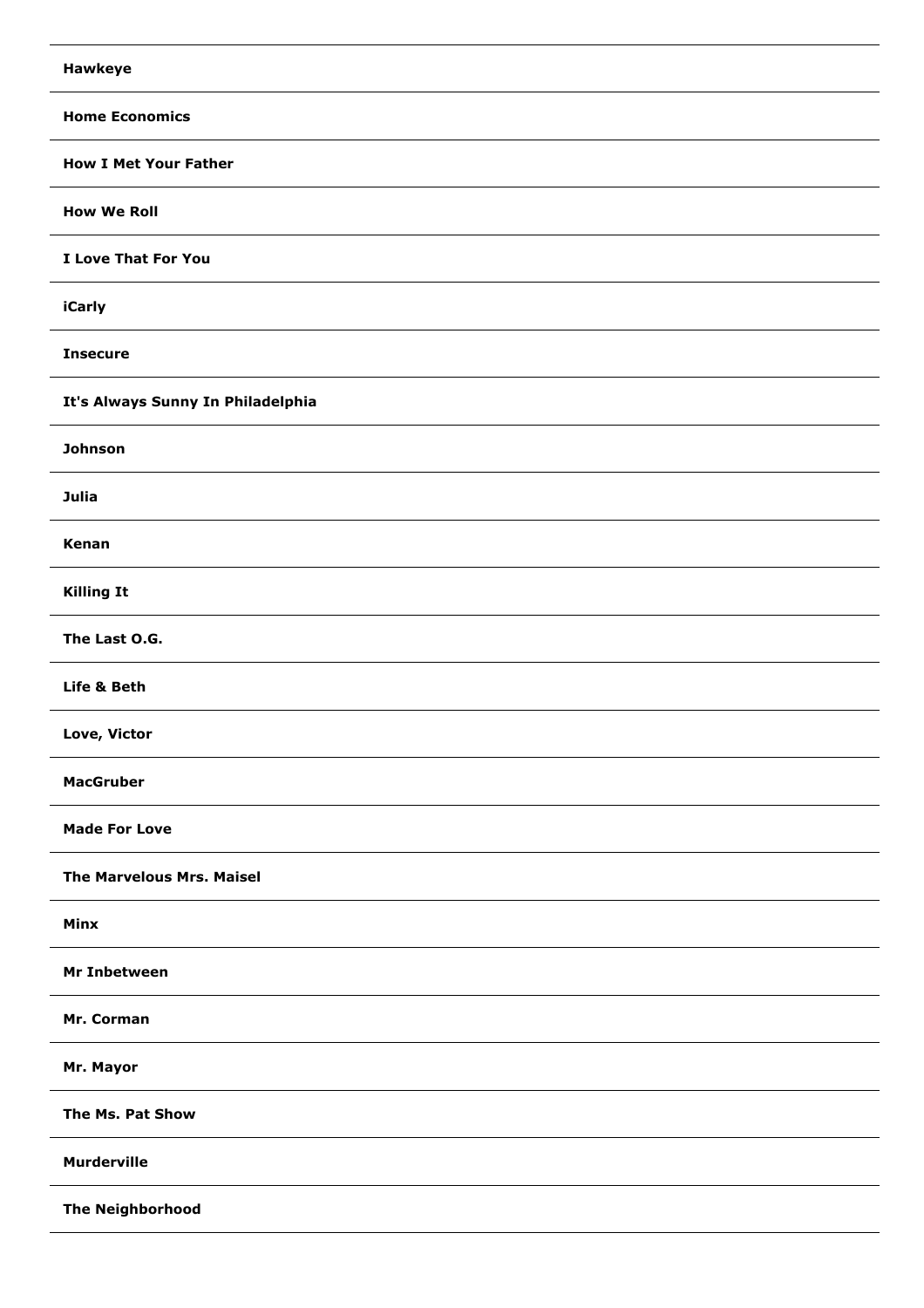**Only Murders In The Building The Other Two Our Flag Means Death The Outlaws Partners In Rhyme Peacemaker Pen15 The Pentaverate Physical Pivoting Reno 911! Reservation Dogs Resident Alien The Righteous Gemstones Run The World Russian Doll Saved By The Bell Schmigadoon! Search Party The Sex Lives Of College Girls Shining Vale Single Drunk Female Somebody Somewhere Sort Of**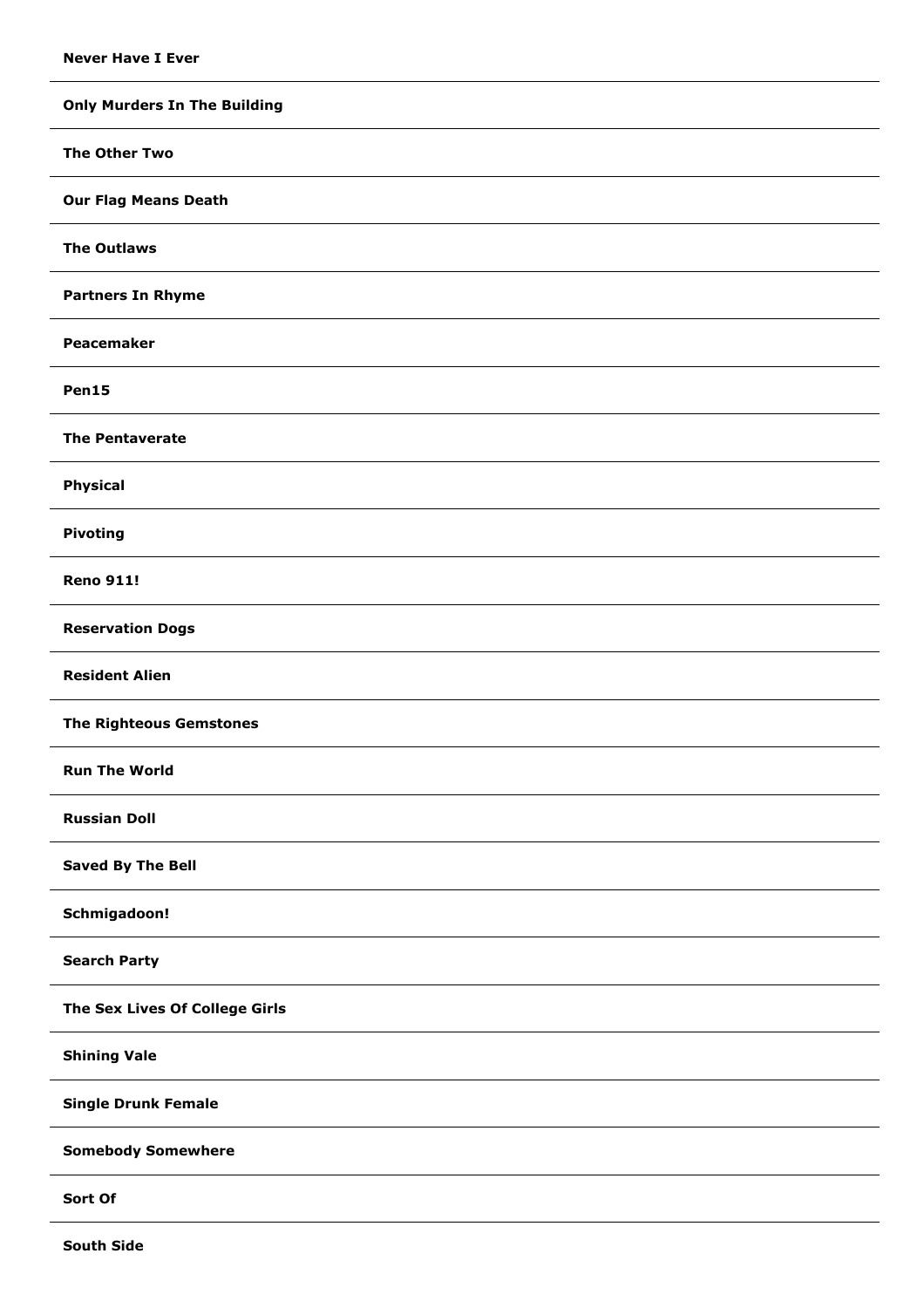| <b>Space Force</b>         |
|----------------------------|
| <b>Starstruck</b>          |
| <b>Tacoma FD</b>           |
| <b>Ted Lasso</b>           |
| This Way Up                |
| <b>Trying</b>              |
| <b>Turner &amp; Hooch</b>  |
| <b>United States Of Al</b> |
| Upload                     |
| We Are Lady Parts          |
| <b>Welcome To Flatch</b>   |
| What We Do In The Shadows  |
| <b>Why Women Kill</b>      |
| <b>With Love</b>           |
| Woke                       |
| <b>Wolf Like Me</b>        |
| <b>The Wonder Years</b>    |
| <b>Work In Progress</b>    |
| <b>Young Rock</b>          |
| <b>Young Sheldon</b>       |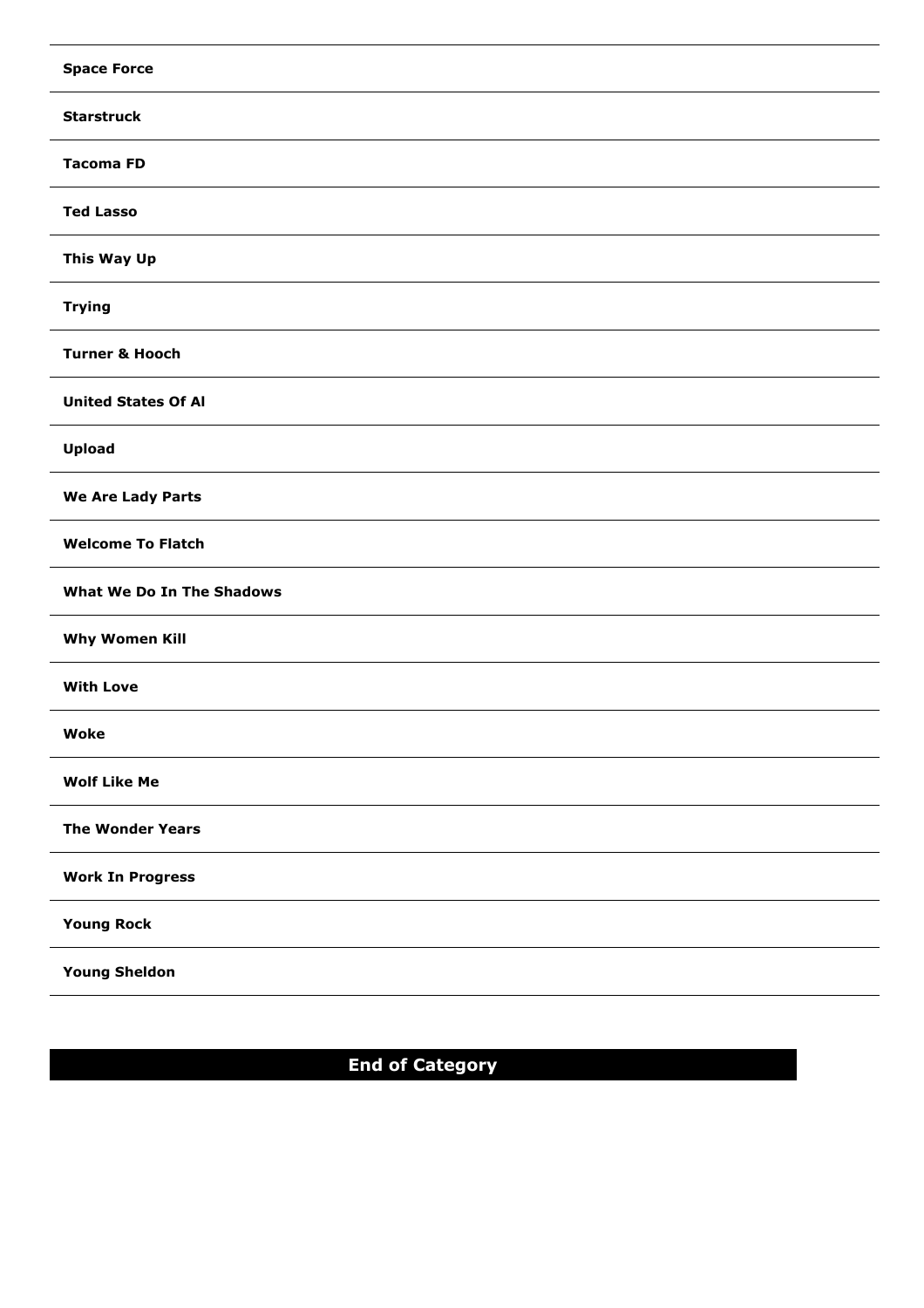# **Outstanding Drama Series**

# **The Accidental Wolf**

# **All American**

# **All American Homecoming**

**All Creatures Great And Small (MASTERPIECE)**

# **American Rust**

# **Animal Kingdom**

**Another Life**

### **Archive 81**

**As We See It**

### **Batwoman**

**Bel-Air**

### **Better Call Saul**

**Big Sky**

# **Billions**

**Billy The Kid**

# **The Blacklist**

**Blue Bloods**

### **BMF**

# **The Book Of Boba Fett**

### **Bosch: Legacy**

### **Bridgerton**

# **Chapelwaite**

# **Charmed**

### **The Chi**

**Chicago Fire**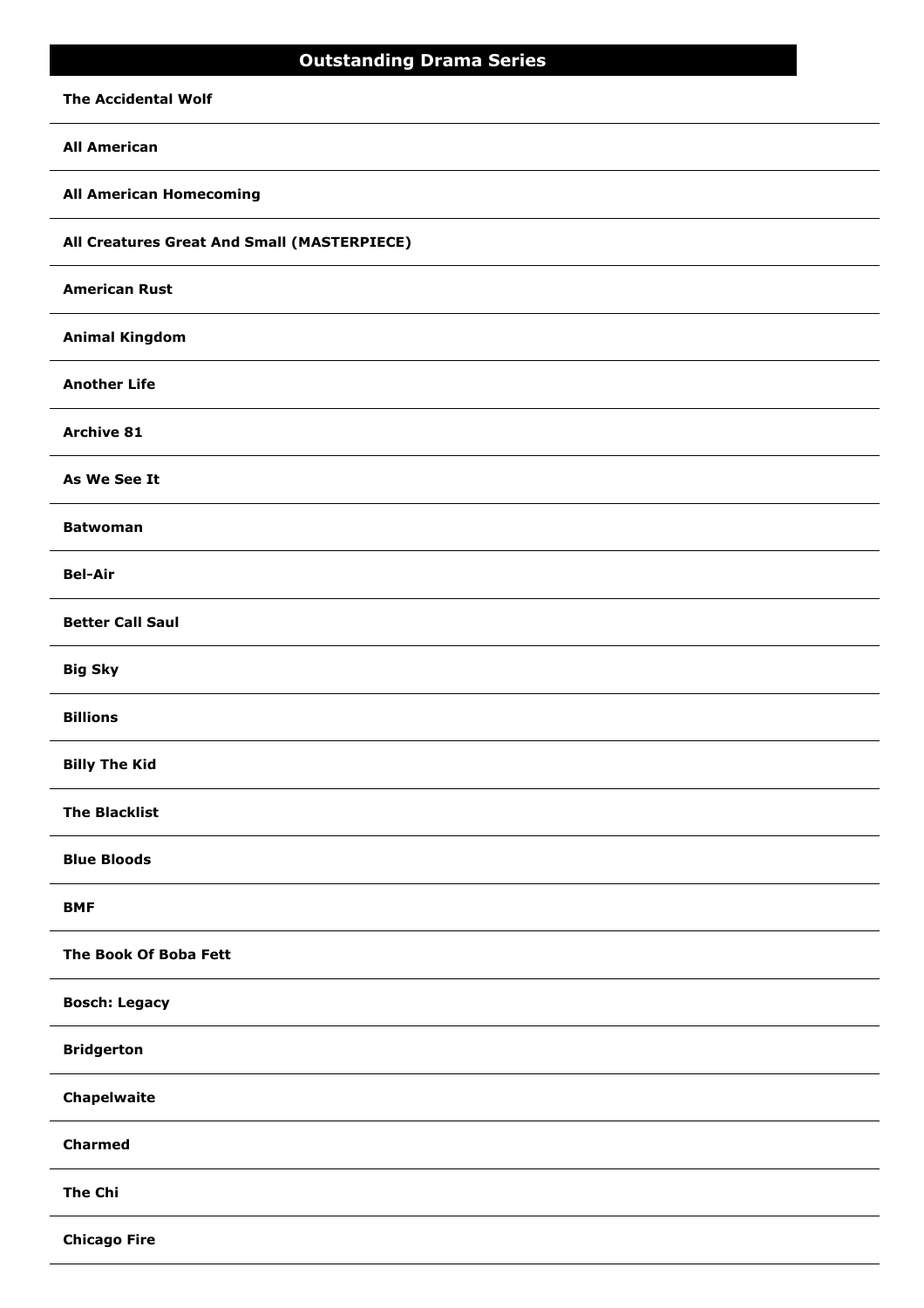| <b>Chicago Med</b>                 |
|------------------------------------|
| Chicago P.D.                       |
| <b>Chucky</b>                      |
| <b>Claws</b>                       |
| <b>The Cleaning Lady</b>           |
| <b>Cowboy Bebop</b>                |
| <b>CSI: Vegas</b>                  |
| <b>D.C.'s Legends Of Tomorrow</b>  |
| <b>D.C.'s Stargirl</b>             |
| <b>Dan Brown's The Lost Symbol</b> |
| <b>David Makes Man</b>             |
| <b>Dexter: New Blood</b>           |
| <b>Doom Patrol</b>                 |
| <b>Dynasty</b>                     |
| <b>The Endgame</b>                 |
| <b>The Equalizer</b>               |
| Euphoria                           |
| Evil                               |
| <b>The Expanse</b>                 |
| <b>Fantasy Island</b>              |
| <b>FBI</b>                         |
| <b>FBI: International</b>          |
| <b>FBI: Most Wanted</b>            |
| <b>Flack</b>                       |
| <b>The Flash</b>                   |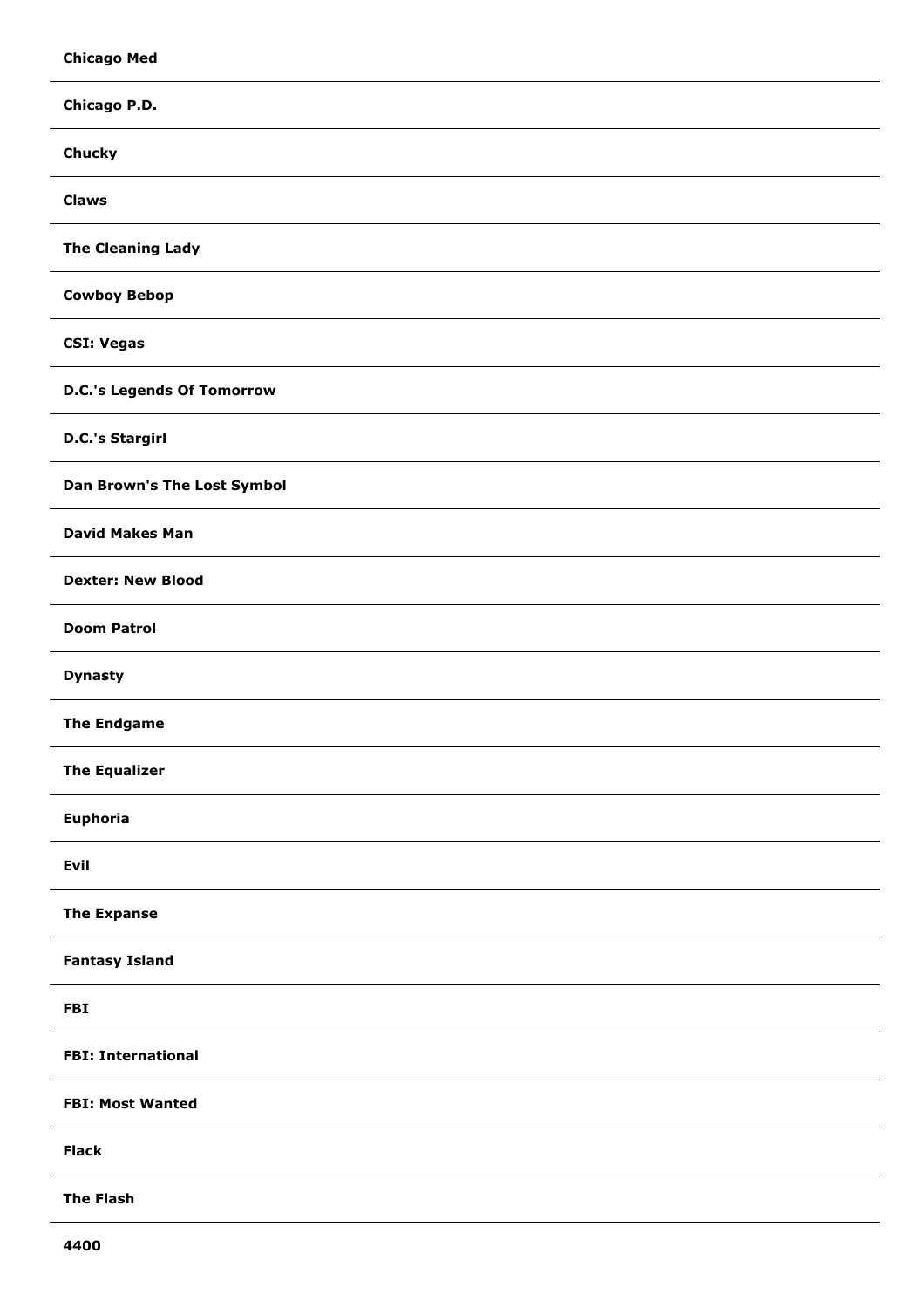| <b>Foundation</b>        |
|--------------------------|
| <b>From</b>              |
| <b>Gentleman Jack</b>    |
| <b>The Gilded Age</b>    |
| The Girl In The Woods    |
| Goliath                  |
| <b>The Good Doctor</b>   |
| <b>The Good Fight</b>    |
| <b>Good Sam</b>          |
| <b>Good Trouble</b>      |
| <b>Gossip Girl</b>       |
| <b>Grey's Anatomy</b>    |
| Halo                     |
| Hanna                    |
| <b>Heels</b>             |
| Hightown                 |
| <b>Home Before Dark</b>  |
| <b>A House Divided</b>   |
| <b>In The Dark</b>       |
| <b>Invasion</b>          |
| <b>Joe Pickett</b>       |
| Kevin Can F**K Himself   |
| <b>Killing Eve</b>       |
| <b>Kung Fu</b>           |
| The L Word: Generation Q |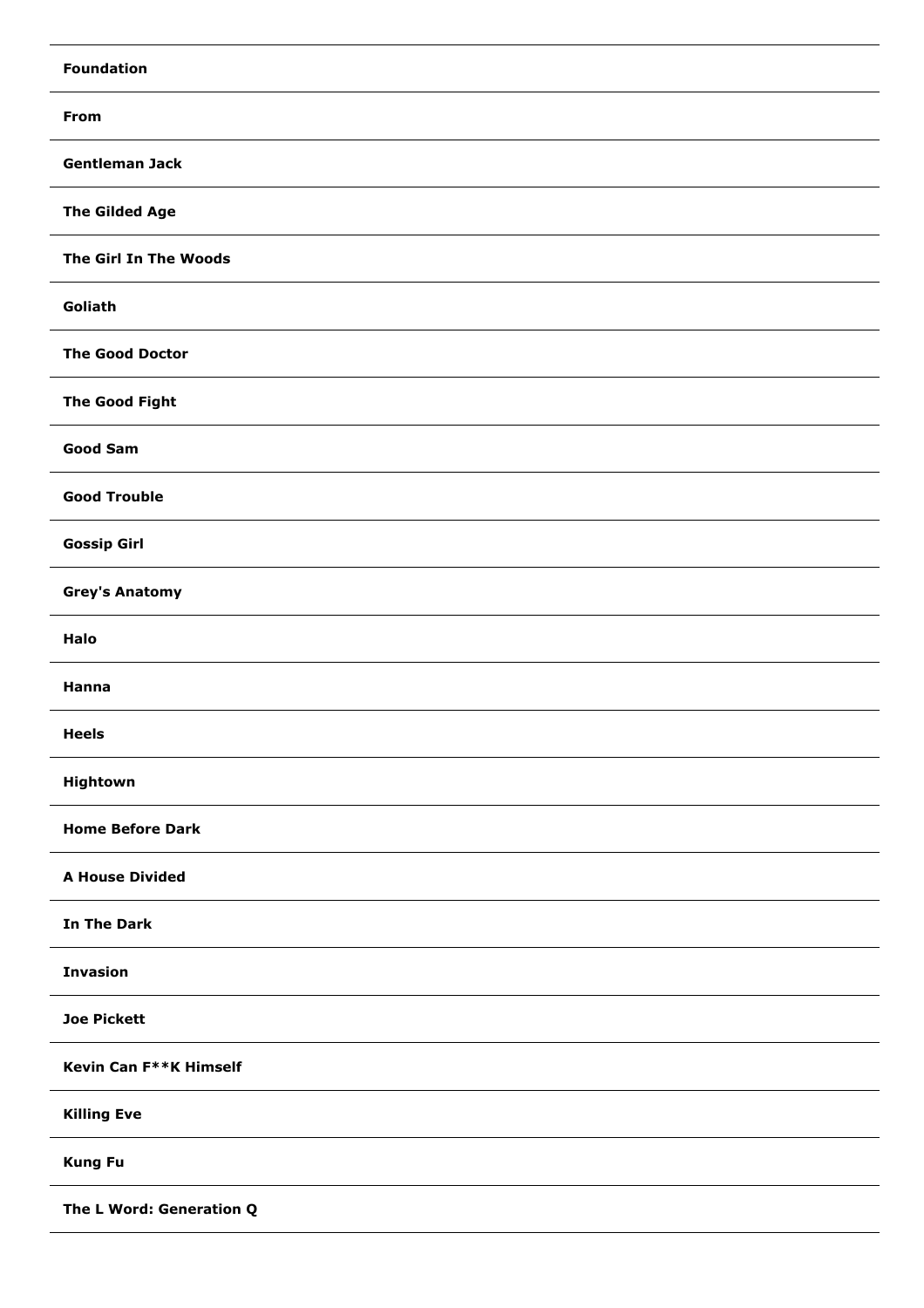**The Last Kingdom Law & Order Law & Order: Organized Crime Law & Order: Special Victims Unit Legacies The Lincoln Lawyer Locke & Key Loki Long Slow Exhale Lost In Space Lucifer Magnum P.I. The Man Who Fell To Earth Mayans M.C. Mayor Of Kingstown A Million Little Things The Morning Show Motherland: Fort Salem My Brilliant Friend: Those Who Leave And Those Who Stay Nancy Drew Naomi NCIS NCIS: Hawai'i NCIS: Los Angeles**

**New Amsterdam**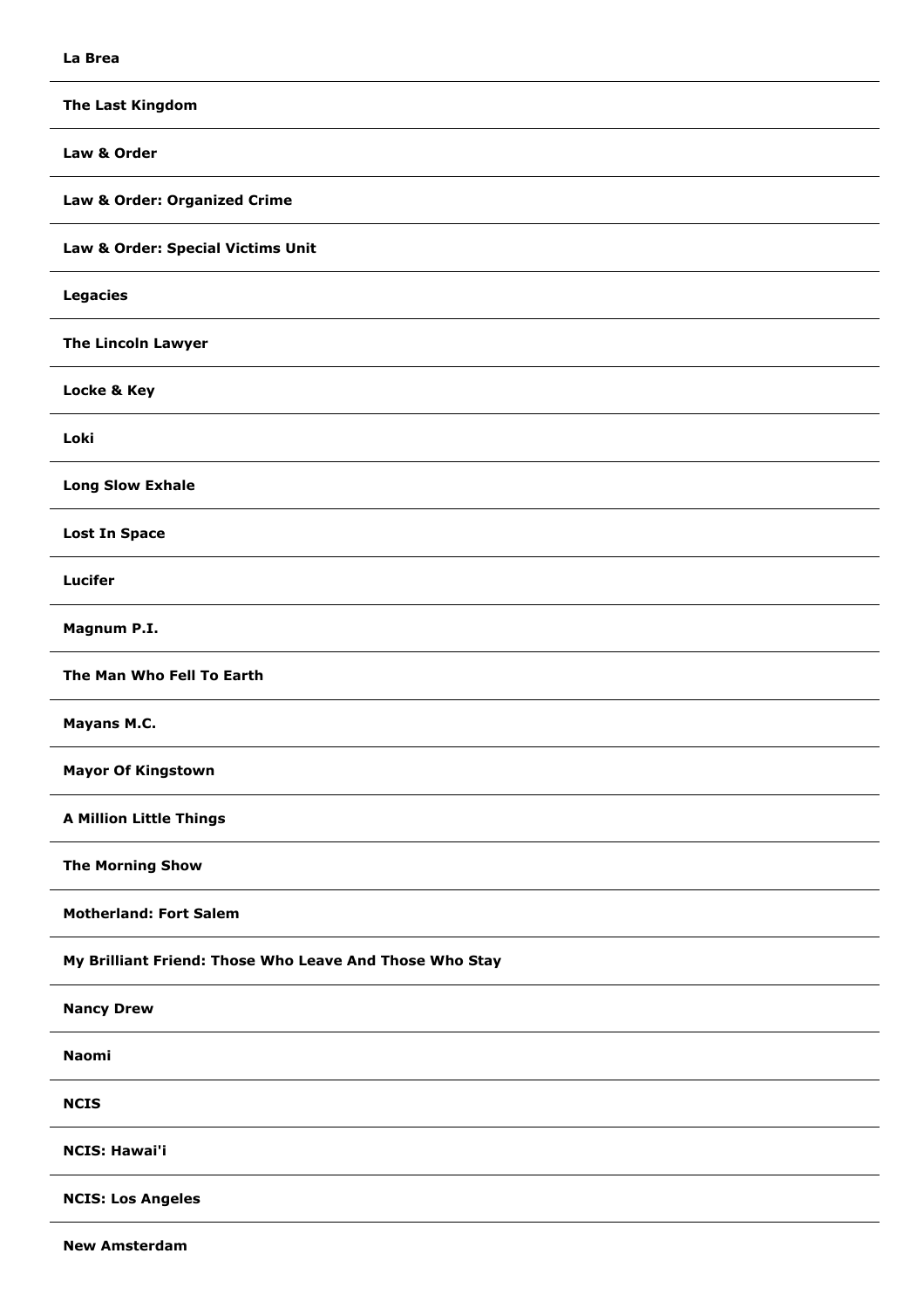| <b>Night Sky</b>                     |
|--------------------------------------|
| $9 - 1 - 1$                          |
| 9-1-1: Lone Star                     |
| <b>Nine Perfect Strangers</b>        |
| One Of Us Is Lying                   |
| <b>Ordinary Joe</b>                  |
| <b>Our Kind Of People</b>            |
| <b>Outer Banks</b>                   |
| <b>Outer Range</b>                   |
| <b>Outlander</b>                     |
| <b>Ozark</b>                         |
| Pachinko                             |
| <b>Pieces Of Her</b>                 |
| <b>The Porter</b>                    |
| <b>Power Book II: Ghost</b>          |
| <b>Power Book III: Raising Kanan</b> |
| <b>Power Book IV: Force</b>          |
| <b>Promised Land</b>                 |
| <b>Queen Sugar</b>                   |
| Queens                               |
| <b>Raised By Wolves</b>              |
| Reacher                              |
| <b>The Resident</b>                  |
| <b>Riverdale</b>                     |
| <b>The Rookie</b>                    |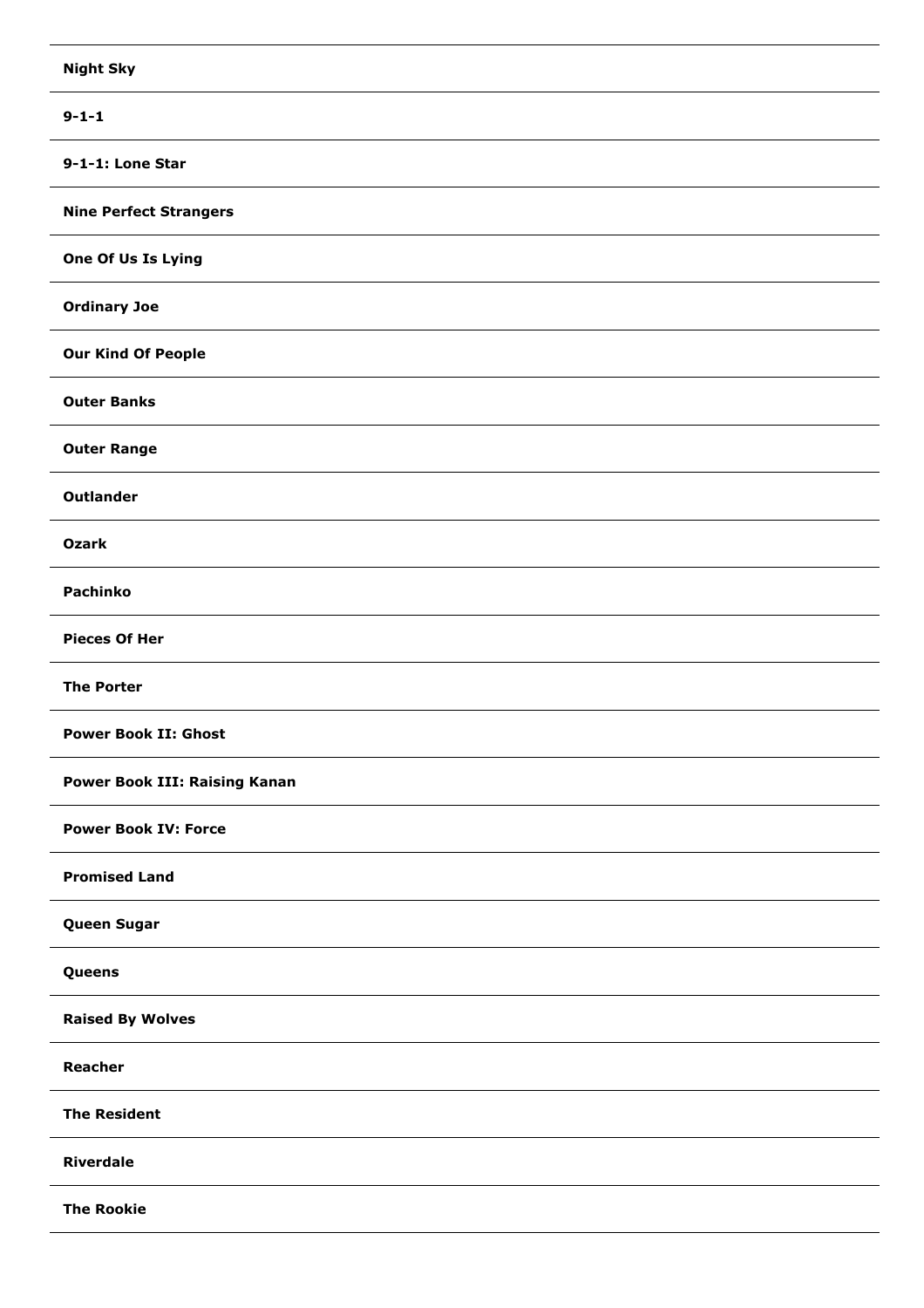| <b>S.W.A.T.</b>                      |
|--------------------------------------|
| <b>SEAL Team</b>                     |
| <b>SEE</b>                           |
| <b>Servant</b>                       |
| <b>Severance</b>                     |
| Sex/Life                             |
| <b>Shining Girls</b>                 |
| <b>The Sinner</b>                    |
| <b>61st Street</b>                   |
| <b>Slow Horses</b>                   |
| Snowfall                             |
| Snowpiercer                          |
| <b>Squid Game</b>                    |
| <b>Star Trek: Discovery</b>          |
| <b>Star Trek: Picard</b>             |
| <b>Star Trek: Strange New Worlds</b> |
| <b>Station 19</b>                    |
| <b>Stranger Things</b>               |
| <b>Succession</b>                    |
| <b>Superman &amp; Lois</b>           |
| <b>Suspicion</b>                     |
| Swagger                              |
| <b>Sweet Magnolias</b>               |
| <b>Tale Of Tails</b>                 |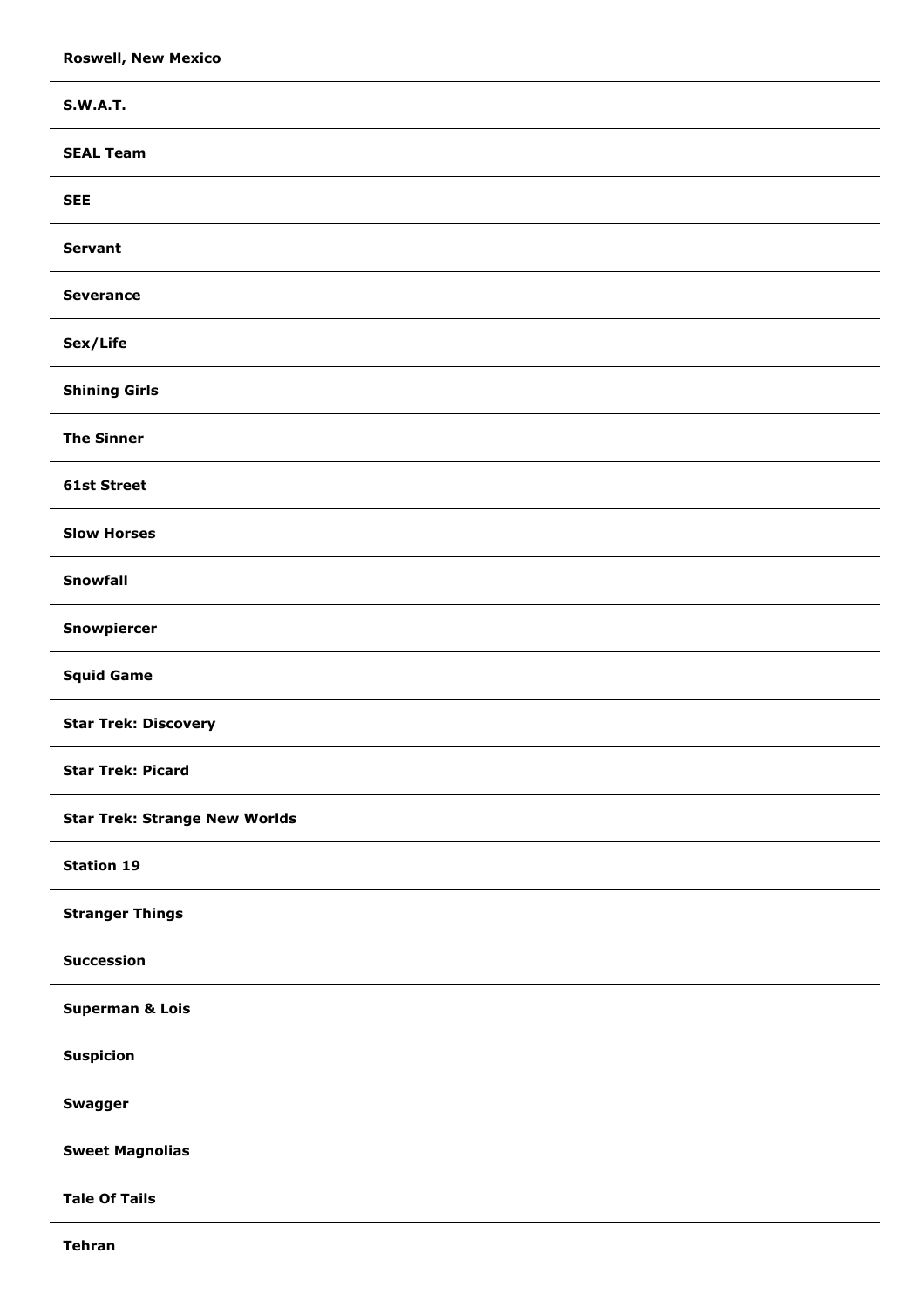| This Is Us                                   |
|----------------------------------------------|
| <b>Titans</b>                                |
| <b>Tokyo Vice</b>                            |
| <b>The Tourist</b>                           |
| <b>Truth Be Told</b>                         |
| <b>Vikings: Valhalla</b>                     |
| <b>Virgin River</b>                          |
| Walker                                       |
| The Wheel Of Time                            |
| <b>When Calls The Heart</b>                  |
| <b>The Wilds</b>                             |
| Winning Time: The Rise Of The Lakers Dynasty |
| <b>The Witcher</b>                           |
| <b>Wu-Tang: An American Saga</b>             |
| Y: The Last Man                              |
| Yellowjackets                                |
| Yellowstone                                  |
| You                                          |
|                                              |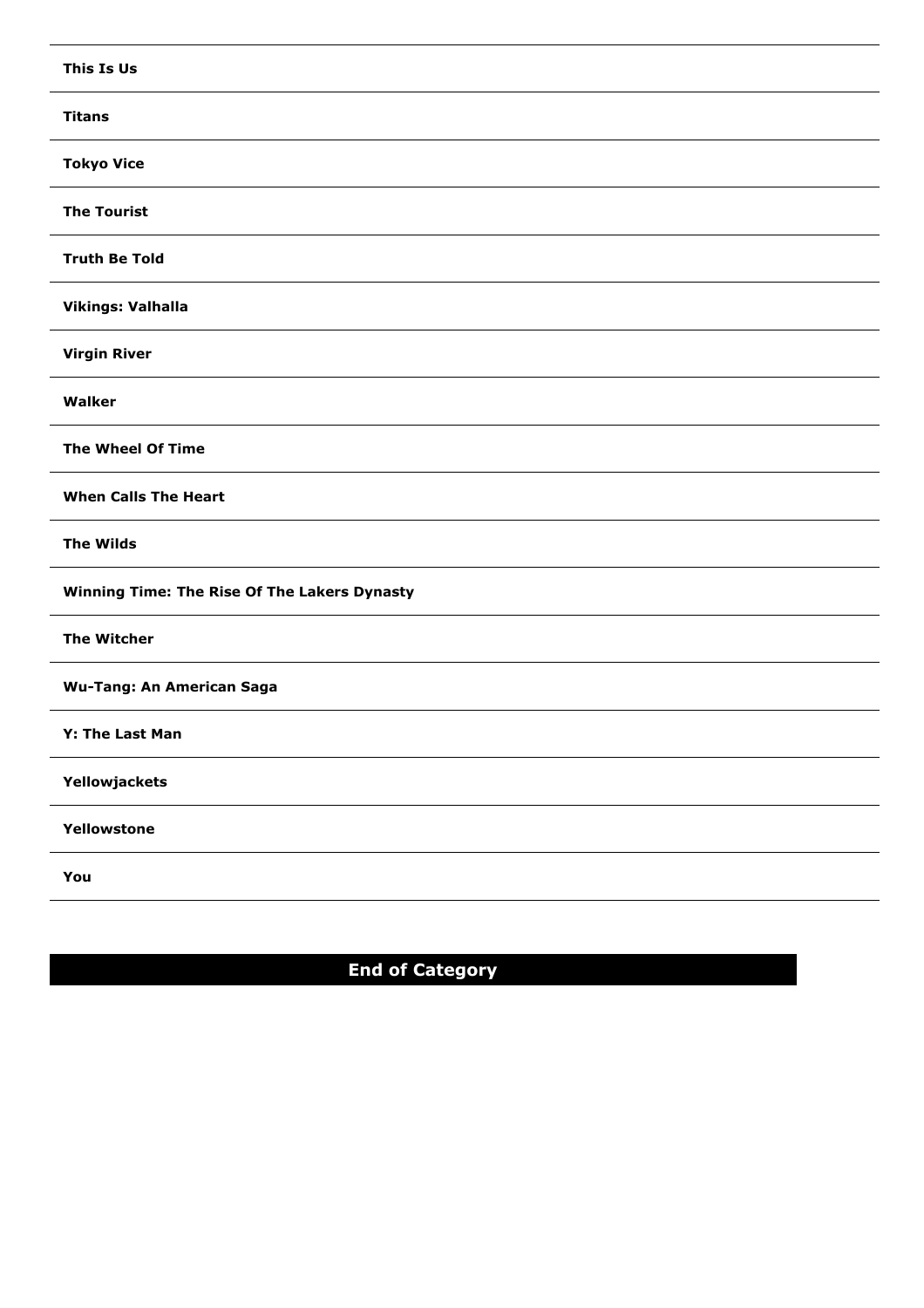### **American Horror Stories**

American Horror Stories is a weekly anthology series that will feature a different horror story each episode.

Starring: Matt Bomer, Gavin Creel, Cody Fern, Kaia Gerber, Paris Jackson, John Carroll Lynch, Billie Lourd, Sierra McCormick, Dylan McDermott, Aaron Tveit

#### **American Horror Story: Double Feature**

American Horror Story is an anthology horror drama.

Starring: Sarah Paulson, Evan Peters, Denis O'Hare, Finn Wittrock, Lily Rabe, Leslie Grossman, Angelica Ross, Macaulay Culkin, Neal McDonough, Nico Greetham, Isaac Cole Powell, Kaia Gerber, Ryan Kiera Armstrong

### **Anatomy Of A Scandal**

Sophie's privileged life as the wife of powerful politician James unravels when scandalous secrets surface and he stands accused of a shocking crime.

Starring: Rupert Friend, Sienna Miller

### **Angela Black**

In this psychological thriller, nothing is as it seems as Angela Black tries to save herself and her children from danger, leading Angela to doubt everything she thought she knew – including her own mind.

Starring: Joanne Froggatt, Michiel Huisman, Samuel Adewunmi

### **Angelyne**

Fame, identity, Corvettes -- Angelyne, the self-proclaimed Rorschach test in pink, takes over Los Angeles billboards in the mid-80s as an enigmatic blonde bombshell, ushering in the era of famous-for-beingfamous influencer culture.

Starring: Emmy Rossum, Hamish Linklater, Philip Ettinger, Charlie Rowe, Alex Karpovsky, Martin Freeman, Lukas Gage

#### **Brand New Cherry Flavor**

A filmmaker heads to Hollywood in the early '90s to make her movie but tumbles down a hallucinatory rabbit hole of sex, magic, revenge — and kittens.

Starring: Rosa Salazar

### **Candy**

Candy Montgomery is a 1980 housewife and mother who did everything right—good husband, two kids, nice house, even the careful planning and execution of transgressions—but when the pressure of conformity builds within her, her actions scream for just a bit of freedom. With deadly results.

Starring: Jessica Biel

# **Clickbait**

When family man Nick Brewer is abducted in a crime with a sinister online twist, those closest to him race to uncover who is behind it and why.

Starring: Adrian Grenier, Betty Gabriel, Zoe Kazan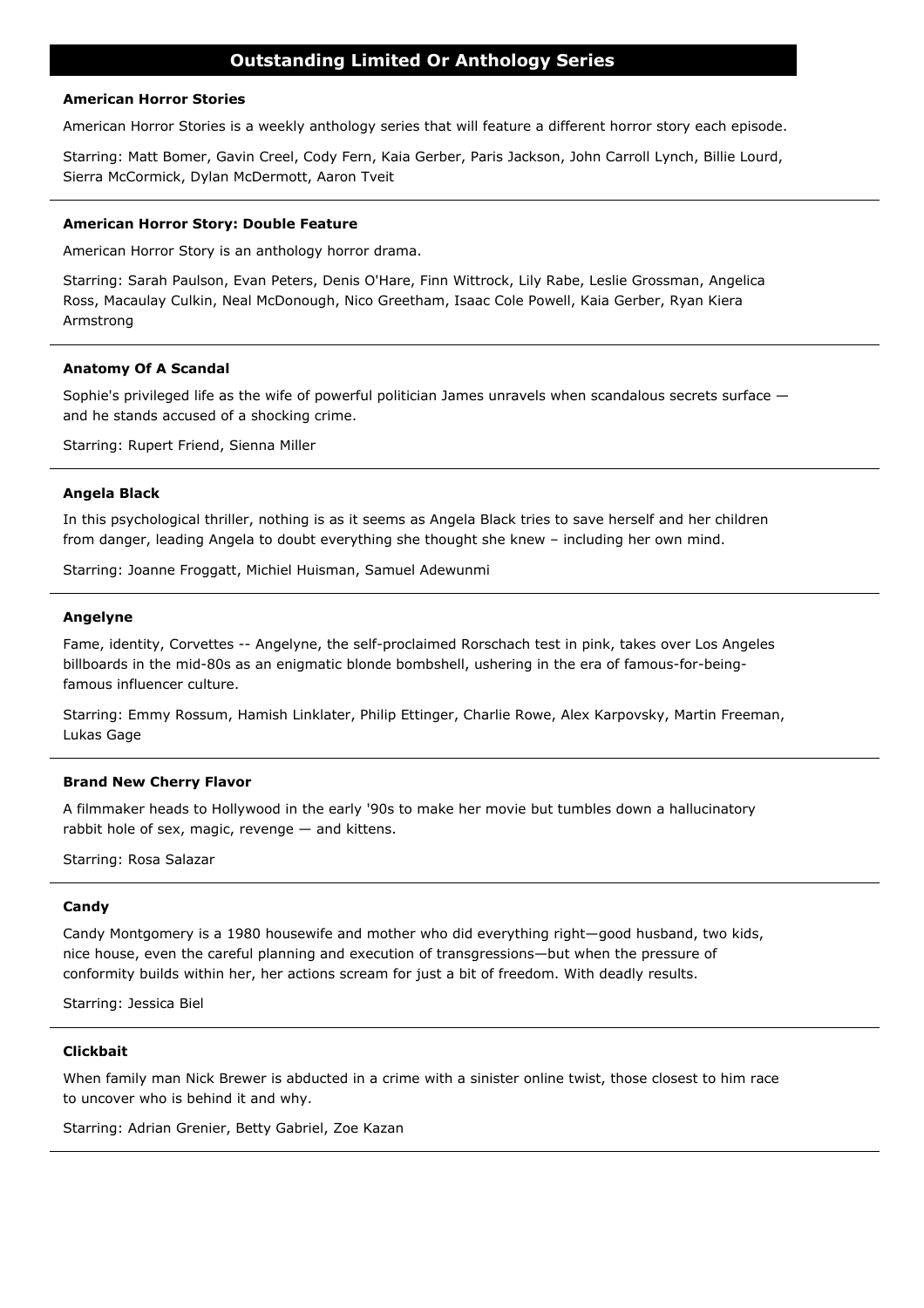# **Colin In Black & White**

Colin Kaepernick narrates this drama series recounting his formative years navigating race, class and culture while aspiring for greatness.

Starring: Jaden Michael

### **Conversations With Friends**

Conversations With Friends follows Frances, a darkly observant college student, as she navigates the complexities of her evolving relationships and entanglements with new and old friends that ultimately force her to confront her own vulnerabilities for the first time.

Starring: Alison Oliver, Joe Alwyn, Jemima Kirke, Sasha Lane

# **Creepshow**

A comic book comes to life in a series of vignettes, exploring terrors from murder to the supernatural and unexplainable. Haunted dollhouses, werewolves, murderous goblins, villainous trick-or-treaters, the dead, and medical marvels are just a few of the things to watch out for in this series.

Starring: Ethan Embry, Brayden Benson, James Remar, Victor Rivera, Brandon Quinn, Jade Fernandez, Suehyla El-Attar, Kadianne Whyte, Matthew Barnes, Devon Hales, Michael Rooker, Mai Delapa

### **DMZ**

In a near-future civil-war-torn America, fearless medic Alma sets out on a harrowing quest to find her missing son – crossing into the demilitarized zone of Manhattan, where a ruthless battle for control rages between rival gang leaders.

Starring: Rosario Dawson, Benjamin Bratt, Hoon Lee, Freddy Miyares, Jordan Preston Carter

# **Dopesick**

Michael Keaton stars in Dopesick, a limited series that brings an eye to the American opioid epidemic. Dopesick exposes the horrors Purdue Pharma wrought on the nation and the tireless efforts by a few individuals to bring the company to justice amid local communities battling the crisis.

Starring: Michael Keaton, Peter Sarsgaard, Michael Stuhlbarg, Will Poulter, John Hoogenakker, Ray McKinnon, Kaitlyn Dever, Rosario Dawson, Mare Winningham

### **Dr. Death**

Neurosurgeon Robert Henderson and vascular surgeon Randall Kirby set out to stop the brilliant but sociopathic Dr. Christopher Duntsch, whose patients leave his operating room either permanently maimed or dead; inspired by the terrifying true story.

Starring: Joshua Jackson, Grace Gummer, Annasophia Robb, Christian Slater, Alec Baldwin

### **The Dropout**

TV series that chronicles Theranos founder Elizabeth Holmes' attempt to revolutionize the healthcare industry after dropping out of college and starting a technology company.

Starring: Amanda Seyfried

### **1883**

1883 follows the Dutton family as they embark on a journey west through the Great Plains. It is a stark retelling of Western expansion, and an intense study of one family fleeing poverty to seek a better future in America's promised land — Montana.

Starring: Sam Elliott, Isabel May, Tim McGraw, Faith Hill, LaMonica Garrett, Marc Rissmann, Audie Rick, Eric Nelsen, James Landry Hébert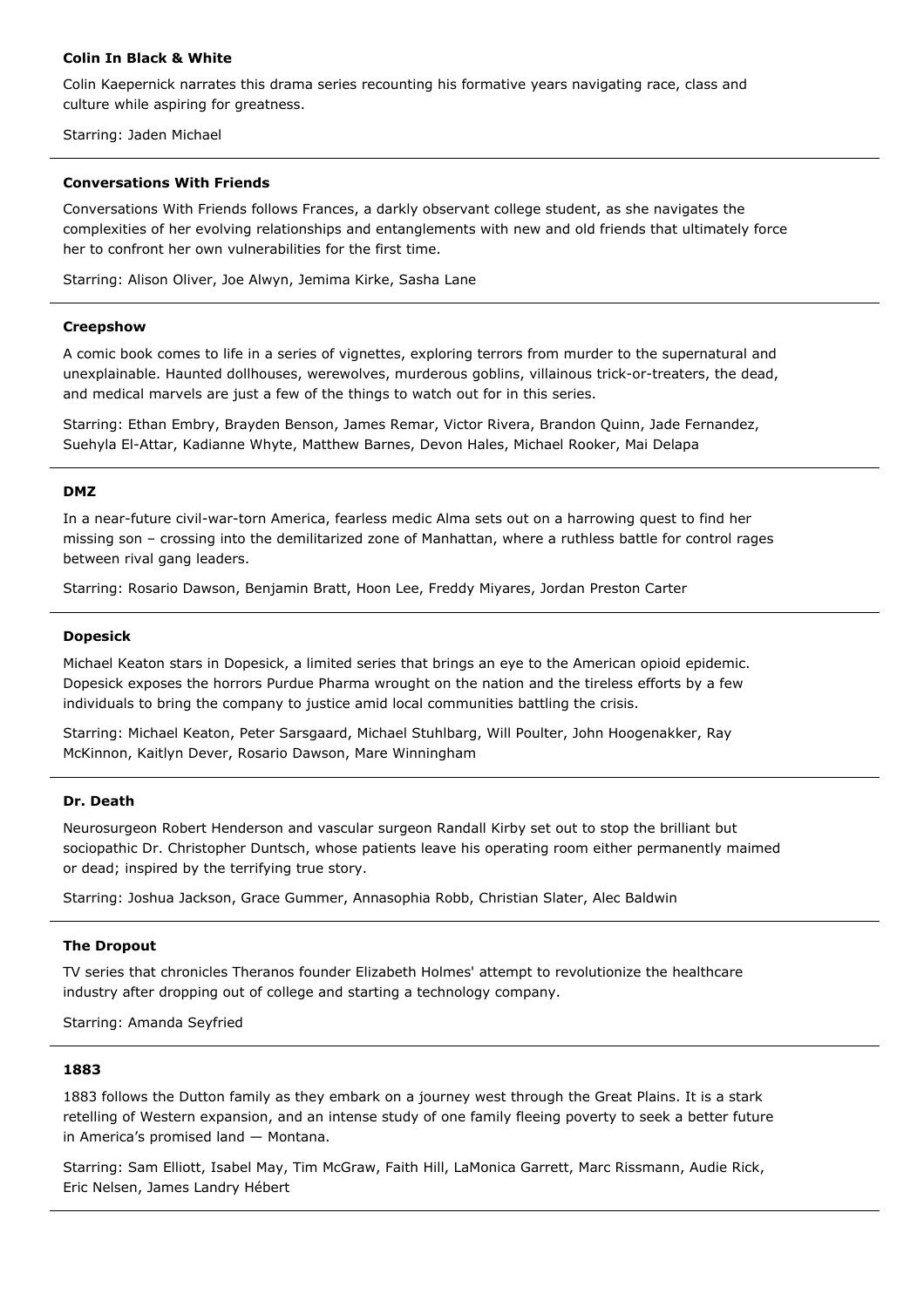### **The Essex Serpent**

The Essex Serpent follows London widow Cora Seaborne (Claire Danes) who moves to Essex to investigate reports of a mythical serpent. She forms a surprising bond of science and skepticism with the local pastor (Tom Hiddleston), but when tragedy strikes, locals accuse her of attracting the creature.

Starring: Tom Hiddleston, Claire Danesw, Frank Dillane, Clémence Poésy, Hayley Squires

### **The First Lady**

A reframing of American leadership through the lens of the First Ladies, this series delves deep into the Ladies' personal and political lives. Exploring everything from their journeys to Washington, family life, and world-changing political contributions, the impact of the White House's women is no longer hidden from view.

Starring: Viola Davis, Michelle Pfeiffer, Gillian Anderson

# **Gaslit**

Gaslit is a modern take on the Watergate scandal through the lens of the lesser-known but no-less-key players involved in the downfall of America's 37th president. The series shines its light most prominently on Martha Mitchell (played by Julia Roberts).

Starring: Julia Roberts, Sean Penn, Dan Stevens, Betty Gilpin, Shea Whigham, Darby Camp

### **The Girl Before**

After getting the chance to move into an ultra-minimalist house designed by an enigmatic architect Edward Monkford, Jane begins to question if her fate will be the same as the woman who lived there before.

Starring: Gugu Mbatha-Raw

# **The Girl From Plainville**

The Girl From Plainville goes beyond the media portrayal of Michelle Carter's unprecedented "textingsuicide" case to explore mental health and the societal pressures teens experience, tracking the events leading to Conrad Roy III's death and Carter's ultimate conviction of involuntary manslaughter.

Starring: Elle Fanning, Colton Ryan, Norbert Leo Butz, Kai Lennox, Chloë Sevigny, Cara Buono

### **Horror Noire**

Horror Noire features stories of Black horror from Black directors and screenwriters.

Starring: Lesley-Ann Brandt, Nathanial Logan McIntyre, Brandon Mychal Smith, Samuel Taylor, Lenora Crichlow, Sean Patrick Thomas, Tijuan Mosley, Gabrielle Byndloss, Malcolm Barrett, Rachel True, Tony Todd, Luke James, Miles McNicoll

# **The Hot Zone: Anthrax**

The Hot Zone: Anthrax takes place in 2001, just weeks after 9/11, when the United States was rocked by another deadly act of terrorism: Letters containing anthrax sent to unsuspecting victims.

Starring: Daniel Dae Kim, Tony Goldwyn

### **Impeachment: American Crime Story**

Impeachment: American Crime Story is a limited series examining the national crisis that led to the first impeachment of a U.S. President in over a century.

Starring: Beanie Feldstein, Sarah Paulson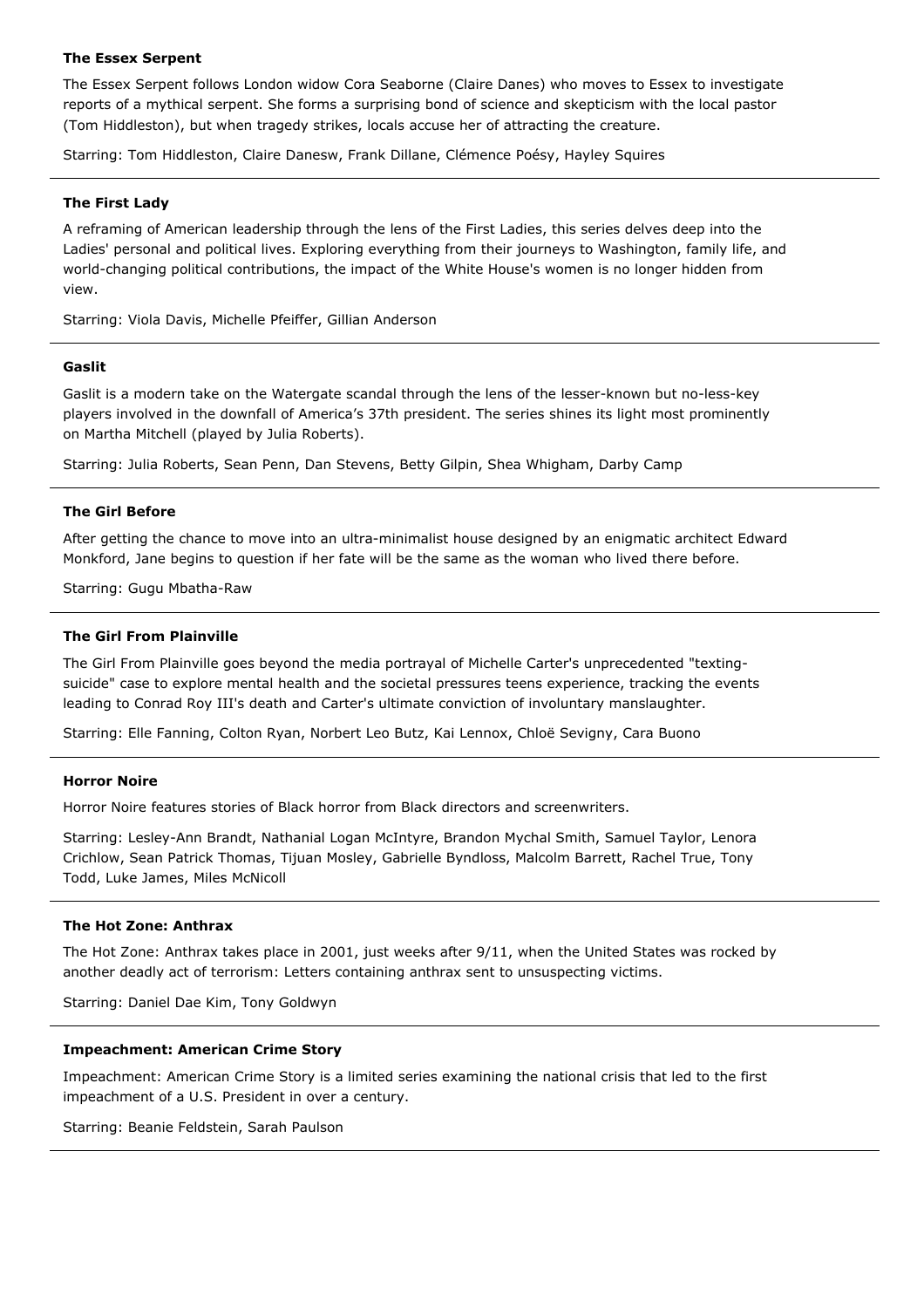### **Inventing Anna**

Audacious entrepreneur or con artist? A reporter digs into how Anna Delvey convinced New York's elite she was a German heiress. Based on a true story.

Starring: Julia Garner

### **Joe vs Carole**

Carole Baskin, a big cat rescuer, sets out on a crusade to end GW Zoo owner Joe Exotic's animal shows and cub-breeding business. When Joe's livelihood is threatened, he retaliates, inciting a 10-year feud between the two big cat lovers that finds them becoming sworn enemies.

Starring: John Cameron Mitchell, Kate McKinnon, Kyle MacLachlan Brian Van Holt, Sam Keeley

### **The Kings Of Napa**

The Kings of Napa focuses on a Napa Valley vineyard owned by the Kings, an aspirational African American family whose wealth and status lands them on the society pages. The business has brought much success, but following the patriarch's exit, his children must grapple for the reigns to the kingdom.

Starring: Ebonee Noel, Karen LeBlanc, Rance Nix, Yaani King Mondschein, Ashlee Brian, Devika Parikh, Isiah Whitlock Jr.

### **Landscapers**

This psychodrama is a love story of an ordinary married British couple and their horrifying secrets. The couple is suddenly thrust into the center of an extraordinary investigation after two dead bodies are discovered in the back garden of a house in England.

Starring: Olivia Colman, David Thewlis, Daniel Rigby, Kate O'Flynn, Dipo Ola, Samuel Anderson

### **The Last Days Of Ptolemy Grey**

Ptolemy Grey is an ailing man forgotten by his family, friends, and even himself. When a new treatment is discovered that can restore his dementia-addled memories, it begins a journey toward shocking truths about the past, present and future.

Starring: Samuel L. Jackson, Dominique Fishback, Damon Gupton, Walton Goggins, Cynthia Kay McWilliams, Marsha Stephanie Blake, Omar Benson Miller

### **Lisey's Story**

Lisey's Story follows Lisey Landon two years after the death of her husband, novelist Scott Landon. A series of unsettling events causes Lisey to face memories of her marriage she has deliberately blocked out of her mind.

Starring: Julianne Moore, Clive Owen, Dane Dehaan, Ron Cephas Jones, Jennifer Jason Leigh, Joan Allen

### **Love Life**

This romantic comedy anthology series follows interconnected millennials searching for their soulmates – while trying to learn from their mistakes and heartbreaks along the way.

Starring: William Jackson Harper

#### **MAID**

After fleeing an abusive relationship, a young mother finds a job cleaning houses as she fights to provide for her child and build them a better future.

Starring: Margaret Qualley, Andie MacDowell, Nick Robinson, Anika Noni Rose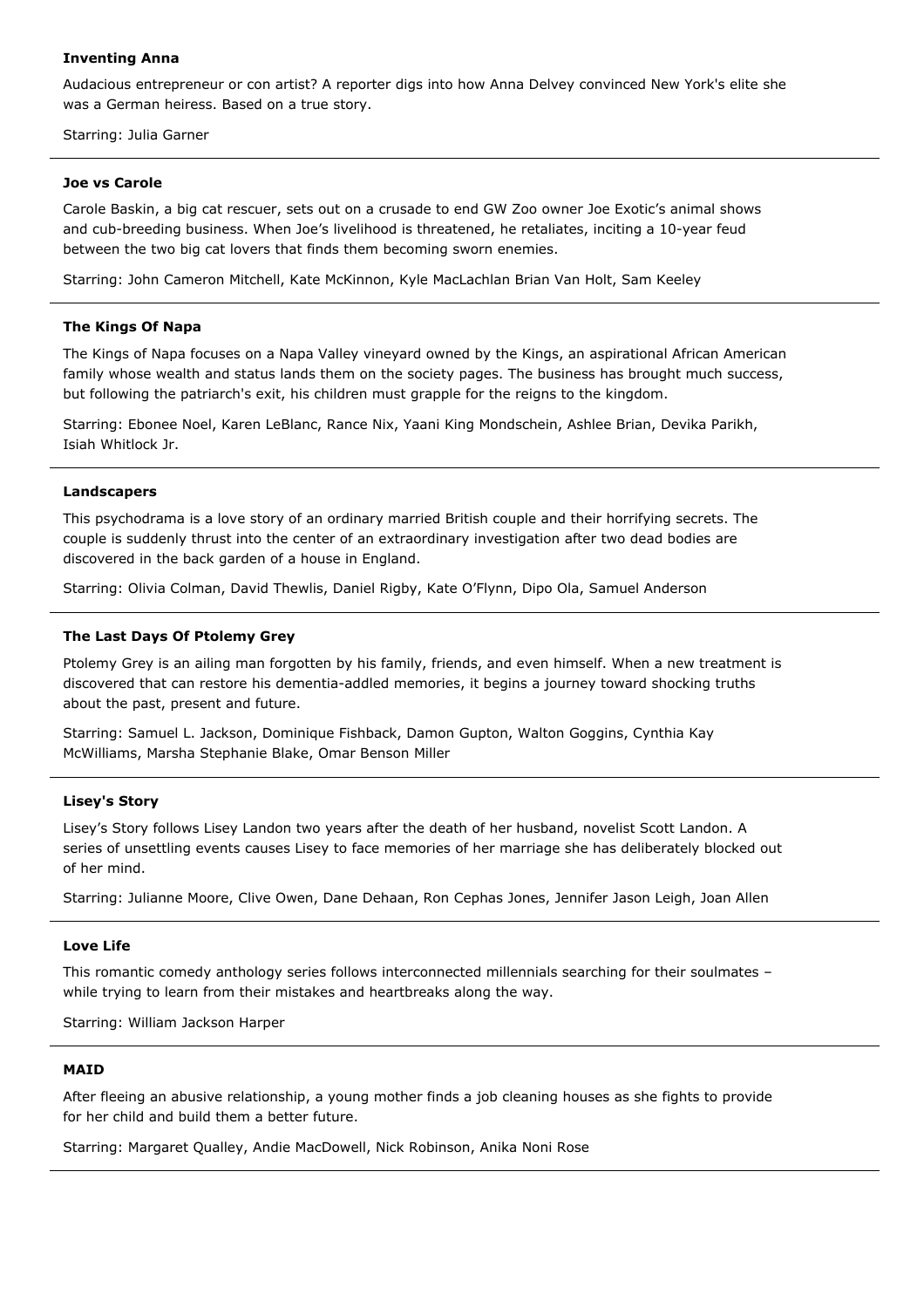### **Midnight Mass**

The arrival of a charismatic young priest brings glorious miracles, ominous mysteries and renewed religious fervor to a dying town desperate to believe.

Starring: Hamish Linklater, Kate Siegel

#### **Miracle Workers: Oregon Trail**

Set in the year 1844, Miracle Workers: Oregon Trail follows an idealistic small-town preacher who teams up with a wanted outlaw and an adventurous prairie wife to lead a wagon train west on the Oregon Trail across an American landscape fraught with promise and peril.

Starring: Daniel Radcliffe, Steve Buscemi, Geraldine Viswanathan, Karan Soni, Jon Bass

### **Modern Love**

Love breaks all the rules. Each episode of this anthology series brings to life different stories of relationships, connections, betrayals and revelations — all inspired by true events.

Starring: Gbenga Akinnagbe, Zane Pais, Marquis Rodriguez, Isaac Powell, Garrett Hedlund, Kit Harington, Tobias Menzies, Zoe Chao, Lulu Wilson, Dominique Fishback, Anna Paquin, Minnie Driver, Sophie Okonedo

### **Moon Knight**

Steven Grant, who is plagued with blackouts and memories of another life, discovers he has Dissociative Identity Disorder and shares a body with mercenary Marc Spector. Thrust into a deadly mystery among powerful Egyptian gods, Steven/Marc must confront enemies while navigating their complex identities.

Starring: Oscar Isaac, May Calamawy, Ethan Hawke

### **The Offer**

The Offer is a limited series based on producer Albert S. Ruddy's never-before-seen experiences of making The Godfather.

Starring: Miles Teller, Juno Temple, Justin Chambers, Colin Hanks, Giovanni Ribisi, Dan Fogler, Burn Gorman, Matthew Goode, Patrick Gallo

#### **Pam & Tommy**

Set in the early days of the Internet, Pam & Tommy tells the true story of the Pamela Anderson and Tommy Lee sex tape. The series explores the intersection of privacy, technology and celebrity.

Starring: Sebastian Stan, Lily James

#### **Pistol**

Pistol is a six-episode limited series about a rock and roll revolution.

Starring: Toby Wallace, Anson Boon

#### **The Premise**

The Premise uses comedy to engage with the biggest issues of our unprecedented modern era. The Premise combines comedic premises with dramatic performances.

Starring: Ben Platt, Daniel Dae Kim, Lola Kirke

### **The Pursuit Of Love**

The Pursuit of Love follows the friendship between cousins Linda and Fanny, which will be put to the test as Fanny settles for a steady life and Linda decides to follow her heart.

Starring: Lily James, Emily Beecham, Dominic West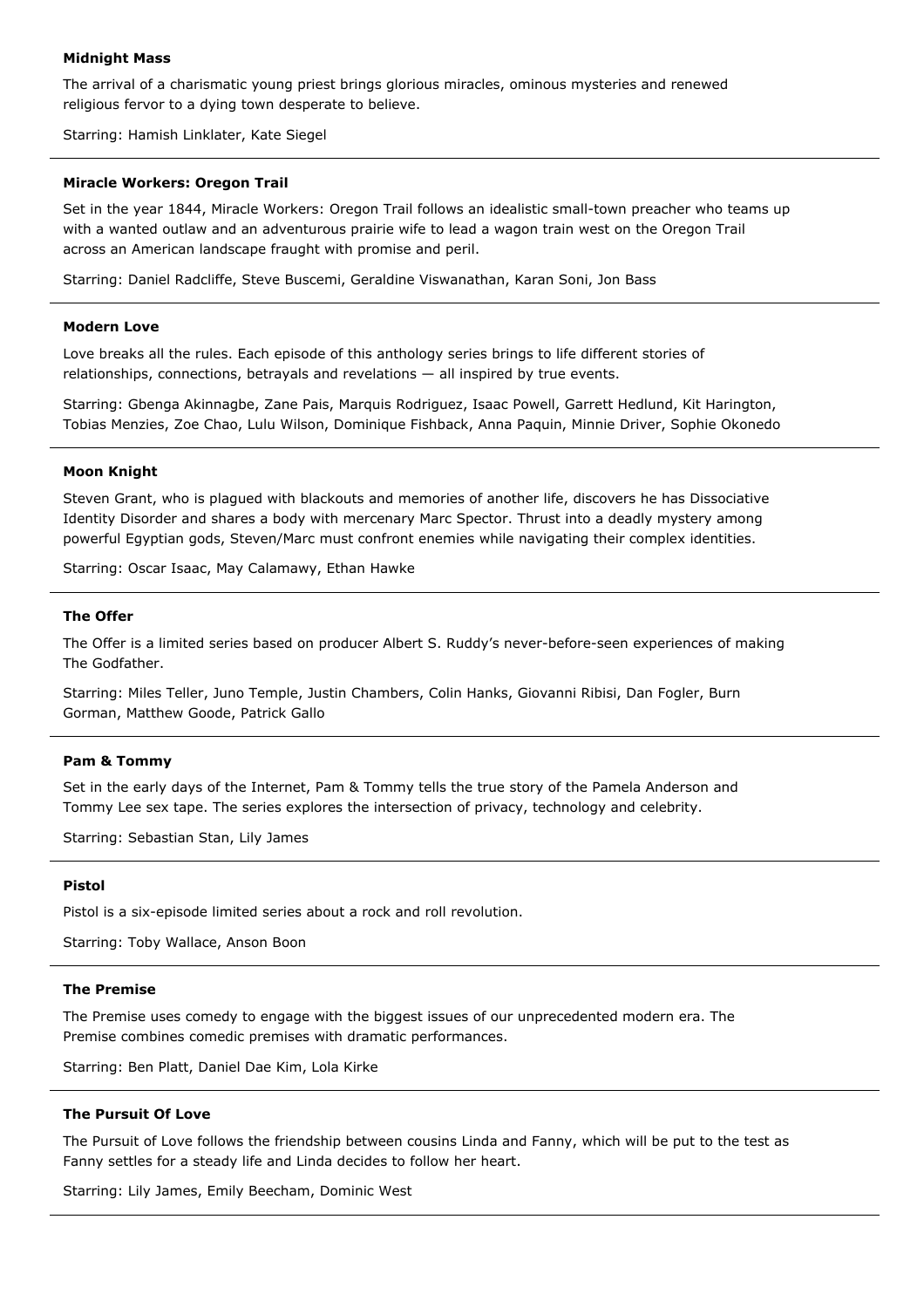### **Roar**

Roar offers a portrait of what it means to be a woman today. Featuring a blend of magical realism, familiar domestic and professional scenarios, and futuristic worlds, these eight stories mirror the dilemmas of ordinary women in accessible yet surprising ways.

Starring: Alison Brie, Cynthia Erivo, Betty Gilpin, Nicole Kidman Issa Rae, Fivel Stewart, Meera Syal, Merrit Wever

### **Scenes From A Marriage**

This limited series explores the dilemmas of love, hatred, desire, monogamy, marriage, and divorce through the lens of a contemporary couple, who ultimately know their marriage isn't being torn apart by any one event or flaw.

Starring: Jessica Chastain, Oscar Isaac

# **The Shrink Next Door**

The story of Marty and the therapist who turned his life around - then took it over. When he meets Dr. Ike, Marty just wants to get better at boundaries. Over 30 years, he'll learn all about them - and what happens when they get crossed.

Starring: Will Ferrell, Paul Rudd, Kathryn Hahn

#### **Slasher: Flesh & Blood**

Slasher: Flesh & Blood follows a wealthy but dysfunctional family reunion on a secluded island only to learn they'll be pitted against one another in a cruel game of life and death, all while being stalked by a mysterious masked killer.

Starring: AJ Simmons, Alex Ozerov, Chris Jacot, Jeananne Goosen, Paula Brancati, Rachel Crawford, Sabrina Grdevich, Sydney Meyer, Breton Lalama, Corteon Moore, Nataliya Rodina, Patrice Goodman, David Cronenberg

#### **The Staircase**

The Staircase explores the life of Michael Peterson (Colin Firth), his sprawling North Carolina family, and the suspicious death of his wife, Kathleen Peterson (Toni Collette).

Starring: Colin Firth, Toni Collette

### **Station Eleven**

This post-apocalyptic saga follows the survivors of a devastating flu as they attempt to rebuild and reimagine the world anew – while holding on to the best of what's been lost.

Starring: Himesh Patel, Mackenzie Davis

#### **Super Pumped: The Battle For Uber**

The roller-coaster ride of the upstart transportation company, embodying the highs and lows of Silicon Valley.

Starring: Joseph Gordon-Levitt, Kyle Chandler, Kerry Bishé, Jon Bass, Babak Tafti, Bridget Gao-Hollitt, Elisabeth Shue, Uma Thurman

#### **Swimming With Sharks**

When Lou starts her internship for Joyce, she seems like a naïve Hollywood newcomer. In truth, Lou has been obsessed with Joyce for a long time and will do anything to get close to her... even kill.

Starring: Diane Kruger, Kiernan Shipka, Gerardo Celasco, Finn Jones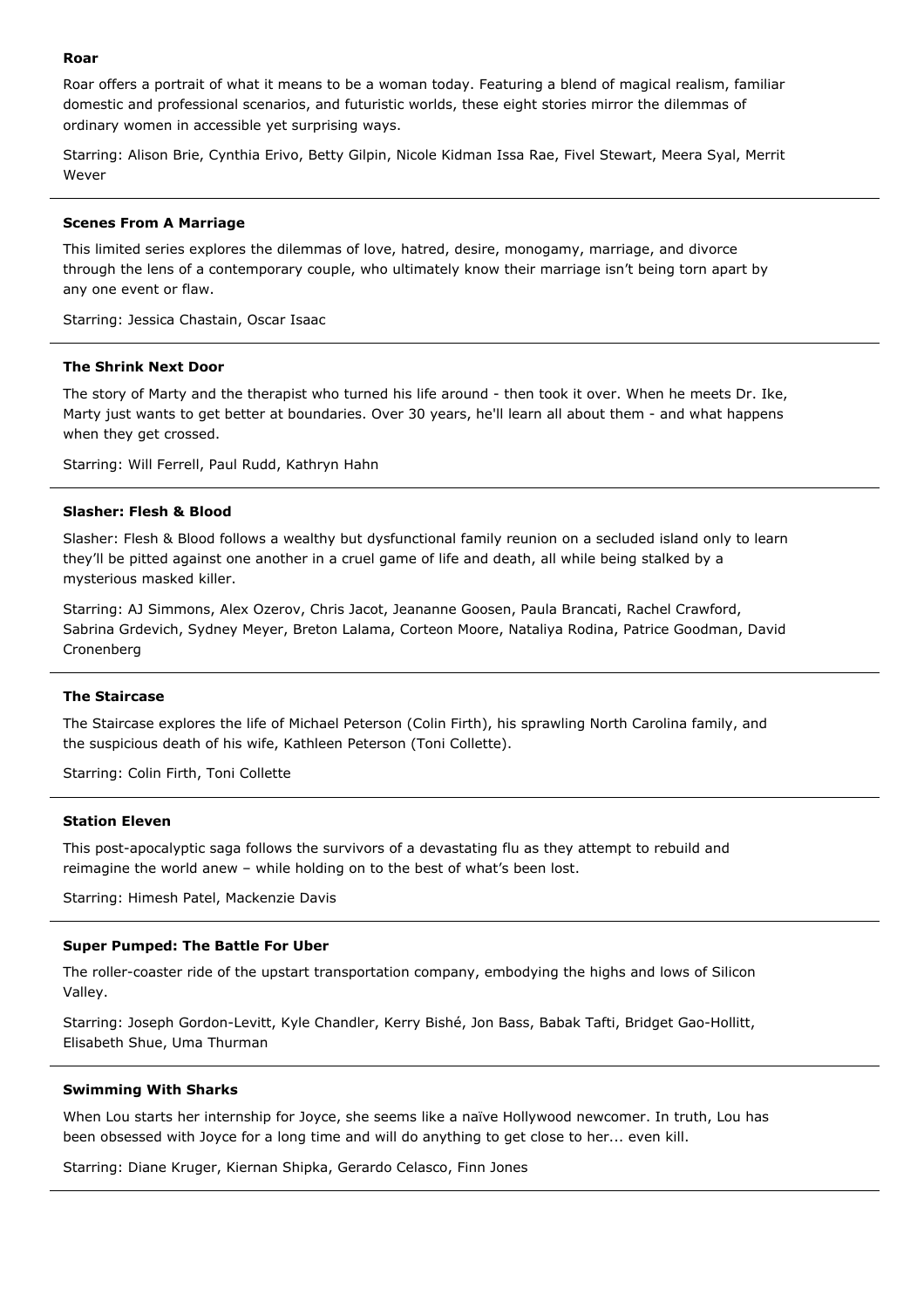# **The Thing About Pam**

The Thing About Pam is the dramatized retelling of Betsy Faria's murder. Renée Zellweger embodies the outsized personality of Pam Hupp who was eventually charged for her murder while incarcerated for another. Keith Morrison narrates as the show reveals Hupp's diabolical scheme to manipulate those around her.

Starring: Renée Zellweger, Josh Duhamel, Judy Greer, Katy Mixon, Glenn Fleshler, Gideon Adlon, Sean Bridgers, Suanne Spoke, Mac Brandt

### **Time**

Sean Bean and Stephen Graham star in this depiction of prison life in the modern British penal system. The series follows an inmate and an officer, both trapped by mistakes that any one of us could have made.

Starring: Sean Bean, Stephen Graham

### **True Story**

A world-famous comedian desperately searches for a way out after a night in Philadelphia with his brother threatens to sabotage more than his success.

Starring: Kevin Hart, Wesley Snipes

### **Two Sentence Horror Stories**

This psychological horror anthology series features a different sub-genre of horror in each episode. Centering on everyday people and diverse, intersectional perspectives, the half-hour series tackles provocative social and cultural issues that exist within our modern society.

Starring: Donald Heng, Michael Ayres, Naomi King, Savannah Basley, Trevor Lerner, Andres Collantes, Michel Issa Rubio, Zak Santiago, Valin Shinyei, Tim Perez, Sandra Flores, Isaiah Ramirez, Magda Ochoa, Jose Vargas, Christina Orjalo, Sophia Reid-Gantzert, Matthew James Dowden, Paula Lindberg, Rami Kahlon, Romaine Waite, Alaysia Jackson, Erin Karpluk, BJ Harrison, Graham Verchere, Sam Robert Muik, Sean Depner, Patrick Lubczyk, Michael Taylor, Robyn Daye Edwards, Nik Vasilyev, Sarah Himadeh, Samer Salem, Michael Benyaer, Chris River, Rashi Grewal, Dejan Loyola, Munish Sharma, Requell Jodeah, Mapuana Makia, Leanne Khol Young, Eva Brooke Baker, Peter Shinkoda, Remy Marthaller, Nani Browne, Keilani Elizabeth Rose, Jason McKinnon, Jacqueline Robbins, Joyce Robbins, Matthew Kevin Anderson

### **Under The Banner Of Heaven**

Under The Banner Of Heaven follows the events that led to the 1984 murder of Brenda Wright Lafferty and her baby daughter in a suburb in the Salt Lake Valley, Utah.

Starring: Andrew Garfield

#### **A Very British Scandal**

A Very British Scandal explores the legal case of the marriage and divorce of the Duke (Paul Bettany) and Duchess of Argyll (Claire Foy). Vilified by the press and the judiciary, the Duchess's fall from grace was relished by British society.

Starring: Claire Foy, Paul Bettany

### **We Own This City**

Chronicling the rise and fall of the Baltimore Police Department's Gun Trace Task Force, We Own This City examines the corruption and moral collapse that befell an American city in which the policies of drug prohibition and mass arrest were championed at the expense of actual police work.

Starring: Jon Bernthal, Wunmi Mosaku, Josh Charles, Darrell Britt-Gibson, Jamie Hector, Rob Brown, Don Harvey, McKinley Belcher, Dagmara Dominczyk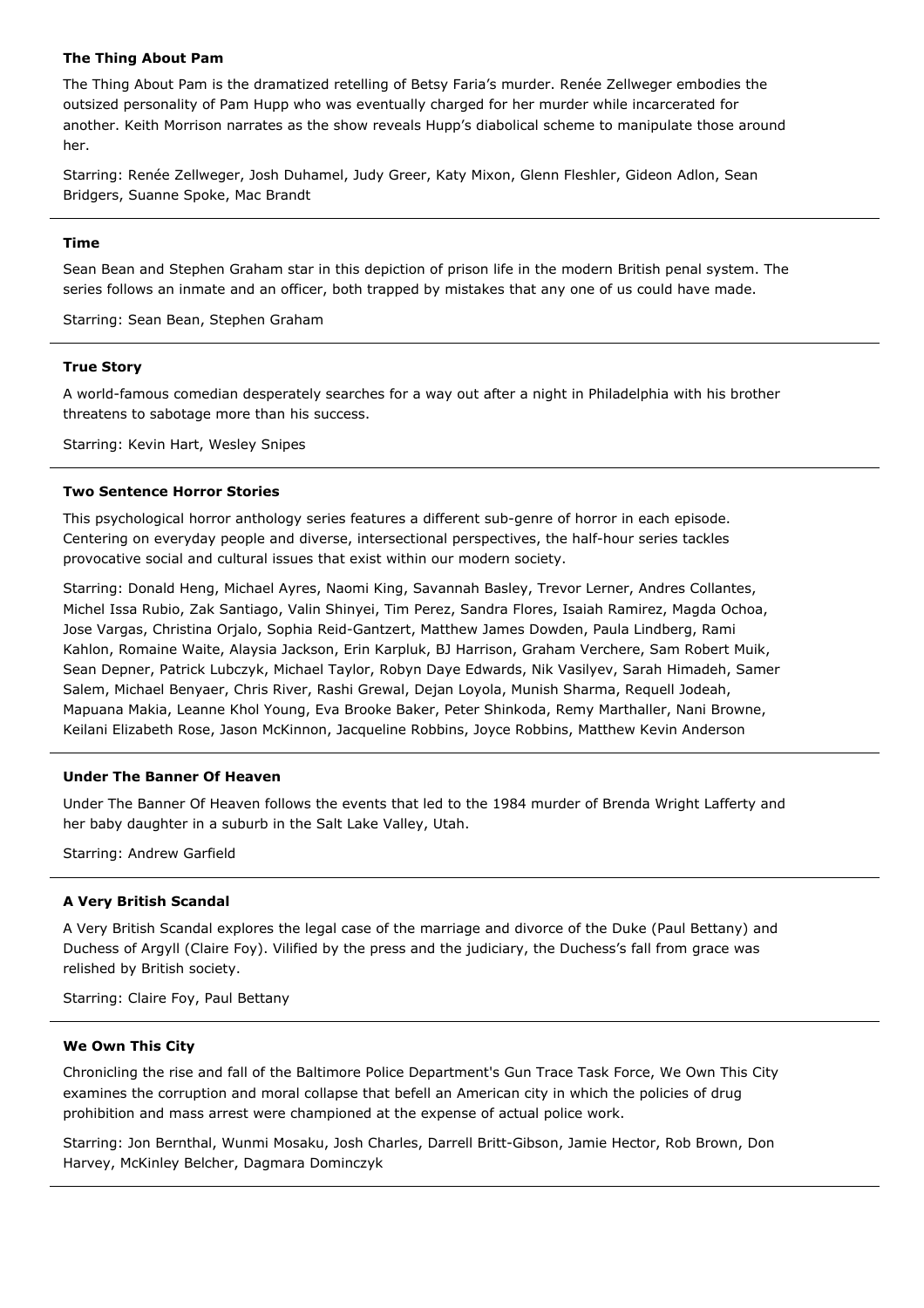# **WeCrashed**

Adam Neumann is a young entrepreneur finding his path in the business world when he meets Rebekah, who inspires him to launch a company.

Starring: Jared Leto, Anne Hathaway

### **The White Lotus**

The social satire set at an exclusive Hawaiian resort that follows the vacations of various hotel guests as they relax and rejuvenate in paradise. With each passing day, a darker complexity emerges in these picture-perfect travelers, the hotel's cheerful employees, and the idyllic locale itself.

Starring: Connie Britton, Steve Zahn, Molly Shannon, Jennifer Coolidge, Murray Bartlett, Sydney Sweeney, Natasha Rothwell, Alexandra Daddario, Jake Lacy, Brittany O'Grady, Fred Hechinger

### **Why Didn't They Ask Evans?**

Lucy Boynton and Will Poulter star in this adaptation of the 1934 Agatha Christie novel, Why Didn't They Ask Evans?. The limited series follows two amateur sleuths as they set out to find the meaning behind a dead man's mysterious final words.

Starring: Will Poulter, Lucy Boynton

### **The Woman In The House Across The Street From The Girl In The Window**

Mixing wine, pills, casseroles and an overactive imagination, Anna obsesses over a hunky neighbor across the street and witnesses a murder.

Starring: Tom Riley, Kristen Bell

### **Women Of The Movement**

Based on the true story of Mamie Till-Mobley, who in 1955 risked her life to find justice after her son Emmett was brutally murdered in the Jim Crow South. Unwilling to let Emmett's murder disappear, Mamie became an activist for justice and igniting the civil rights movement.

Starring: Adrienne Warren, Tonya Pinkins, Cedric Joe, Ray Fisher, Glynn Turman, Chris Coy, Carter Jenkins, Julia McDermott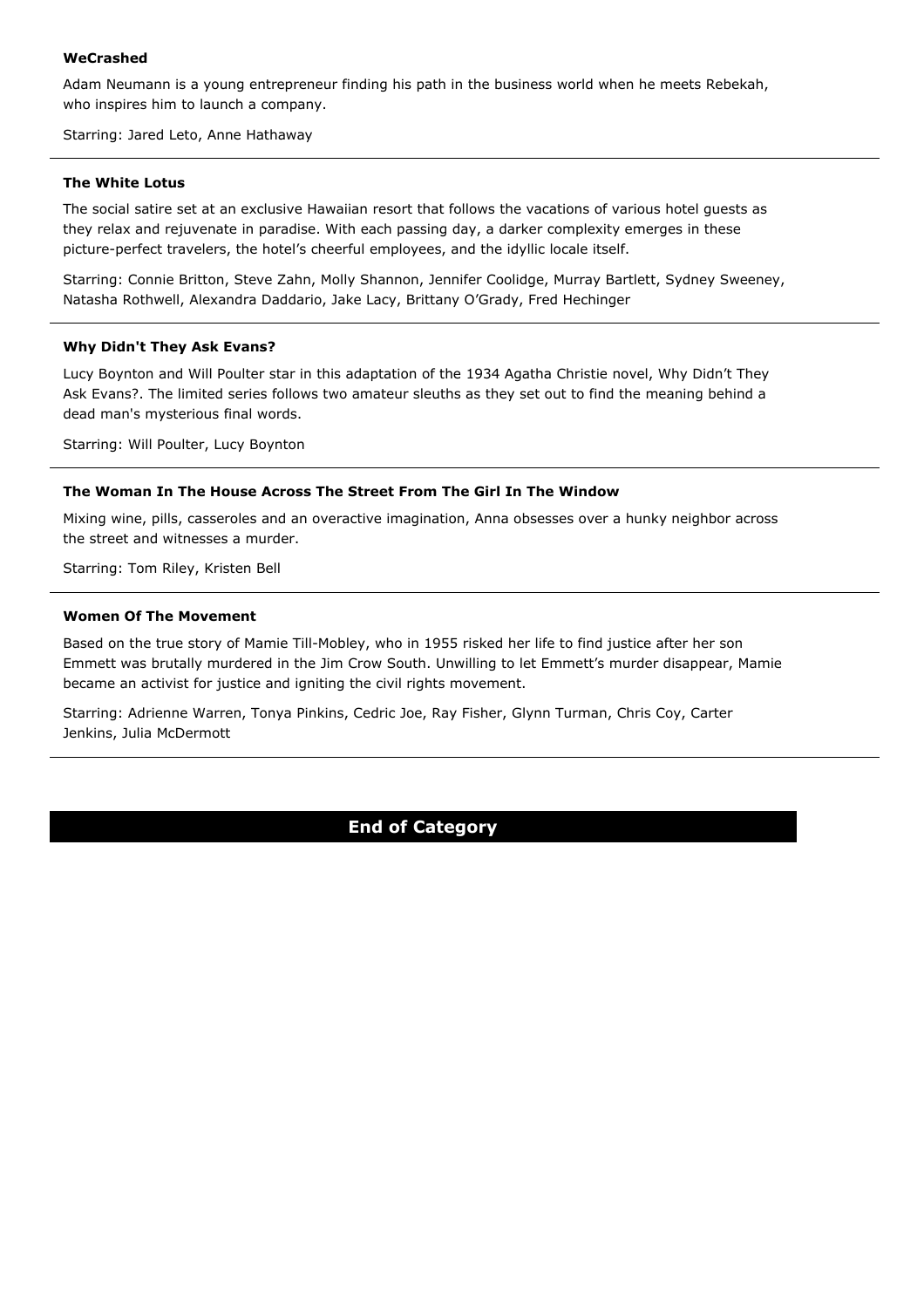# **Outstanding Television Movie**

### **Adventures In Christmasing**

Parker Baldwin, a successful talk show host, finds her Christmas plans change when she is persuaded to spend three days in the wild with television survivalist Finn Holt. They find themselves stranded in the wild with no food, shelter or ability to communicate, they realize life is the greatest adventure.

Starring: Adrian Holmes, Kim Fields, Kel Mitchell, Eva Marcille, Jonathan Silverman

### **Bingo Hell**

A feisty senior citizen fights to protect her beloved neighborhood from an evil force that's taken over the local bingo hall and is killing the residents in gruesome ways.

Starring: Adriana Barraza, L. Scott Caldwell

# **Birds Of Paradise**

Kate is an aspiring ballerina given a scholarship to attend a prestigious ballet school in Paris. Upon arrival her confidence is tested by fellow dancer Marine who recently lost her brother. While confrontational at first, their relationship evolves into an emotionally charged, competitive union beset by lies and sexual awakening.

Starring: Diana Silvers, Kristine Froseth

### **The Bitch Who Stole Christmas**

In the draggiest Christmas movie ever made, a workaholic big-city fashion journalist is sent to a Christmas-obsessed small town to dig up a story when she finds herself in the middle of cut-throat housewives, a high-stakes "Winter Ball" competition, and a sinister plot that could destroy Christmas foreevah!

Starring: Krysta Rodriguez, RuPaul Charles, Anna Maria Horsford, Andy Ridings

#### **Black As Night**

A resourceful teenage girl driven by revenge, alongside her trusted friends, spends her summer battling vampires terrorizing her city of New Orleans.

Starring: Asjha Cooper, Fabrizio Guido, Craig Tate, Keith David, Mason Beauchamp

### **Book Of Love**

Unsuccessful English writer Henry's novel is a surprise hit in Mexico. Upon arrival for a promotional tour, Henry discovers the reason behind his novel's popularity - Mexican translator Maria has rewritten his dull book into a steamy erotic novel. As tempers flare between them, the sparks begin to fly.

Starring: Sam Claflin, Verónica Echegui

### **Bottle Monster**

An alcoholic mother trying to flee her life, moves to a new house with her young son where she must battle her addiction as she is confronted by a real-life monster.

Starring: Billie Proffitt, Willie Aames, Ryker Overacker, Liam Attridge, Kim Estes, Tammie Baird

#### **Chip 'n Dale: Rescue Rangers**

Chip 'n Dale: Rescue Rangers is a hybrid live-action/CG animated action-comedy that catches up with the former television stars, the much-loved chipmunks Chip and Dale, in modern-day Los Angeles.

Starring: Andy Samberg, John Mulaney, Kiki Layne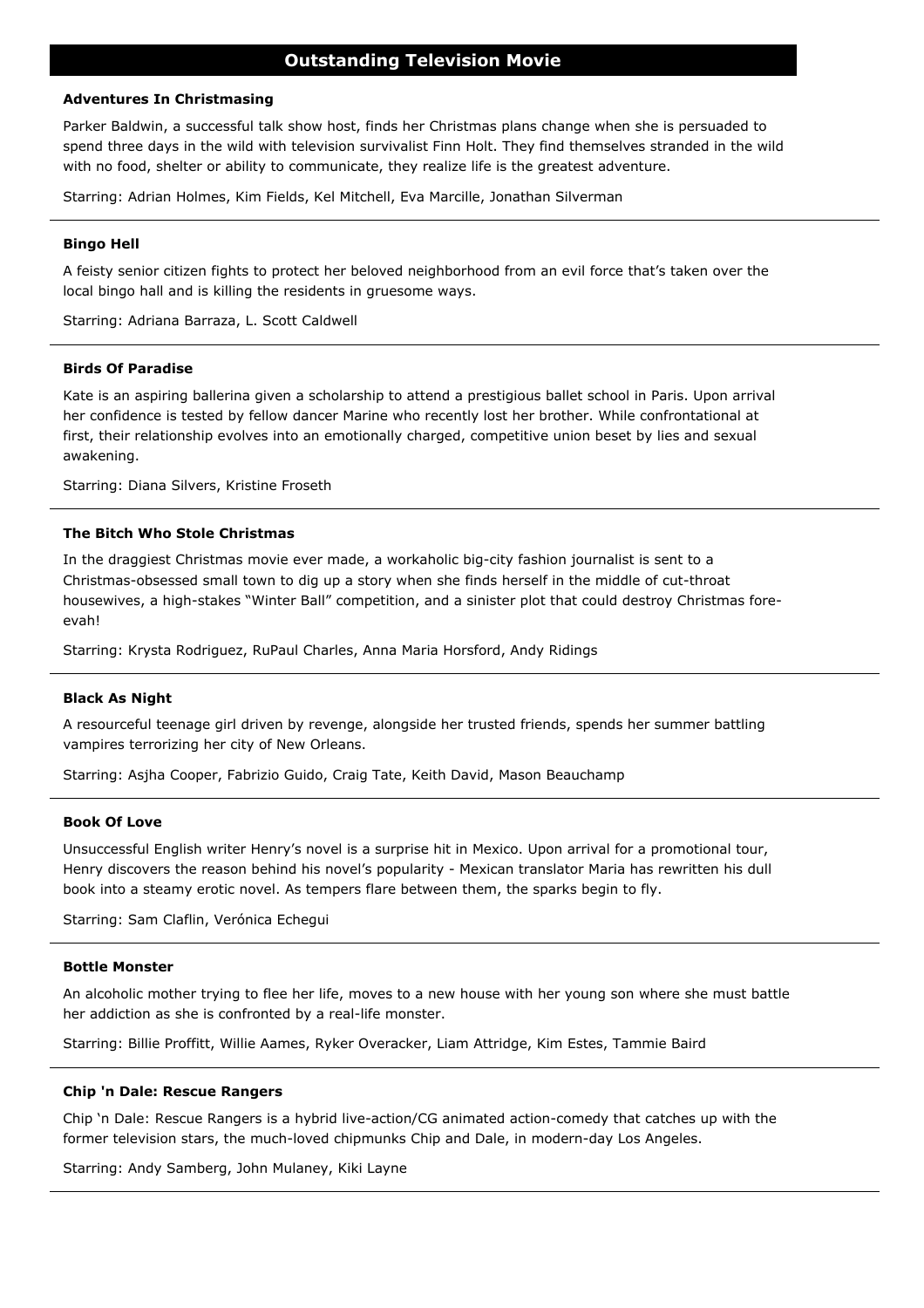# **The Christmas House 2: Deck Those Halls**

The Mitchell brothers compete to see who can create the best Christmas House. The Christmas House sequel is a multi-generational, multi-cultural story that captures the rich, complexity of the human experience and what it means to be a part of a family.

Starring: Robert Buckley, Ana Ayora, Treat Williams, Sharon Lawrence, Jonathan Bennett, Brad Harder, Mattia Castrillo

# **A Clusterfünke Christmas**

A Clüsterfünke Christmas is a parody of the traditional TV holiday romance that follows a go- getter real estate exec from New York City who heads to a small town to buy the quaint Clüsterfünke Inn and transform it into a mega-resort.

Starring: Vella Lovell, Cheyenne Jackson ,Ryan McPartlin, Nils Hognestad, Rachel Dratch, Ana Gasteyer

# **Crush**

When an aspiring young artist is forced to join her high school track team, she uses it as an opportunity to pursue the girl she's been harboring a long-time crush on. But she soon finds herself falling for an unexpected teammate and discovers what real love feels like.

Starring: Rowan Blanchard, Auli'i Cravalho, Isabella Ferreira, Tyler Alvarez, Michelle Buteau, Megan Mullally

# **Don't Hang Up**

Inspired by the true story of a man who gets a phone call claiming his daughter has been kidnapped, demanding ransom, hurling him into a twisted 24-hour odyssey to life's edge, and the meaning of everything that matters.

Starring: Wendell Pierce, Lauren Holly, Eden Cupid

### **Fallen Angels Murder Club: Friends To Die For**

Fallen Angels Murder Club: Friends to Die For follows Hollis Morgan, an ex-con turned amateur sleuth who sets out to investigate a series of murders at her book club before she becomes the next victim.

Starring: Toni Braxton

# **The Fallout**

Bolstered by new friendships forged under sudden and tragic circumstances, high schooler Vada begins to reinvent herself, while re-evaluating her relationships with her family, friends and her view of the world.

Starring: Jenna Ortega, Maddie Ziegler, Niles Fitch, Will Ropp, Lumi Pollack, John Ortiz, Julie Bowen, Shailene Woodley.

# **Fistful Of Vengeance**

A revenge mission becomes a fight to save the world from an ancient threat when superpowered assassin Kai tracks a killer to Bangkok.

Starring: Lewis Tan, Iko Uwais

### **Fresh**

Noa (Daisy Edgar-Jones) meets the alluring Steve (Sebastian Stan) at a grocery store and, given her frustration with dating apps, she takes a chance and gives him her number. After their first date, Noa is smitten. However, she finds that her new paramour has been hiding some unusual appetites.

Starring: Daisy Edgar-Jones, Sebastian Stan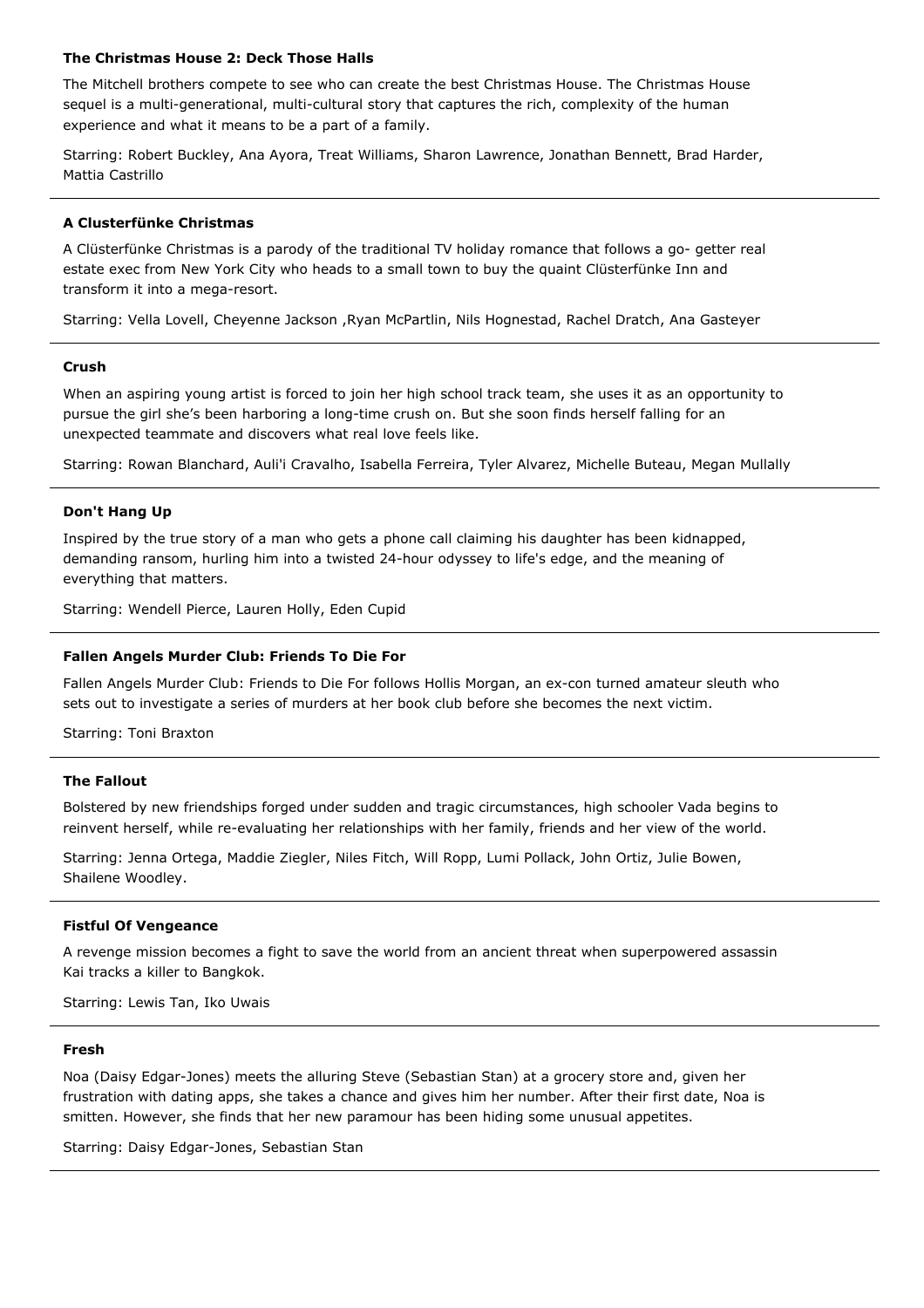### **Gone Mom: The Disappearance Of Jennifer Dulos**

The story of Jennifer Dulos, the wealthy, Connecticut mother-of-five who mysteriously vanished during a contentious custody dispute with her husband Fotis. After she disappeared, Fotis claimed Jennifer staged her own disappearance. Despite his assertions, Fotis was charged with murder and later committed suicide.

Starring: Annabeth Gish, Warren Christie

# **Hip Hop Family Christmas**

Hip-Hop's most famous family agrees to participate in a live Christmas television special to address negative press and soften their image.

Starring: Ne-Yo, Keri Hilson, Terrence J, Serayah, MC Lyte, Redman, Valerie Pettiford, Jodi Lynn O'Keefe

# **A Holiday In Harlem**

Fortune 500 business executive Jazmin is known for two things: turning fledgling businesses into profit producers at record-breaking speeds and avoiding Christmas in her hometown of Harlem.

Starring: Olivia Washington, Will Adams, Tina Lifford

# **Hot Mess Holiday**

When a young finance exec is dumped by her cheating fiancé during Diwali, her bestie is determined to help her get lit. They embark on a wild adventure to party across Chicago, but when they come into possession of a multi-million dollar diamond, their antics place their posse in danger.

Starring: Surina Jindal, Melanie Chandra, Kal Penn, Tituss Burgess, Chris Parnell, Punam Patel, Kunal Dudheker

### **The House**

Across different eras, a poor family, an anxious developer and a fed-up landlady become tied to the same mysterious house in this animated dark comedy.

Starring: Helena Bonham Carter, Matthew Goode, Susan Wokoma, Jarvis Cocker, Mark Heap, Mia Goth

# **The Housewives Of The North Pole**

After years of friendship, a very public falling out leaves housewives Diana and Trish going against each other in the house decorating competition in North Pole, Vermont.

Starring: Betsy Brandt, Kyle Richards

# **I Want You Back**

Peter and Emma were on the precipice of life's biggest moments—marriage, kids, houses in the suburbs until their respective partners dumped them. Horrified to learn the loves of their lives had already moved on, Peter and Emma hatch a hilarious plan to win back their exes with unexpected results.

Starring: Charlie Day, Jenny Slate

### **Jolt**

A bouncer with a slightly murderous anger-management problem that she controls with an electrode-lined vest goes on a revenge-fueled rampage to find the killer of first guy she's ever fallen for. The cops pursue her as their chief suspect.

Starring: Kate Beckinsale, Stanley Tucci, Bobby Cannavale, Laverne Cox, Susan Sarandon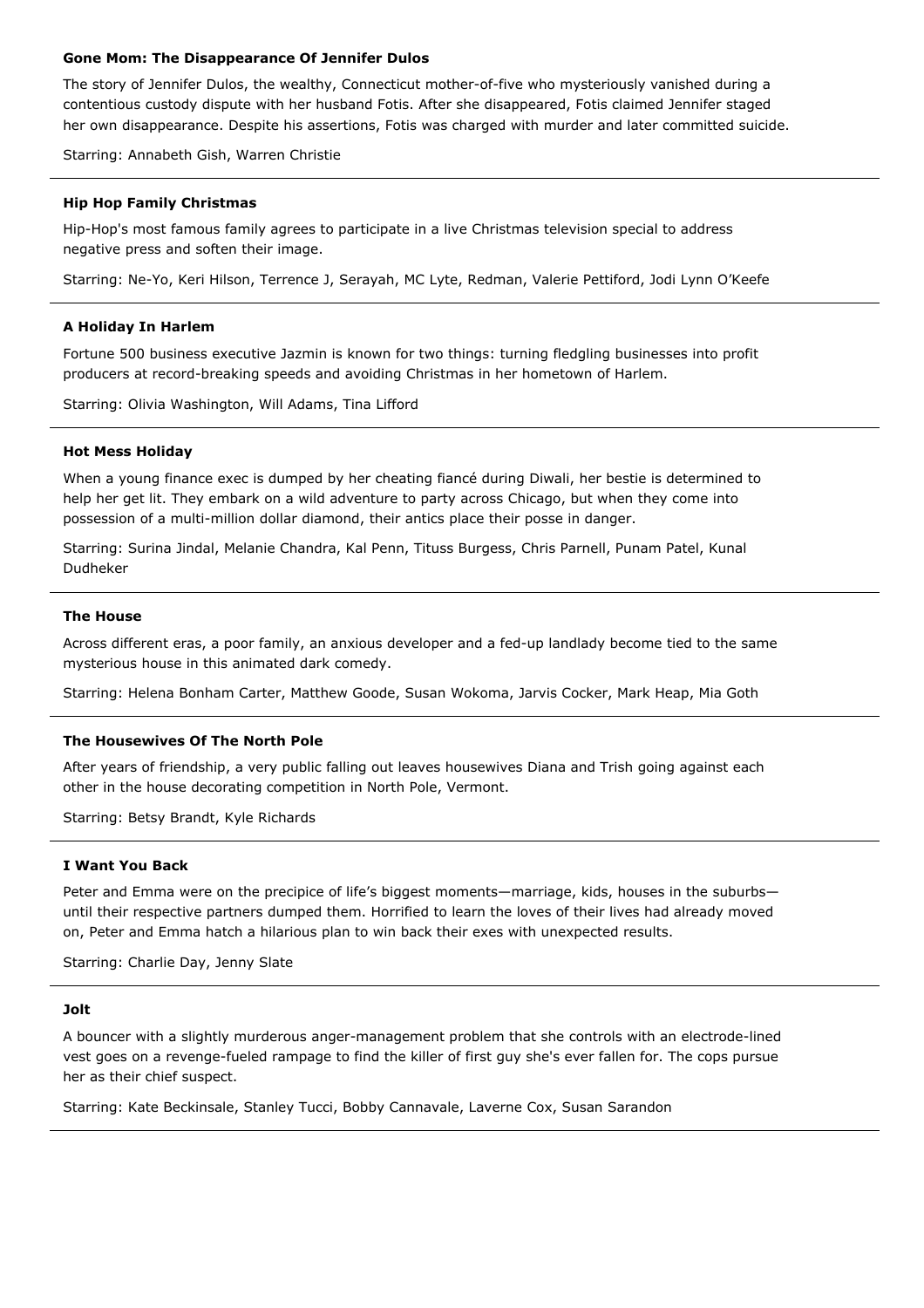# **A Kiss Before Christmas**

Ethan wishes his life was different and wakes up to find everything's changed – he's not married to Joyce, he doesn't have kids and he's his company's CEO. To get his life back, he must convince Joyce he's telling the truth and win her over…and he only has until Christmas.

Starring: James Denton, Teri Hatcher, Marilu Henner

# **Let's Get Merried**

A bachelorette weekend at a Christmas-themed adventure park gets all kinds of holly jolly when a hardpartying, down-on-her-luck, holiday-hater decides to get married. That day. To a man she has yet to meet. But first... drinks!

Starring: Mishel Prada, Xosha Roquemore, Tahj Mowry, Nicolette Pearse, Nicole Power, Savannah Basley

# **List Of A Lifetime**

After Brenda is diagnosed with breast cancer, she finds her daughter Talia she gave up for adoption. After meeting, they create a bucket list for Brenda and through their journey, Brenda discovers a meaningful relationship with Talia she didn't know she needed, and a reason to fight for her life.

Starring: Kelly Hu, Shannen Doherty, Sylvia Kwan, Patricia Velasquez

### **Madres**

Expecting their first child, a Mexican-American couple move to a migrant farming community in 1970's California where strange symptoms and terrifying visions threaten their new family.

Starring: Tenoch Huerta, Ariana Guerra

### **The Manor**

After suffering a mild stroke, Judith Albright reluctantly moves into a historic nursing home where she becomes convinced a supernatural force is killing the residents.

Starring: Barbara Hershey

### **Miracles Across 125th Street**

After battling drug addiction, a Harlem rapper returns to his family's church to confront his past on Christmas Eve.

Starring: Nick Cannon, Chrisette Michele, Karen Clark Sheard, Kierra Sheard-Kelly, D.C. Young Fly, Marsha Warfield, Luenell, Jim Jones, Rickey Smiley, Tommy Davidson, Vena "Pretty Vee" Excell, Bruce Bruce, Akon, Bobb'e J. Thompson, Destiny Renee Boyd, Connor Finnerty, Ashley Adair, Todrick Hall, Rahja Fuller, Jarun "YM" Jones, Santwon McCray, AJBoogie, Golden Cannon, AJ Bernard, Cosme Flores, Cameron J. Wright, Teyana Taylor, Morris Day, Fred Hammond, Lil' Kim

### **Our Christmas Journey**

As a single mom and her teenaged son with autism come to a crossroad during Christmas, she must learn to let go so he can flourish as she finds her own heart healing in unexpected ways.

Starring: Holly Robinson Peete, Lyriq Bent, Nik Sanchez, Aloma Wright, Hilda Martin

#### **Psych 3: This Is Gus**

In preparation for a shotgun wedding before the birth of Baby Guster, Shawn (James Roday Rodriguez) and Groomzilla Gus (Dulé Hill) go rogue in an attempt to track down Selene's (Jazmyn Simon) estranged husband, as Lassiter (Timothy Omundson) grapples with the future of his career.

Starring: James Roday Rodriguez, Dulé Hill, Timothy Omundson, Maggie Lawson, Kirsten Nelson, Jazmyn Simon, Corbin Bernsen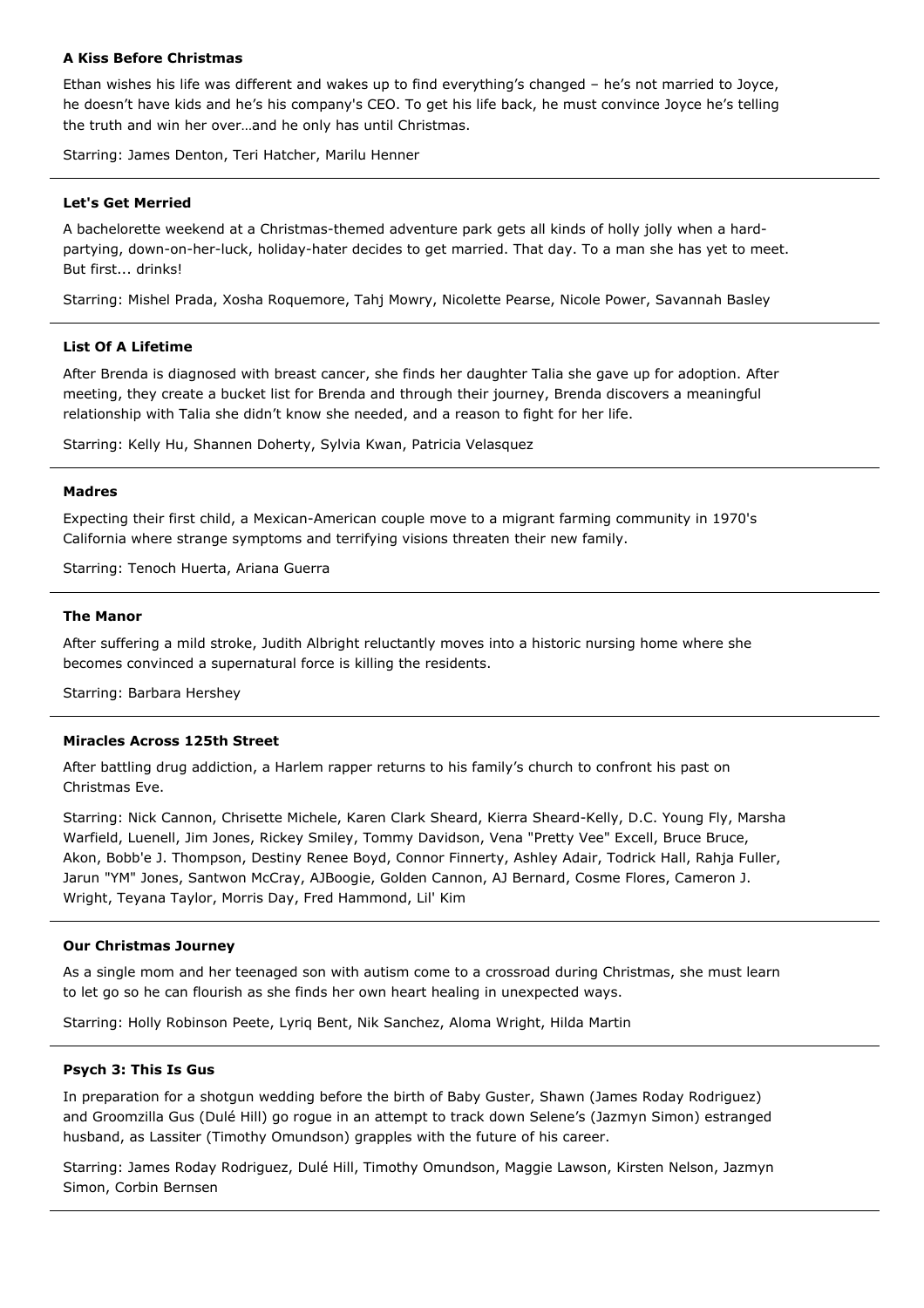### **Ray Donovan: The Movie**

A showdown decades in the making brings the Donovan family legacy full circle. As the events that made Ray who he is today finally come to light, the Donovans find themselves drawn back to Boston to face the past.

Starring: Liev Schreiber

### **Reba McEntire's Christmas In Tune**

Years after their personal and professional breakup, the singing duo of Georgia (Reba McEntire) and Joe Winter (John Schneider) agree to reunite after their daughter, Belle (Candice King), asks them to participate in a Christmas Charity concert, only to find themselves getting back in tune on stage and off.

Starring: Reba McEntire, John Schneider

### **Reno 911!: The Hunt For QAnon**

On a mission to track down the one and only Q, the one behind all QAnon conspiracies, Reno 911!: The Hunt For QAnon follows the deputies from the Reno Sheriff's Department as they get stuck at a QAnon convention at sea, ultimately escaping only to land at Jeffrey Epstein's island.

Starring: Thomas Lennon, Cedric Yarbrough, Carlos Alazraqui, Ian Roberts, Robert Ben Garant, Kerri Kenney-Silver, Niecy Nash, Wendi McLendon-Covey, Mary Birdsong

### **Safe Room**

Safe Room centers on widow Lila Jackson and her autistic son Ian. After Ian accidentally witnesses and records a murder, Lila becomes embroiled in a deadly struggle to protect her son. Locked in a panic room, they must use all of their strength and intelligence to survive a home invasion.

Starring: Nicole Ari Parker, Drea de Matteo, Nik Sanchez, Boris Kodjoe, Mackenzie Astin

#### **Sex Appeal**

Avery Hansen-White doesn't do things she isn't excellent at. So when her long-distance boyfriend hints at wanting to take their relationship to the next level at the upcoming STEM conference ("nerd prom"), she sets out to master her sexuality.

Starring: Mika Abdalla, Jake Short, Mason Versaw, Paris Jackson, Margaret Cho, Rebecca Henderson, Fortune Feimster

#### **Single All The Way**

Desperate to avoid his family's judgment about his perpetual single status, Peter convinces his best friend Nick to join him for the holidays and pretend they're now in a relationship. But when Peter's mother sets him up on a blind date with James, her handsome trainer, the plan goes awry.

Starring: Michael Urie, Kathy Najimy, Philemon Chambers, Barry Bostwick, Jennifer Coolidge, Luke Macfarlane, Jennifer Robertson

### **The Sky Is Everywhere**

17-year-old Lennie Walker, a radiant musical prodigy, struggles with overwhelming grief following the sudden loss of her older sister, Bailey. Through her vivid imagination and honest, conflicted heart, Lennie navigates first love and first loss to create a song of her own.

Starring: Grace Kaufman, Pico Alexander, Jacques Colimon, Jason Segel, Cherry Jones, Julia Schlaepfer, Havana Liu, Jiyoung Oh

### **The Survivor**

The true story of Harry Haft, who after being sent to Auschwitz, survived not only the unspeakable horrors of the camp, but the gladiatorial boxing spectacle he was forced to perform with fellow prisoners for his captor's amusement. Haft's driven by his quest to reunite with the woman he loves.

Starring: Ben Foster, Billy Magnussen, Peter Sarsgaard, Danny DeVito, John Leguizamo, Vicky Krieps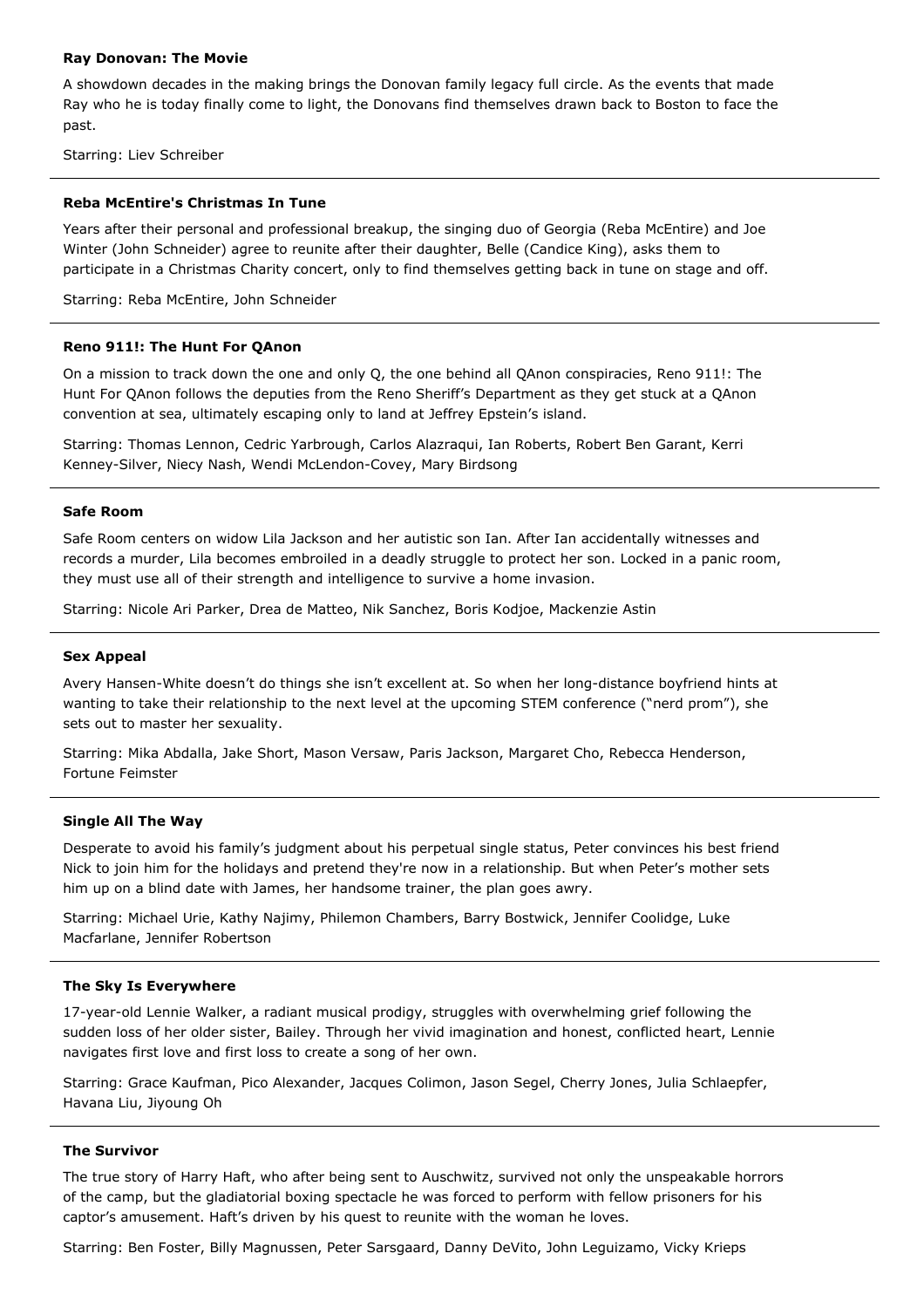### **Three Months**

Caleb, a South Florida teen, loves his camera, his weed and his grandmother. On the eve of his high school graduation, everything changes when he's exposed to HIV. While he waits three months for his results, Caleb finds love in the most unlikely of places in this coming-of-age comedy-drama.

Starring: Troye Sivan, Viveik Kalra, Ellen Burstyn, Judy Greer

# **Torn From Her Arms**

Amidst the ongoing crisis at the U.S. border, Torn From Her Arms depicts the harrowing true story of a mother and daughter who must find their way back to each other after being separated at the border as a part of the Administration's Zero Tolerance Policy.

Starring: Judy Reyes, Fátima Molina, Camila Nuñez, Vicky Araico, Daniel Martinez, Eduardo Victoria, Fiona Palomo, Ryman Sneed, Gloria Reuben

# **The Valet**

Movie star Olivia faces a PR disaster when a paparazzi snaps a photo of her with her married lover, Vincent. The hard-working valet Antonio accidentally appears in the same photo and is enlisted to pose as Olivia's new boyfriend as a cover up.

Starring: Eugenio Derbez, Samara Weaving, Max Greenfield, Betsy Brandt

# **The Voyeurs**

A young couple find themselves becoming interested in the sex life of their neighbors across the street. What starts as an innocent curiosity turns into an unhealthy obsession, after they discover that one neighbor is cheating. Temptation and desire cause their lives to become tangled together leading to deadly consequences.

Starring: Justice Smith, Sydney Sweeney

### **The Waltons' Homecoming**

Set in 1933, The Waltons' Homecoming is told through the eyes of John Boy. When a storm threatens John Sr.'s arrival on Christmas Eve, Olivia sends John Boy out into the night to find his daddy - a journey that will change John Boy's life forever.

Starring: Bellamy Young, Logan Shroyer, Richard Thomas, Ben Lawson, Marcelle LeBlanc, Christian Finlayson, Tatum Matthews, Samuel Goergen, Callaway Corrick, Rebecca Koon, Alpha Trivette, Marilyn McCoo, Billy Davis, Jr.

### **The Wedding Veil**

The first installment of a trilogy in which three longtime friends discover an antique veil fabled to unite its bearer with her true love. After discovering a long-lost painting, museum curator Avery and board member Peter investigate the artwork's origins as they plan a charity fundraiser to unveil its restoration.

Starring: Lacey Chabert, Kevin McGarry, Alison Sweeney, Autumn Reeser

### **Wrath: A Seven Deadly Sins Story**

Wrath centers on single lawyer Chastity and the smart and handsome Xavier, who seems to her like the perfect partner. As his affection turns to obsession, Chastity must fight to save herself from his jealousy and wrath.

Starring: Michelle Williams, Antonio Cupo, Romeo Miller, Tina Knowles-Lawson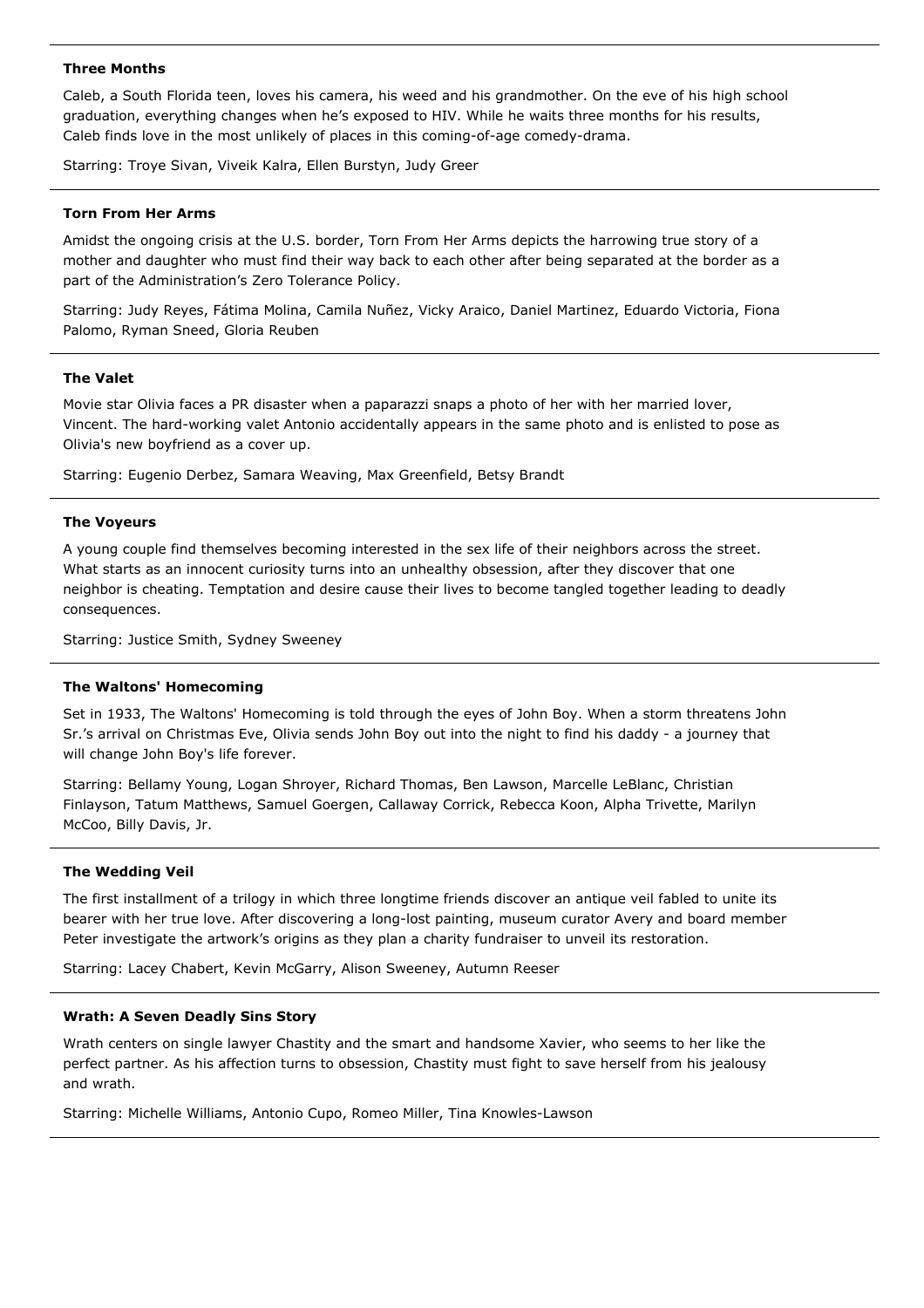# **Zoey's Extraordinary Christmas**

Following the Clarke family's first holiday together after their patriarch Mitch has passed away, Zoey attempts to re-create the perfect Christmas, but finds that walking a mile in her father's shoes is a lot more complicated than she ever imagined.

Starring: Jane Levy, Skylar Astin, John Clarence Stewart, Mary Steenburgen, Alex Newell, Bernadette Peters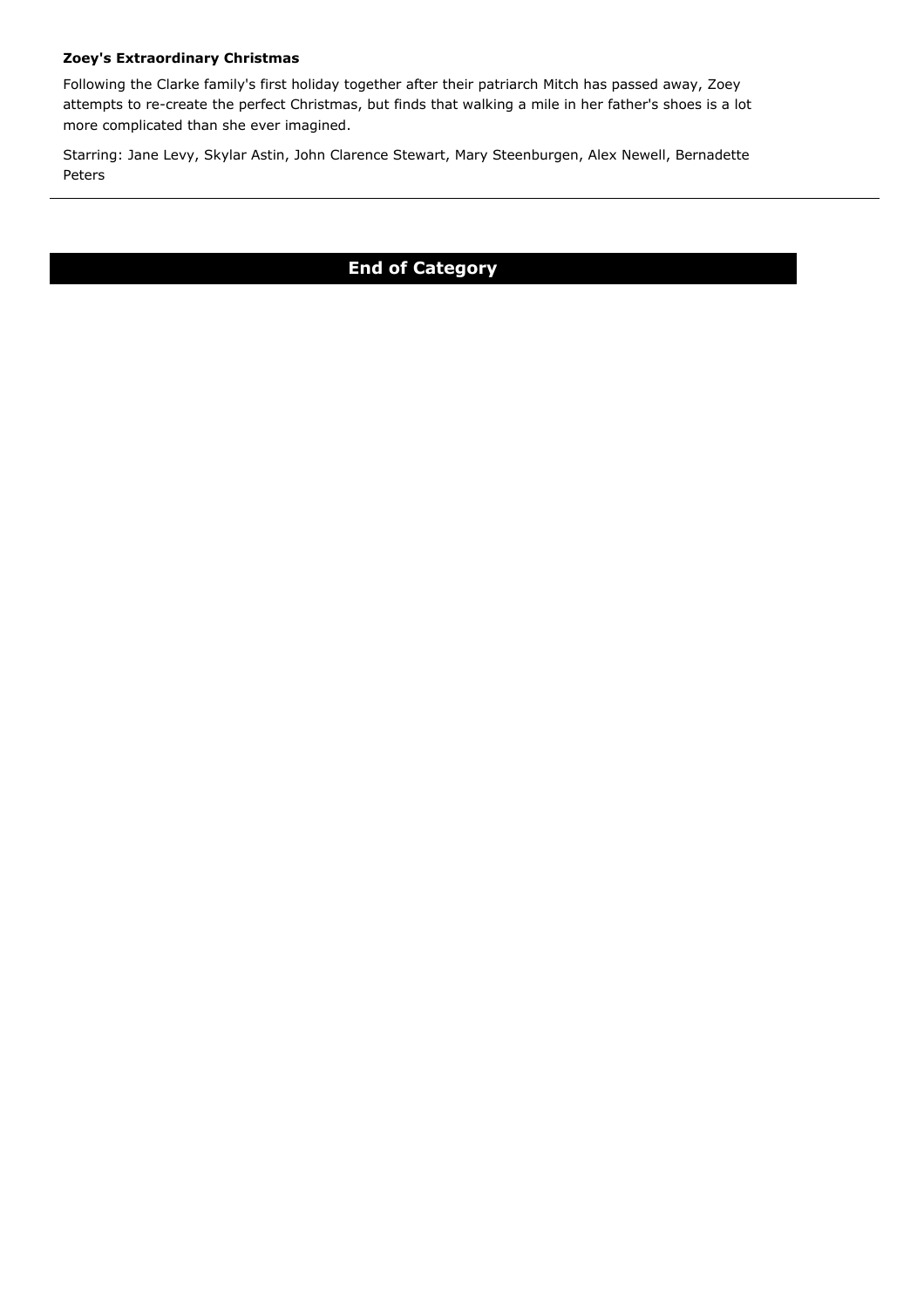#### **Conan**

**The Daily Show With Trevor Noah Desus & Mero E! News' Nightly Pop Friday Night Vibes Full Frontal With Samantha Bee Half In The Bag Hart To Heart The House Jimmy Kimmel Live! Last Week Tonight With John Oliver The Late Late Show With James Corden Late Night With Seth Meyers The Late Show With Stephen Colbert Real Time With Bill Maher The Sisaundra Show Tha God's Honest Truth With Charlamagne Tha God The Tonight Show Starring Jimmy Fallon Watch What Happens Live With Andy Cohen**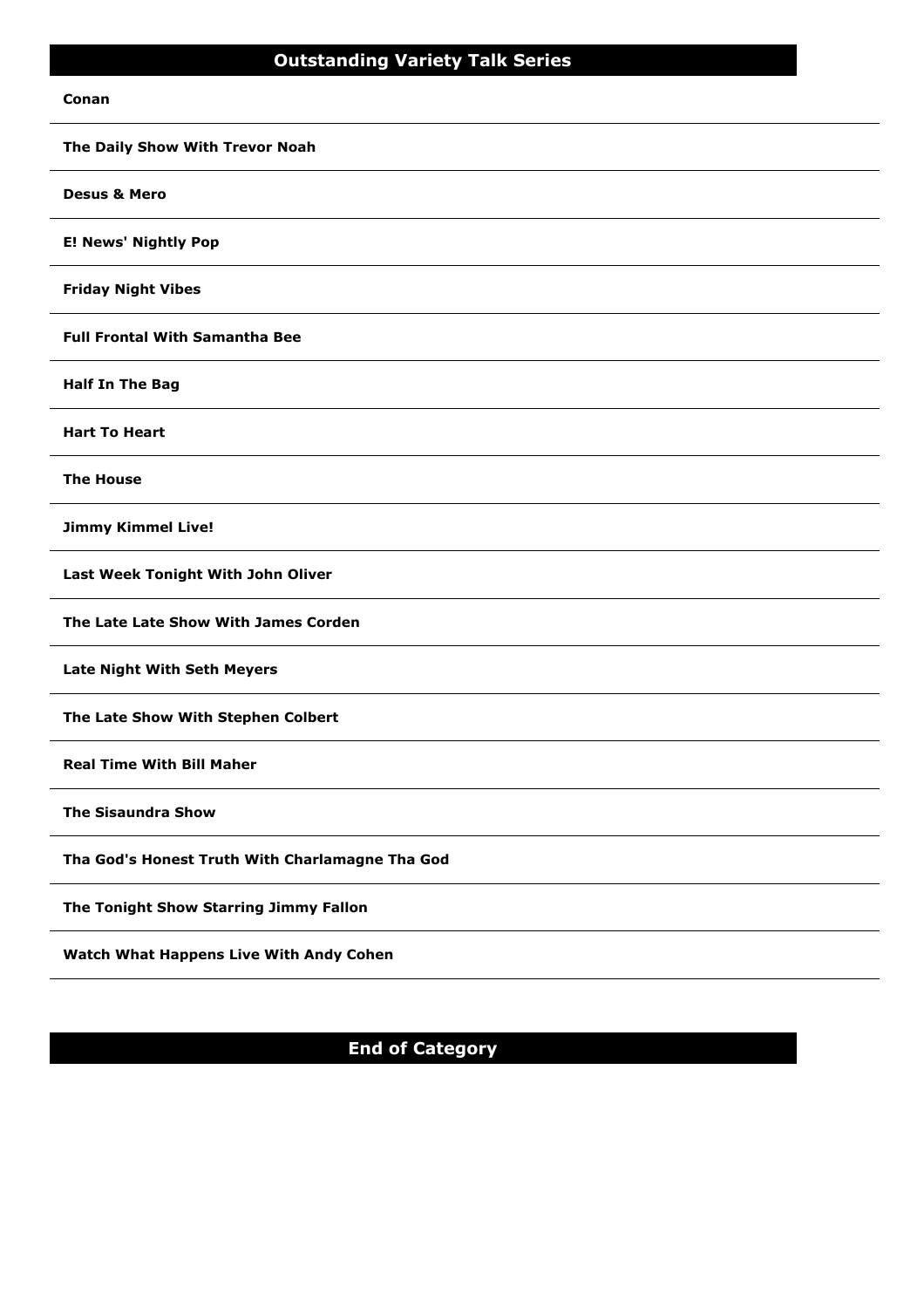# **Outstanding Variety Sketch Series**

**The Amber Ruffin Show**

**A Black Lady Sketch Show**

# **PAUSE With Sam Jay**

**Saturday Night Live**

**That Damn Michael Che**

**True Story With Ed And Randall**

**Whose Line Is It Anyway?**

**Ziwe**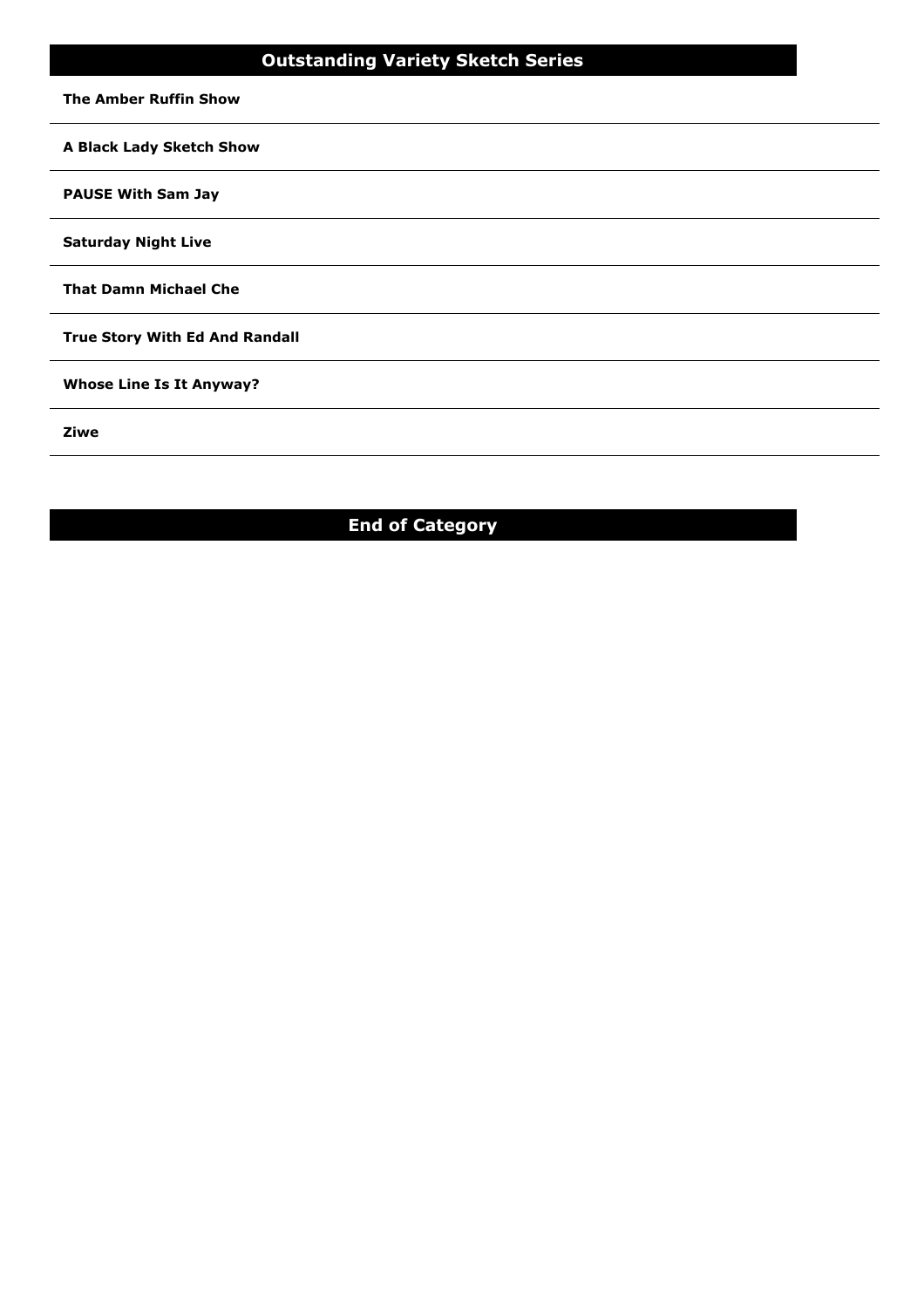# **11th Annual NFL Honors**

The 11th Annual NFL Honors is an awards presentation by the National Football League that honored its players from the 2021 NFL season.

# **57th Academy Of Country Music Awards**

The 57th Academy Of Country Music Awards, hosted by global superstar Dolly Parton with co-hosts Jimmie Allen and Gabby Barrett, streamed live from the Allegiant Stadium in Las Vegas on Monday, March, 7 2022.

# **2021 American Music Awards**

The award show pays tribute to today's most influential and iconic artists across all genres. The 2021 American Music Awards, hosted by Cardi B, featured a night of non-stop music, first-time collaborations and exclusive world premiere performances from music's biggest names.

# **Annie Live!**

A young orphan opens the heart of billionaire Sir Oliver "Daddy" Warbucks.

# **2022 Billboard Music Awards**

Honors the year's top performing artists on the Billboard Charts across all genres of music. Hosted by Diddy, the evening celebrates music's greatest achievements, showcasing performances, collaborations, and pop culture moments.

# **Billboard Women In Music 2022**

Each year the Billboard Women In Music event recognizes music's rising artists, creators, producers, and executives for their contributions to the industry and community.

### **The 55th Annual CMA Awards**

The 55th Annual CMA Awards, country music's biggest night, was hosted by Luke Bryan.

### **2022 CMT Music Awards**

Kelsea Ballerini, Kane Brown and Anthony Mackie host country music's fan-voted awards show as the biggest names in music and entertainment gather in downtown Nashville to celebrate an epic year in country music with iconic performances, special tributes and more.

# **The 27th Annual Critics Choice Awards**

Broadcast live from LA, Hollywood celebrates the finest in film/television. Hosted by film, television, stage star Taye Diggs & actress, comedian, author, podcaster Nicole Byer. Actress Halle Berry was honored with the SeeHer Award & Billy Crystal was honored with the Lifetime Achievement Award.

# **Dick Clark's New Year's Rockin' Eve 2022 With Ryan Seacrest**

Hosted by Ryan Seacrest, along with co-hosts Billy Porter and Liza Koshy, the 50th anniversary of America's go-to annual New Year's celebration featured iconic performances of the year's biggest songs and a Spanish language countdown.

### **Expo 2020 Dubai Opening Ceremony**

The Expo 2020 Opening Ceremony draws inspiration from the theme of "Connecting Minds, Creating the Future" while journeying through the depths of sustainability, rising to the heights of mobility, and joining humanity's journey of opportunity to create a perfect garden at the heart of Expo 2020 Dubai.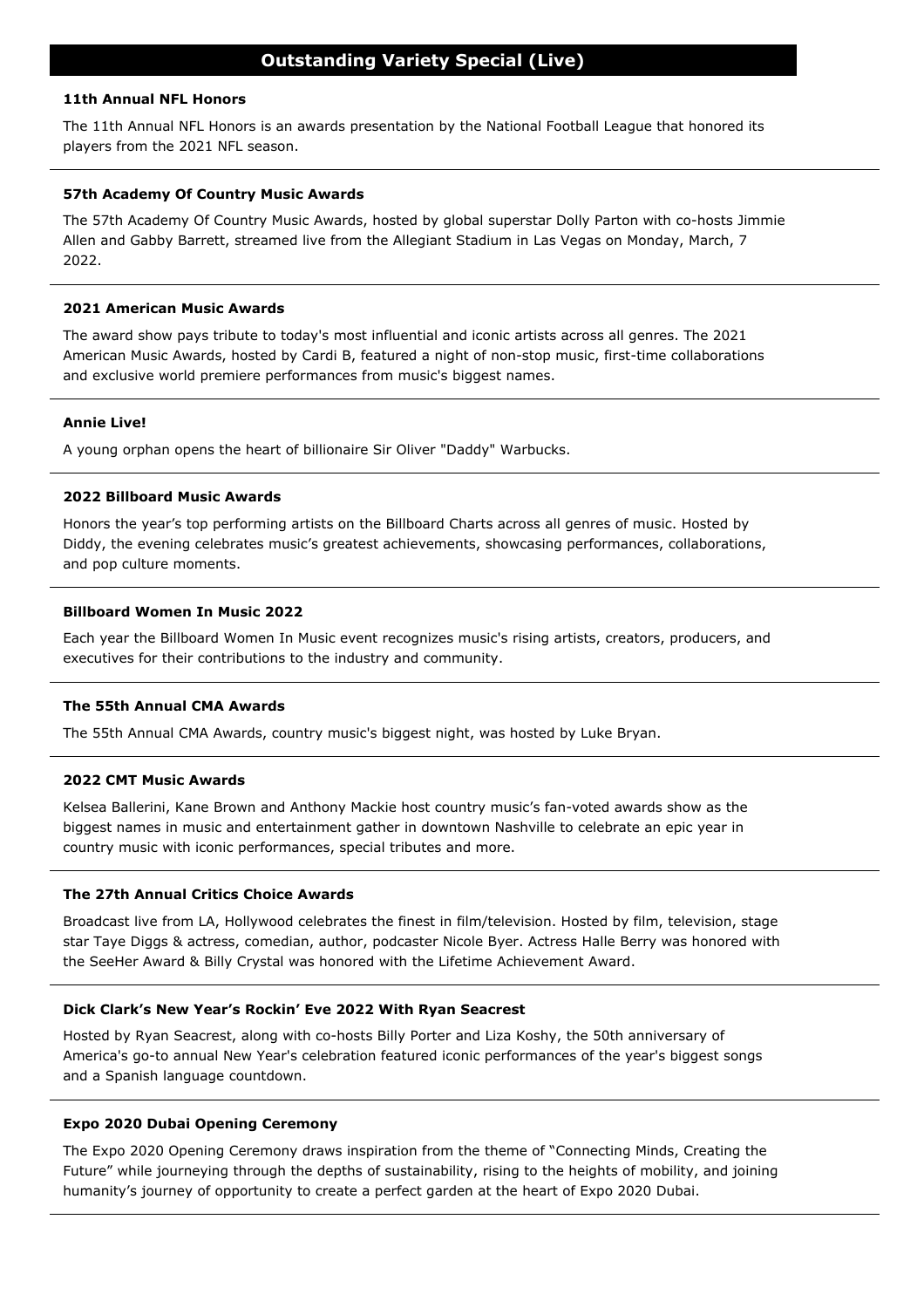### **For You, Paige**

Teenage music nerd Landon collaborates with his best friend Paige, on a TikTok song inspired by her favorite book series. Landon's TikTok goes viral, thrusting him into the spotlight — and leaving Paige behind.

# **The 64th Annual Grammy Awards**

Hosted by Trevor Noah, the music awards show was filled with 20 powerhouse performances, showmanship and awards recognizing outstanding achievement in the music industry.

# **Iheartradio Music Awards 2022**

The 2022 iHeartRadio Music Awards was a celebration of all things music, hosted by LL COOL J and featuring performances by Jennifer Lopez, Megan Thee Stallion, Jason Aldean, John Legend, Charlie Puth and Måneskin.

# **Live In Front Of A Studio Audience: The Facts Of Life And Diff'rent Strokes**

A re-creation of classic episodes of The Facts of Life and Diff'rent Strokes.

# **Miley's New Year's Eve Party Hosted By Miley Cyrus And Pete Davidson**

Miley Cyrus and Pete Davidson host a countdown to the new year -- live from Miami, Fla. -- with special musical performances, comedy sketches, and surprise guests

# **2021 MTV Video Music Awards**

The 2021 VMAs are back for a live and fan-filled show to bring together the biggest names in music for a special night celebrating this year's most memorable and best videos along with show-stopping performances, unforgettable viral moments, and more.

# **Naomi Judd: A River Of Time Celebration**

A celebration, live from Ryman Auditorium, in partnership with The Judd family, honoring the extraordinary life and legacy of country icon Naomi Judd. Hosted by Robin Roberts, Naomi was celebrated with emotional performances, including Wynonna, Ashley McBryde, Brandi Carlile, Carly Pearce, Emmylou Harris & Allison Russell and Little Big Town.

### **The Oscars**

A global broadcast honoring the filmmaking community, featuring 23 awards categories from Cinematography to Best Picture, with presenters including Lupita Nyong'o, Anthony Hopkins, Samuel L. Jackson, Lady Gaga and performances by Beyonće, Reba McEntire, Billie Eilish and Finneas.

### **People's Choice Awards**

People's Choice Awards celebrate all forms of entertainment, chosen solely by the fans -- For the People, By The People.

# **The Pepsi Super Bowl LVI Halftime Show Starring Dr. Dre, Snoop Dogg, Mary J. Blige, Eminem, Kendrick Lamar And 50 Cent**

The Pepsi Super Bowl LVI Halftime Show starred Dr. Dre, Snoop Dogg, Mary J. Blige, Eminem, Kendrick Lamar and 50 Cent. The show's set list included—California Love, In Da Club, No More Drama, Alright, Lose Yourself and Still D.R.E.

# **28th Annual Screen Actors Guild Awards**

In a return to awards season, the 28th Annual Screen Actors Guild Awards® brought together the biggest names in film and television to celebrate the outstanding performances of the year - giving us reunions and Helen Mirren, who received the SAG Life Achievement honor.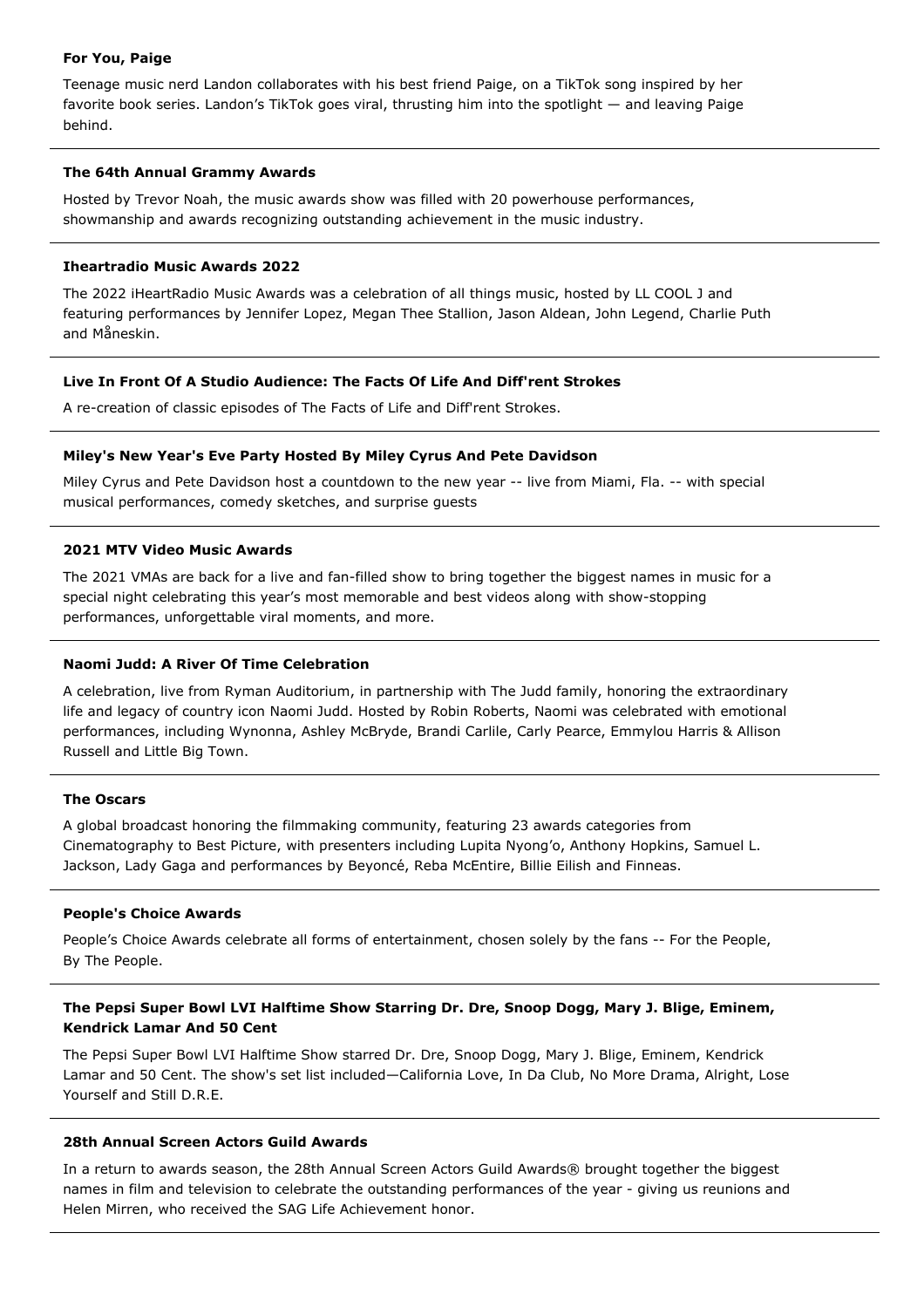# **Tony Awards Present: Broadway's Back**

The Tony Awards Present: Broadway's Back celebrated the return of Broadway. Hosted by Leslie Odom, Jr., the program featured performances by Tony Nominated musicals as well as performances from past Broadway classics such as Rent, Wicked, Ragtime and Special Tony Winners American Utopia and Freestyle Love Supreme.

# **Travis Barker's House Of Horrors**

Travis Barker collects a wide range of rockstar talent for his Halloween Special, filmed in the Malibu Hills with 14 cameras, featuring costumes and musical performances.

# **Verdi's Requiem: The Met Remembers 9/11 (Great Performances)**

In commemoration of the 20th anniversary of the September 11 attacks, The Metropolitan Opera presented a live performance of Verdi's "Requiem" conducted by Yannick Nézet-Séguin. Hosted by ballerina Misty Copeland, the Met's orchestra and chorus are joined by soloists Ailyn Pérez, Michelle DeYoung, Matthew Polenzani and Eric Owens.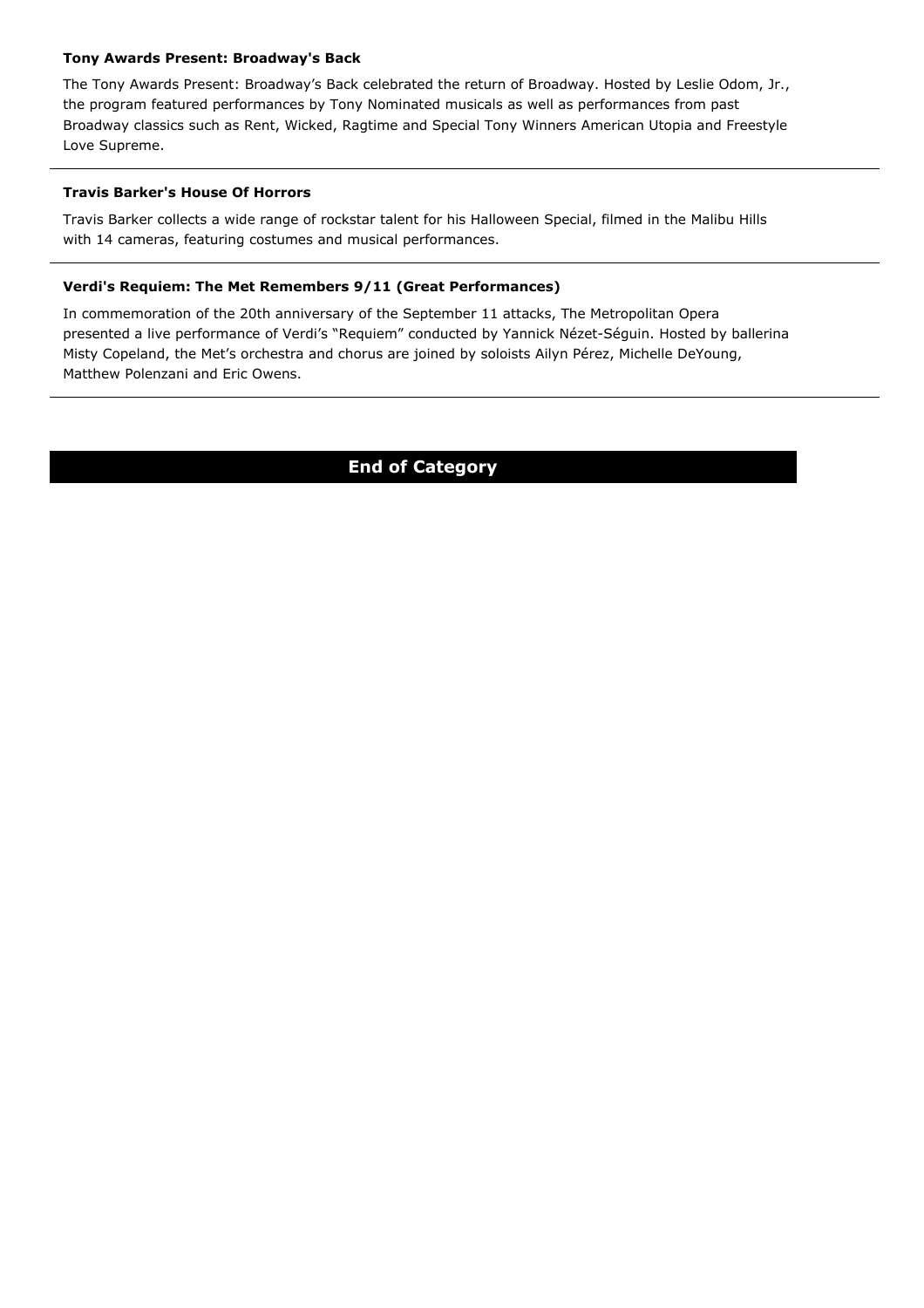# **Outstanding Variety Special (Pre-Recorded)**

### **Adele: One Night Only**

Adele One Night Only, with Oprah Winfrey, saw Adele performing her new album alongside classic hits at the Griffith Park Observatory in front of a star studded audience. The icon also sat with Oprah to discuss her life and stories behind her music.

### **Afrojams Easter - Risen**

A live concert celebrating the Resurrection of Jesus Christ. Recorded in front of a live audience at Afrotainers Theatre, this spectacle features Israel Houghton and Tye Tribbett. AFROJams Easter is hosted by Sisaundra Lewis.

### **Aida Rodriguez: Fighting Words**

Comedian/actress/producer Aida Rodriguez takes the stage to tackle the issues of the day – not just because they're ripped from the headlines, but because they're in the pages of her personal life story.

### **Ali Wong: Don Wong**

In her stand-up special, Ali Wong reveals her wildest fantasies, the challenges of monogamy and how she really feels about single people.

### **Aziz Ansari: Nightclub Comedian**

After another year of lockdowns, Aziz takes the stage to skewer pandemic life, quarantines, vaccine cards, celebrity side-gigs, smartphones and more.

### **Bill Maher: #Adulting**

Filmed at Miami's Fillmore Theater, Bill Maher's latest stand-up special sees the comedian, host, and satirist take the stage for an hour of his signature commentary on the latest hot-button issues. Maher brings his no-holds-barred perspective to cancel culture, quarantine, Q-Anon… and everything in-between.

#### **Billie Eilish (Prime Day Show)**

Billie brings a timeless, Parisian neighborhood to life with a series of cinematic performances, set in the city known as the birthplace of cinema.

#### **The Black Pack: We Three Kings**

A holiday extravaganza of music, comedy and dance featuring acclaimed film, television, and stage star Taye Diggs, singer/songwriter Ne-Yo and R&B singer/songwriter Eric Bellinger as "The Black Pack." The multi-talented trio will be joined by singer/songwriters Tank and Sevyn Streeter.

### **Carole King & James Taylor: Just Call Out My Name**

Singer-songwriters Carole King and James Taylor reflect on their five decades of collaboration and friendship in this concert documentary feature.

### **Catherine Cohen: The Twist...? She's Gorgeous**

In this sparkling cocktail of standup and song, Catherine Cohen serenades about looking for love, the absurdity of marathons and burying someone alive.

#### **Chappelle's Home Team - Earthquake: Legendary**

Earthquake shakes up the stage with his takes on "health is wealth," prostate exams and one particularly lengthy celebrity funeral.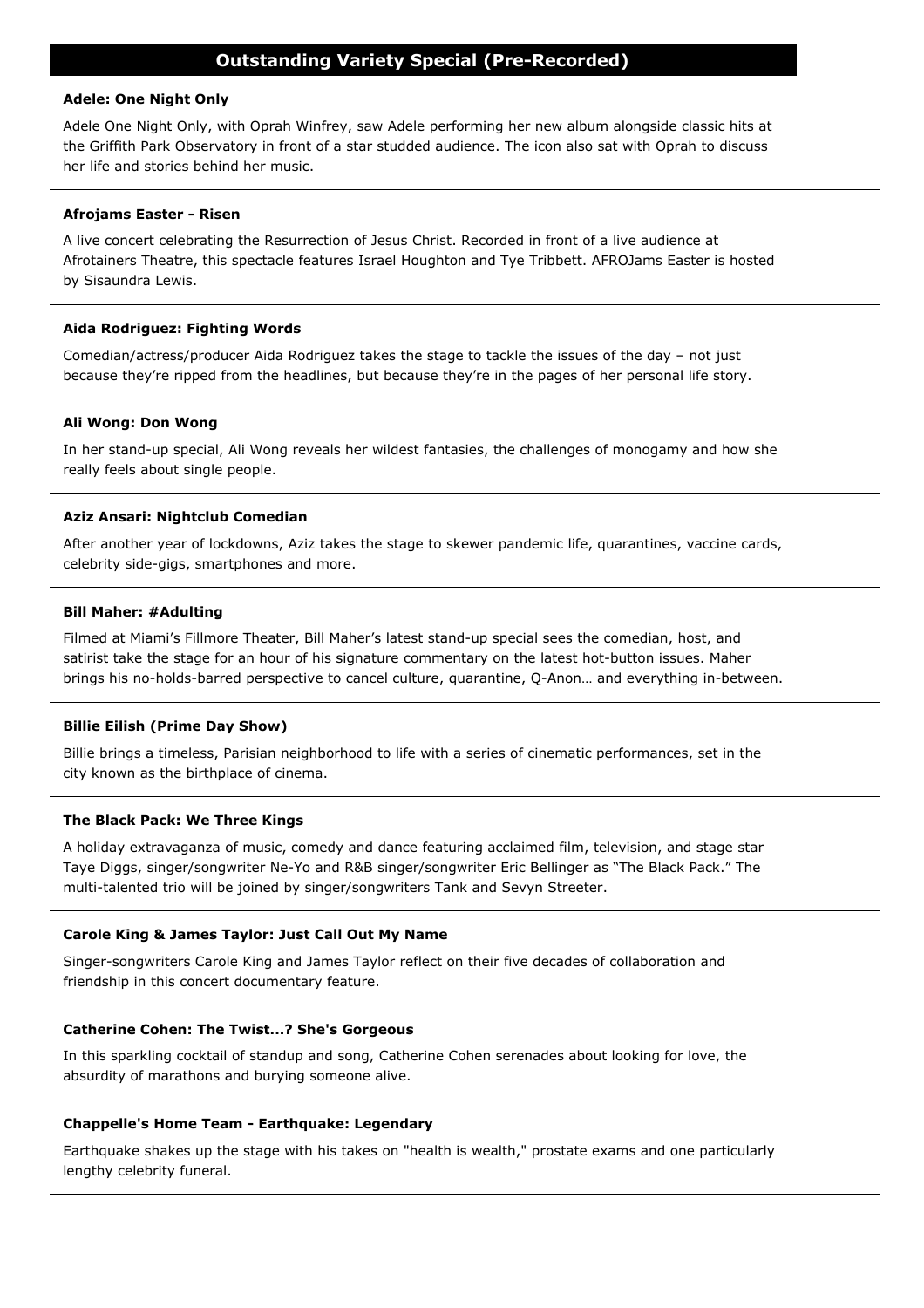# **Chris Distefano: Speshy Weshy**

Fueled by six martinis and a sold-out crowd, comedian Chris Distefano talks getting yelled at on social media and why he's waiting for his dad to die.

# **Christina P: Mom Genes**

Comedian Christina P examines the joys and drags of parenting, partnering and more through a nononsense Gen-X lens in this special.

# **CMT Crossroads: LeAnn Rimes & Friends**

LeAnn Rimes joins Nashville's women of country Carley Pearce, Ashley McBryde, Mickey Guyton, & Brandy Clark to perform Rimes' greatest hits in a celebration of Rimes' 25th career anniversary.

# **Come From Away**

Come From Away tells the story of 7,000 people stranded in the small town of Gander, Newfoundland after all flights into the US are grounded on September 11, 2001. The live Broadway performance was filmed in New York City for an audience that included 9/11 survivors and frontline workers.

# **The Daily Show With Trevor Noah Presents: Jordan Klepper Fingers The Globe - Hungary For Democracy**

This special documents Jordan Klepper's journey from CPAC to Hungary to find out why the Hungarian right-wing government has become American conservatives' latest obsession. Is the only country in the EU labeled "partly free" really the future of American democracy? Jordan travels to this alt-right paradise to finger Hungary's pulse.

# **Dave Chappelle: The Closer**

As he closes out his slate of comedy specials, Dave takes the stage to try and set the record straight  $$ and get a few things off his chest.

# **David Cross: I'm From The Future**

I'm From The Future was recorded in front of a live audience in Brooklyn, NY in November 2021.

# **David Spade: Nothing Personal**

David Spade riffs on the humiliations of doctor visits, lemur season in paradise, falling for clickbait and the one selfie he can never get right.

# **Dragging The Classics: The Brady Bunch**

Dragging The Classics: The Brady Bunch reunites The Brady Bunch original cast members alongside RuPaul's Drag Race favorites as they recreate the episode, "Will the Real Jan Brady Please Stand Up?" for an event that uses technology to transport the cast into the original Brady house.

### **drew michael: red blue green**

Drew Michael airs his issues with relationships, social media, and jokes from his own life experiences. Filmed in Chicago, Drew delivers his unabashed style of comedy, navigating his thoughts on his childhood hearing loss, relationships and breakups, fears of intimacy, and more.

### **Frank Ferrante's Groucho**

The filmed show with music, improvisation, story-telling and audience interaction celebrates the style and spirit of comedian Groucho Marx whose irreverent humor continues to influence artists today.

# **Good Timing With Jo Firestone**

During her weekly class at the Greenwich House Senior Center, comedian Jo Firestone teaches comedy to a group of seniors who prove to be more provocative, political and unfiltered on-stage than off.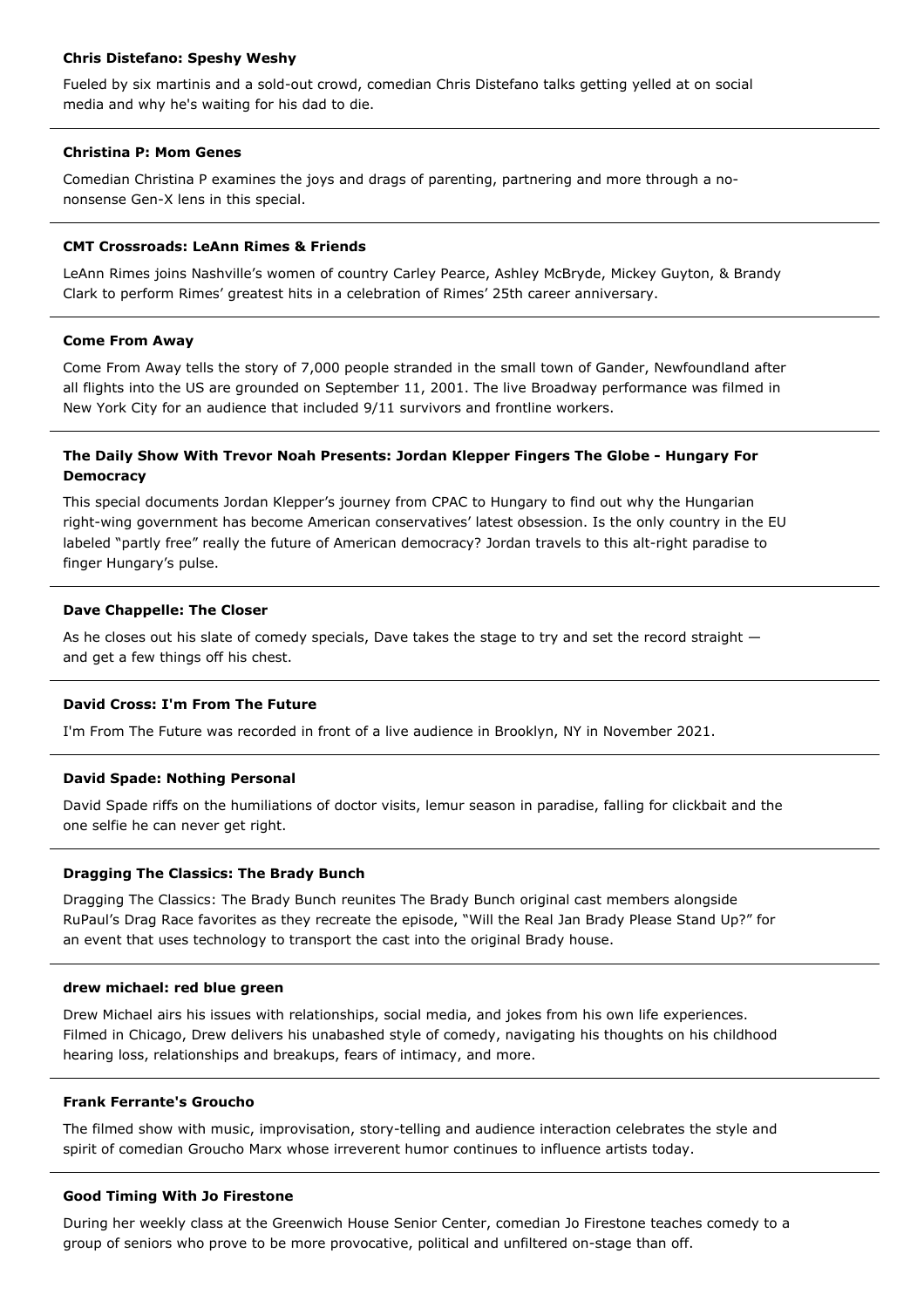# **H.E.R. (Prime Day Show)**

In a modern day musical tribute to the Dunbar Hotel, H.E.R. imagines what the legendary Los Angeles establishment that once was known as the hub of Black excellence would be like if it existed in 2021.

# **The Hall: Honoring George Carlin, Robin Williams, Joan Rivers And Richard Pryor**

The inaugural edition of The Hall, a hall of fame located at the National Comedy Center in New York. The tribute show highlights comedians who were trailblazers and hilarious provocateurs who paved the way for an entire generation of comedians.

### **Happier Than Ever: A Love Letter To Los Angeles**

This special features Billie Eilish in a cinematic concert experience. Fresh off the heels of her brand new album, "Happier than Ever," this special will feature an intimate performance of every song in the album's sequential order from the stage of the Hollywood Bowl.

# **Harry Potter 20th Anniversary: Return To Hogwarts**

Taking fans on a first-person journey, cast members and filmmakers reunite to celebrate the 20th anniversary of the first Harry Potter film, Harry Potter and the Sorcerer's Stone.

# **Iheartradio Jingle Ball 2021**

The iHeartRadio Jingle Ball 2021 presented performances from this year's Jingle Ball Tour concerts, including Ed Sheeran, BTS, Doja Cat, Lil Nas X, Jonas Brothers, Dua Lipa, AJR, Kane Brown, Tate McRae, Tai Verdes, Bazzi and Dixie D'Amelio.

# **Iheartradio Music Festival 2021**

The 2021 iHeartRadio Music Festival was hosted by Ryan Seacrest at the T-Mobile Arena in Las Vegas. Musical performances included Dua Lipa, Coldplay, Billie Eilish, Weezer, Khalid, Cheap Trick, J. Cole, Nelly, Lil Baby, Journey, and more.

# **James Corden's Top Gun Training with Tom Cruise**

Tom Cruise gives James the full Top Gun experience, first flying him in a vintage jet, then camping overnight together, before showing off his incredible, daring piloting skills in a modern fighter jet.

### **Jeff Foxworthy: The Good Old Days**

Jeff looks back on simpler times as he talks aging, texting and "sex education," then shares one wild story from the Blue Collar Comedy Tour.

### **Jerrod Carmichael: Rothaniel**

Taped before a live audience at The Blue Note Jazz Club in NYC, Jerrod gives his signature sharp, subversive takes on a range of subjects including race, politics, family, and secrets.

### **Jim Gaffigan: Comedy Monster**

Jim Gaffigan offers some thoughts on the hot mess that was 2021, as well as his takes on marching bands, billionaires in space and more.

### **Jimmy Carr: His Dark Material**

Jimmy Carr finds humor in the darkest of places in this stand-up special that features his dry, sardonic wit — and some jokes he calls "career enders."

### **Joyelle Nicole Johnson: Love Joy**

Comedian Joyelle Nicole Johnson lights up the Bell House with hilariously personal stories -- from couples therapy to catty Craigslist roommates.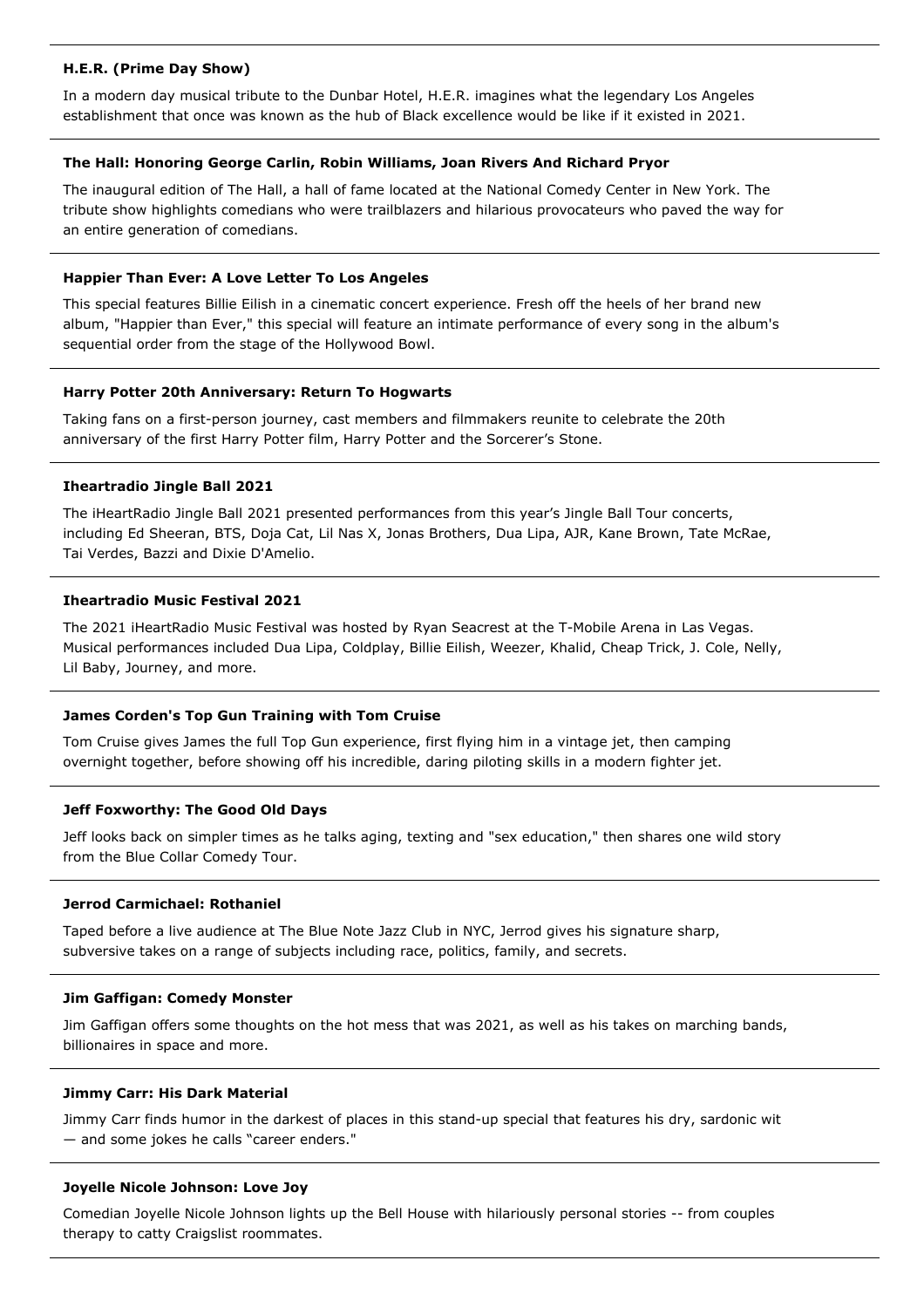# **Katt Williams: World War III**

Katt Williams returns to deliver the unfiltered truth and hilariously breaks down conspiracy theories in his new comedy special World War III.

### **Kelly Clarkson Presents: When Christmas Comes Around**

Kelly Clarkson Presents: When Christmas Comes Around features original songs and classics. Brett Eldredge, Ariana Grande, Jay Leno, Melissa McCarthy, Leslie Odom Jr., Amy Poehler and everyday heroes were featured guests.

### **43rd Annual Kennedy Center Honors**

For the first time in its history, The Kennedy Center Honors was able to leave the confines of the Opera House, showcasing places the public usually doesn't get to experience.

#### **Kid Cudi (Prime Day Show)**

As he embarks on his biggest mission to date, Kid Cudi departs earth to establish a new community on the moon in this intercosmic performance.

### **LiveOne Breakout Awards**

LiveOne Breakout Awards honors celebrities, musicians, and fanbases that used the internet to dominate 2021 through content, engagement, and all-around meme-ability. The Breakout Awards featured live and virtual performances and acceptances.

### **Madame X**

The streaming experience takes viewers on a journey as compelling and audacious as Madonna's persona, Madame X, a secret agent traveling the world, fighting for freedom, and bringing light to dark places.

#### **Marlon Wayans: You Know What It Is**

Marlon Wayans explores his greatest fears and everyday anxieties – from his daughter's prom night to outie belly buttons – in this boldly personal stand-up special.

### **Merry Wives (Great Performances)**

The Public Theater's Shakespeare in the Park production updates the raucous tale of "Johnny" Falstaff and the wily wives who outwit him. The action is reset in South Harlem's community of West African immigrants to create a celebration of Black joy, laughter and vitality.

### **Michael Bublé's Christmas In The City**

Michael Bublé celebrates the 10th anniversary of his album "Christmas" with a new holiday special. Michael Bublé's Christmas in the City presents a mix of comedy, music and, of course, the spirit of Christmas, all from Studio 8H in Rockefeller Center.

### **Michael Che: Shame The Devil**

Michael Che returns to the stage in Oakland and tackles American patriotism, Black leadership, jealous exes, loose bears, mental health and more.

### **Mike Epps: Indiana Mike**

Mike Epps returns to his native Indianapolis and reflects on his days as a bad baller and worse drug dealer, as well as fond memories of his parents.

#### **Miley Cyrus Presents Stand By You**

Miley Cyrus returns to the stage to celebrate Pride Month with a concert special from the Ryman Auditorium in Nashville -- featuring Maren Morris, Brothers Osborne, Orville Peck, Little Big Town and Mickey Guyton, the most iconic Pride anthems of all time and a whole lot of sparkle.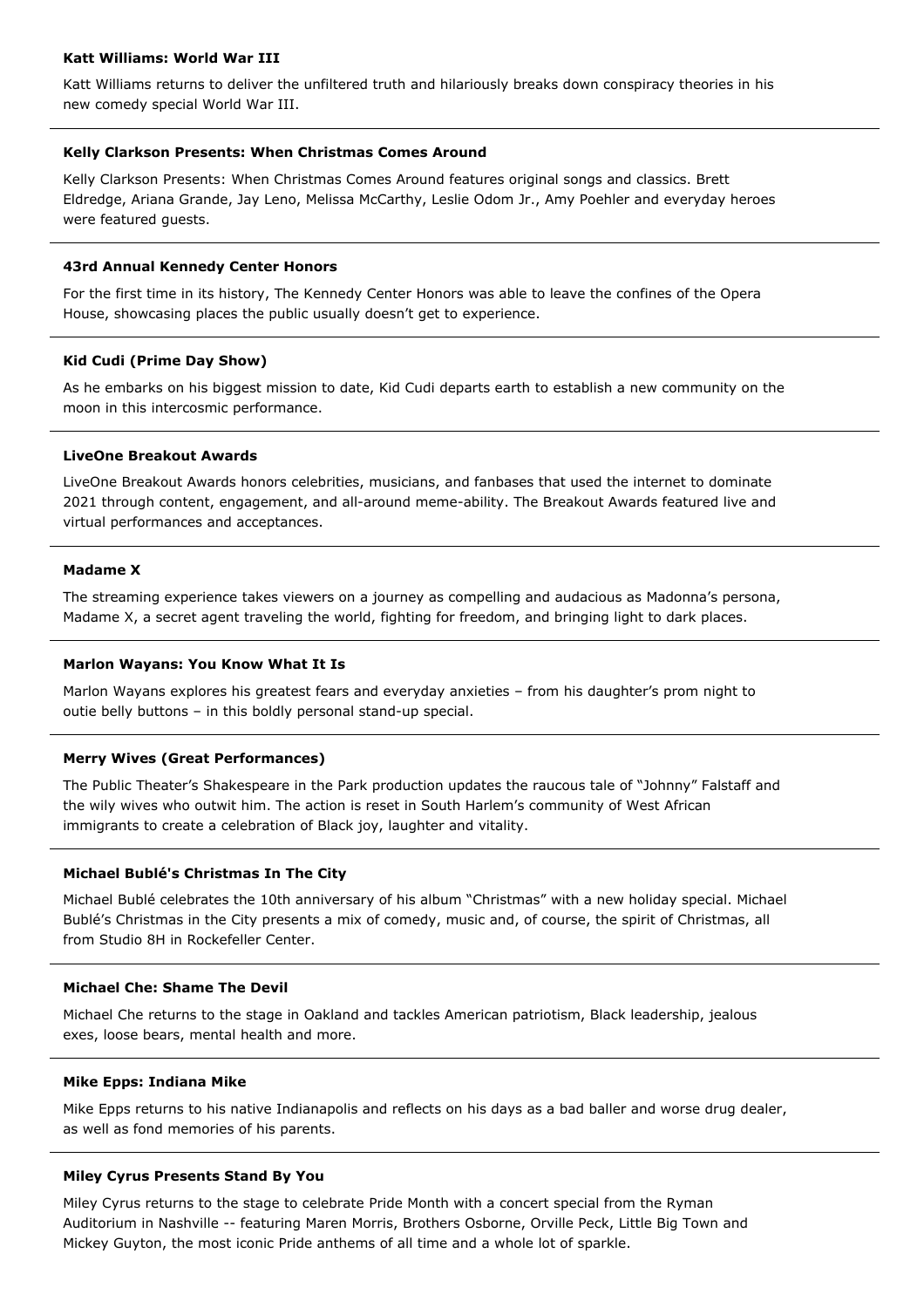### **Mo Amer: Mohammed In Texas**

In his hometown of Houston, Mo Amer takes on pandemic panic, disappointing Bradley Cooper, hummus appropriation and the subtle art of cursing in Arabic.

# **Moses Storm: Trash White**

Moses Storm's special melds visual and storytelling elements, and has Storm weaving drum tight jokes atop a hand-built stage. Trash White is a portrait of what it feels like to grow up poor in America.

### **Ms. Pat: Y'all Wanna Hear Something Crazy?**

Ms. Pat finds laughter in the absurdities of parenting, pet lovers and very unfortunate lip trends as she unpacks a painful past with humor and honesty.

### **National Christmas Tree Lighting**

LL Cool J hosts this special presentation of the National Christmas Tree official lighting ceremony in Washington, D.C. with Billy Porter, Chris Stapleton, H.E.R., Juanes, Keb' Mo', Kristin Chenoweth, Maren Morris and Patti LaBelle singing holiday favorites, along with a Christmas message from the President of the United States.

### **Nicole Byer: BBW (Big Beautiful Weirdo)**

Karens gone wild. Cat funerals. Trying to hook up during lockdown. Nicole Byer gets delightfully down and dirty in her comedy special.

#### **Night, Mother**

During a zoom call amidst the COVID-19 pandemic, a daughter reveals to her mother her plan to commit suicide within the hour.

### **Norm Macdonald: Nothing Special**

In 2020, Norm performed his comedy special alone in his living room. He did it in one take. Following the special is a conversation with Adam Sandler, Conan O'Brien, Dave Chappelle, David Letterman, David Spade and Molly Shannon who discuss their friend Norm and his lasting impact on comedy.

### **Olympic Dreams Featuring Jonas Brothers**

The Jonas Brothers are ready to prove they have what it takes to compete at an Olympic level. Joe, Kevin and Nick are trained by Team USA's best athletes as they compete against their biggest rivals - each other.

#### **One Last Time: An Evening With Tony Bennett & Lady Gaga**

A live concert special honoring the musical legacy and enduring friendship of Tony Bennett and Lady Gaga. Filmed at Radio City Music Hall celebrating Bennett's 95th birthday, the entertainers perform duets and solos from the Great American Songbook to honor their 10-year musical partnership.

### **Phoebe Robinson: Sorry, Harriet Tubman**

Comedian Phoebe Robinson brings her singular brand of confessional humor to her stand-up special, dishing about quarantining with her boyfriend, hanging out with Michelle Obama, and much more.

### **The Queen Family Singalong**

Popular artists -- including Adam Lambert, Derek Hough, Alexander Jean, Fall Out Boy, Jimmie Allen, JoJo Siwa, Orianthi, OneRepublic and Pentatonix -- perform Queen songs; Darren Criss hosts.

#### **Ricky Gervais: Supernature**

Ricky Gervais gives his take on the rules of comedy, spoiling his cats and how super actual nature is in his stand-up special.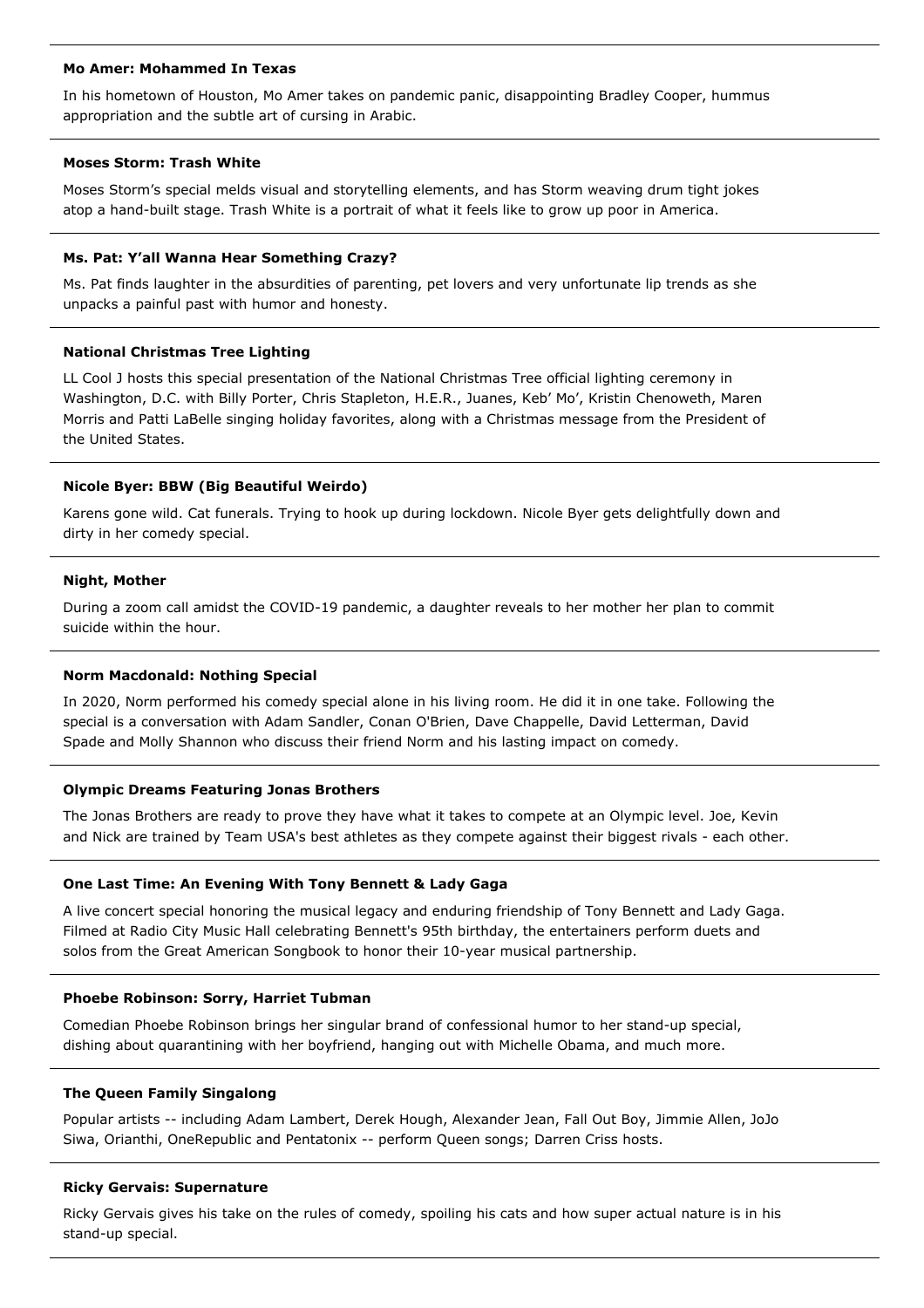### **Ricky Velez: Here's Everything**

Comedian and actor Ricky Velez bares it all with his down-to-earth perspective in his comedy special in which he delivers a hilarious set integral to his Queens, NY upbringing.

# **Rita Ora At The Eiffel Tower**

Rita Ora Live From The Eiffel Tower followed the singer-songwriter performing in the whole Tower, showcasing the venue. The show also featured haut couture looks designed exclusively for Rita.

# **2021 Rock & Roll Hall Of Fame Induction Ceremony**

Celebrating artists' inductions and featuring moments like Dave Chappelle inducting Jay Z; Paul McCartney inducting and performing with Foo Fighters; Taylor Swift inducting Carole King; Drew Barrymore inducting Go Go's; Angela Bassett inducting Tina Turner; Dr. Dre inducting LL Cool J; and Eminem and JLO's surprise performance with LL.

# **Ronny Chieng: Speakeasy**

Ronny Chieng shares his rage at online critics, gratitude for nerds, bewilderment with irrational skeptics and unique cure for racism in this special.

# **Roy Wood Jr.: Imperfect Messenger**

Roy Wood Jr. discusses the difference between "ancestors" and "forefathers," why Leonardo DiCaprio is the greatest white ally ever and how celebrities use fame to get people out of prison.

# **Savage X Fenty Show Vol. 3**

Rihanna's Savage X Fenty Show Vol. 3 is an immersive fashion experience that combines fashion, dance, and music with architecture and performances. Featuring an all-star cast debuting the latest Savage X Fenty styles.

### **SORRY**

Louis CK's newest stand up comedy special filmed live at the Hulu Theater in New York City.

# **Star-Crossed: The Film**

Star-Crossed, inspired by the album. A modern tragedy in 3 acts. Starring Kacey Musgraves with appearances by Eugene Levy, Victoria Pedretti, Princess Nokia, Symone & Megan Stalter.

### **Step Into…The Movies With Derek And Julianne Hough**

Choreographers and professional dancers Derek Hough and Julianne Hough recreate the most legendary cinematic performances.

### **Taylor Tomlinson: Look At You**

Breakups. Therapy. Bangs. Taylor's gone through some stuff since her quarter-life crisis, and she spins her mental health journey into insightful comedy.

### **Theo Von: Regular People**

Comedian and podcaster Theo Von holds court with some wild tales about "regular people" from his smalltown life in this stand-up special.

### **Tig Notaro: Drawn**

Tig Notaro returns in this fully animated stand-up special.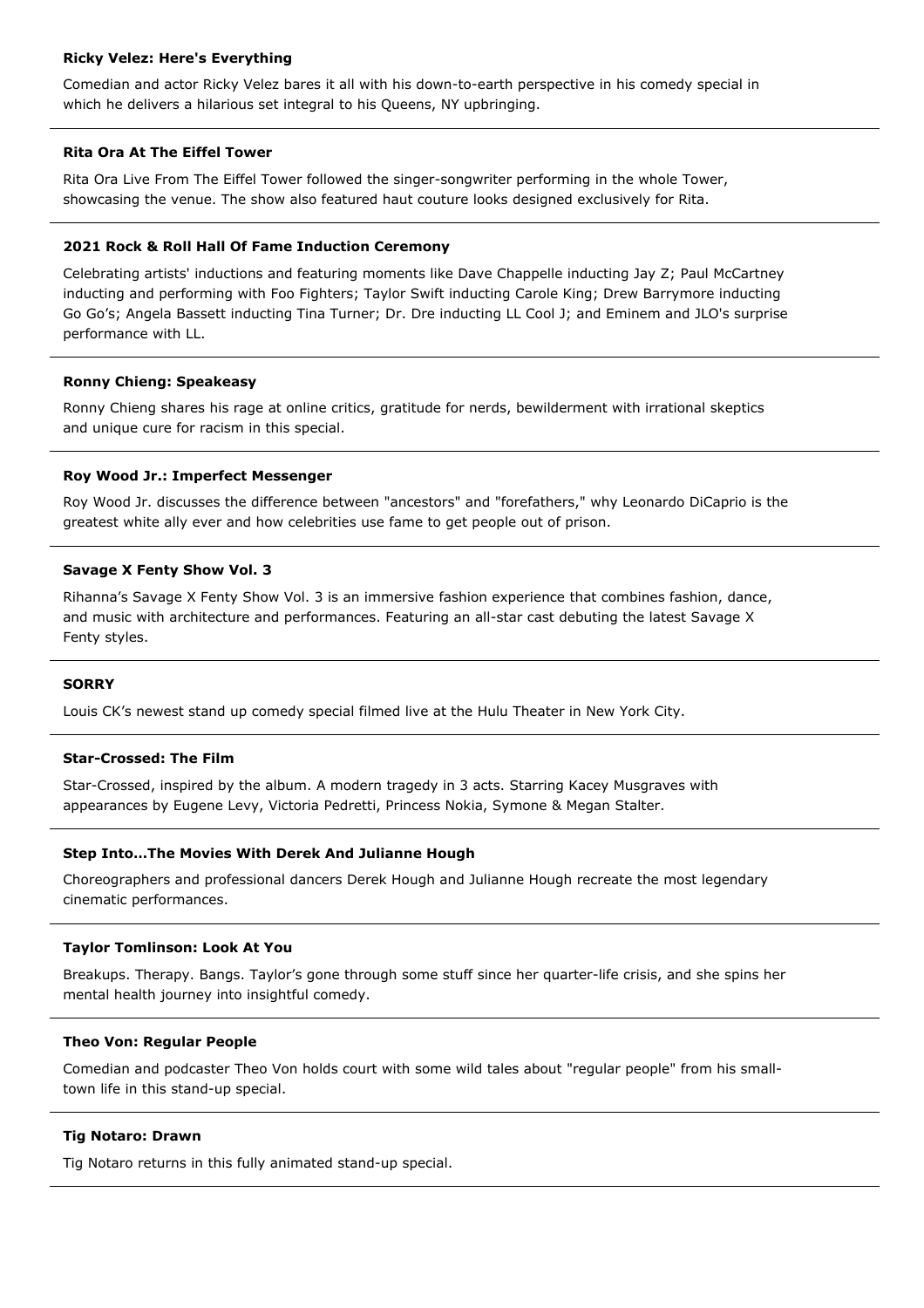# **20 Years Of Christmas With The Tabernacle Choir**

In this two-hour retrospective, Brian Stokes Mitchell returns to the Conference Center in Salt Lake City to remember twenty years of inspiring Christmas concerts by The Tabernacle Choir and Orchestra at Temple Square. The program features 40+ guest artists and excerpts from 60+ songs, carols, and stories.

# **The Weeknd + The Dawn FM Experience**

Enter the experience of Dawn FM as The Weeknd performs his latest album live in a theatrically unsettled and unnerving world.

# **The Wonderful World Of Disney: Magical Holiday Celebration**

Derek Hough, Julianne Hough and Ariana DeBose host this holiday special with heartwarming moments and sneak peeks at Star Wars: Galactic Starcruiser, a trip on a Disney Wish cruise, Encanto and West Side Story. With musical performances by Kristin Chenoweth, Darren Criss, Brett Eldridge, Norah Jones, Gwen Stefani & more.

# **Yearly Departed**

An all-star lineup of women bids a raucous farewell to 2021. Hosted by Yvonne Orji and featuring a musical performance by Alessia Cara, Yearly Departed roasts and toasts all we are leaving behind from Hot Vaxx Summer to Zoom.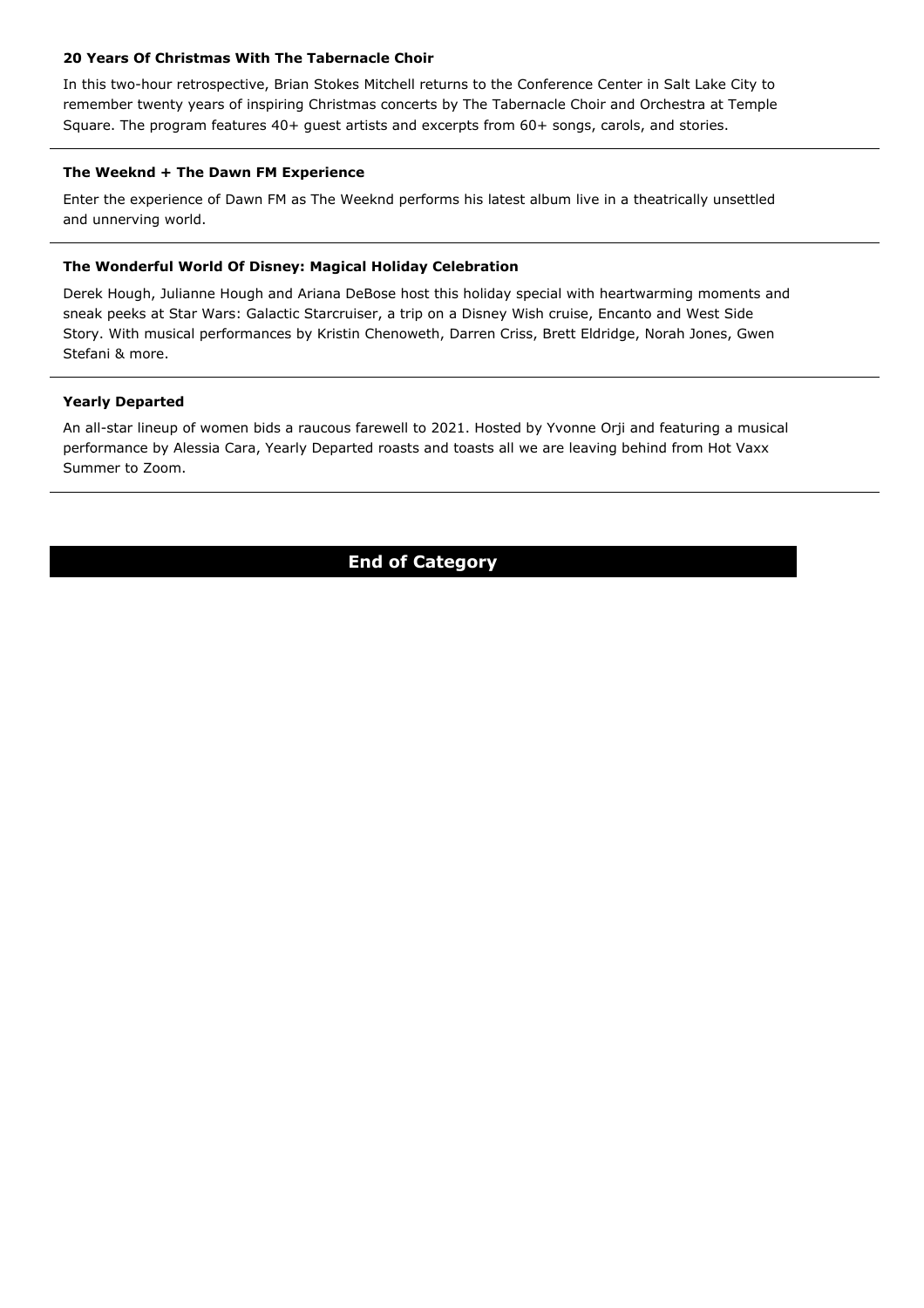# **Outstanding Short Form Comedy, Drama Or Variety Series**

### **The Aging Ingénue**

Claire - a Broadway starlet all grown up - struggles to navigate her new reality as an aging actor and working mother - all while singing songs that she is far too old to sing.

#### **Alabama Jackson**

Time traveling hero, Alabama Jackson (Donald Faison), and Harriet Tubman (Wanda Sykes) travel back in time to save Black history without breaking a sweat.

### **Anacostia**

With complex relationships tested by secrets, lies, deceit, romance, and force majeure, the residents of the historic Washington, D.C. neighborhood Anacostia struggle to survive. Though the odds seem overwhelming, they remain hopeful, drawing strength from their complicated, yet resilient friendships

### **The Boys: Vought News Network: Seven On 7 With Cameron Coleman**

Seven On 7 is a seven episode digital series that takes place in the world of The Boys. This companion series serves to bridge the events that take place between the show's season two and season three.

#### **Bridesman**

When Terry White is asked to be a bridesmaid in his childhood best friend's wedding, he sees an opportunity: to reignite an old fling with the groom.

#### **Carpool Karaoke**

Carpool Karaoke: The Series features celebrities sharing a car, singing along to their personal playlists, and embarking on adventures. Featuring: Simu Liu and Jessica Henwick; Murray Bartlett, Alexandra Daddario and Sydney Sweeney; Anitta and Saweetie; Zooey Deschanel and Jonathan Scott; the stars of All Elite Wrestling; and the D'Amelio family.

#### **The Chris Mann Show**

The Chris Mann Show, a series of relatable, topical parodies includes Hello from the Inside, Belle's Post-Pandemic Hell, It's the Most God-Awful Time of the Year (feat. Jon Lovitz).

### **Cold As Balls**

Cold As Balls is the sports talk show on the internet where guests join Kevin Hart in the locker room and hunker down in ice tubs for hilarious and real conversations. Recent guests include Karl Anthony-Towns, Michael Strahan, Calvin Johnson, Chloe Kim, The Undertaker, Sasha Banks, and Tyreek Hill.

#### **Cooper's Bar**

When Kris Latimer (Rhea Seehorn), the biggest dick in Hollywood, stumbles upon Cooper Marino's (Louis Mustillo) backyard tiki bar oasis, Cooper and his down-on-their-luck pals pull themselves together for one last shot at their "big break."

#### **Desi Lydic Foxsplains - The Daily Show**

Desi Lydic Foxsplains answers the question: What would it look like if someone binge-watched Fox News for 24+ hours straight? Desi Lydic delivers the truths about everything from cancel culture to Hunter Biden's laptop, and asks the questions the mainstream media refuses to ask.

# **Do Your Best: Anthology Series**

The Do Your Best: Anthology Series examines the unique lives and circumstances of young adults in America as they work through various obstacles that life puts in their way.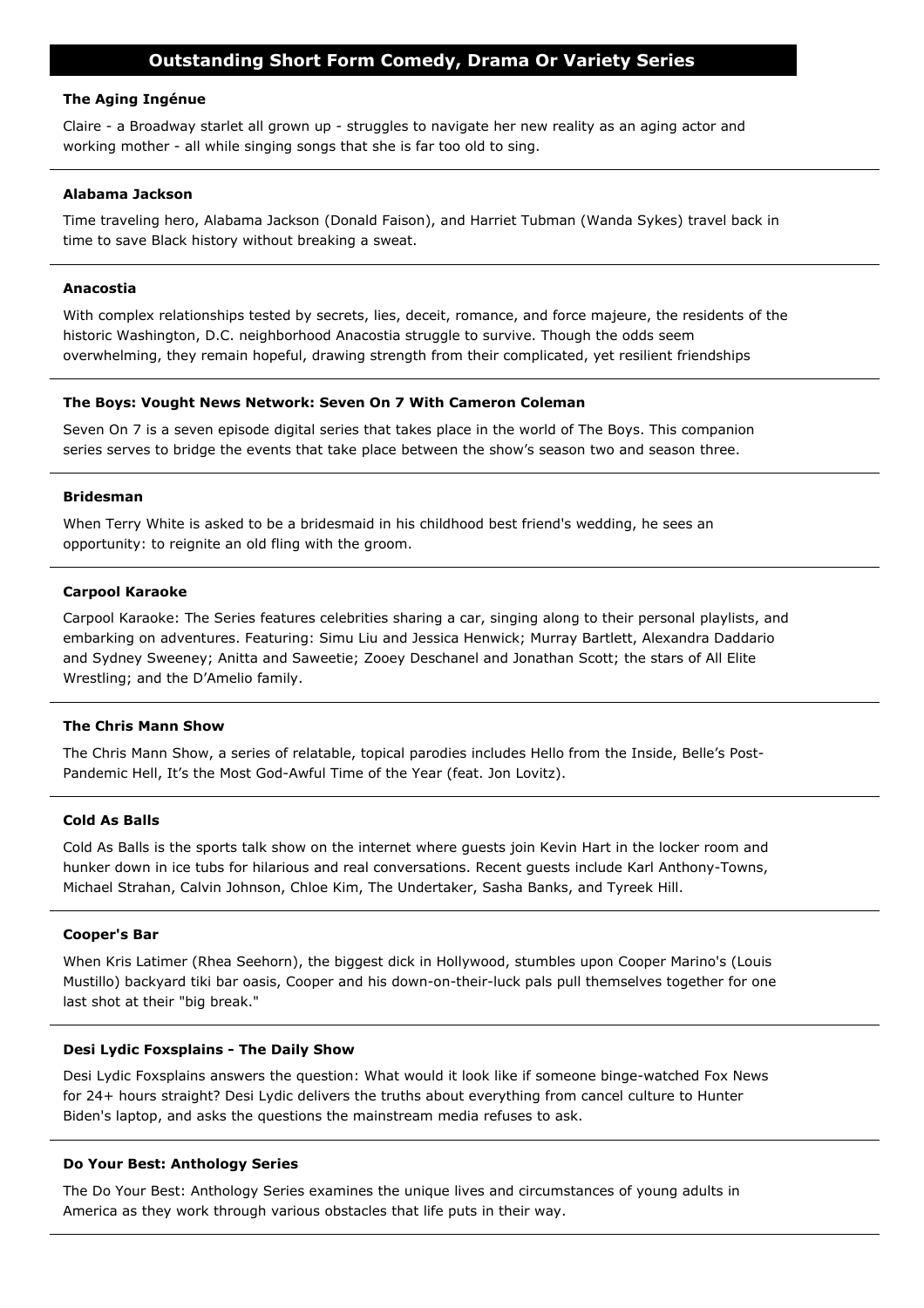# **Fear The Walking Dead: Dead In The Water**

In this prequel to Fear the Walking Dead, Riley serves as a weapons officer aboard the USS Pennsylvania near the Gulf of Mexico when a mysterious outbreak forces the crew to strategize a way off the submarine before it becomes their tomb.

# **Good Mythical Morning With Rhett & Link**

Every Monday-Friday, hosts Rhett & Link eat truly unbelievable things, compete in original games with celebrity guests, explore surprising new products and trends, and much more.

# **Hartley**

Hartley tells the story of six teenagers navigating their first week in college, dealing with the complexity of isolation, virtual relationships, and sexual expression. Told through social media interactions - posts, comments, live streams, and text messages - the story provides the audience access to the characters' private digital lives.

# **I Think You Should Leave With Tim Robinson**

There is no such thing as an ordinary interaction in this offbeat sketch comedy series that features a roster of funny guests.

# **Immoral Compass**

A dark comedy anthology series exploring life's most difficult dilemmas, all filtered through the lens of one jaded man in his garage.

# **Intersection**

On the tipping point of gentrification, a close-knit community is forced to integrate with wide-eyed opportunists, both striving for their own self-preservation on a path that's not always black and white.

### **Jade And Jaded**

Two fumbling, eco-friendly millennials attempt internet fame to spread their message of environmentalism and mindfulness… but in 2021, making "content" isn't all yoga and compost.

### **Joe Pera Talks With You**

Joe Pera, a soft-spoken choir teacher in Michigan's UP, is back to talk with you about an even wider range of subject matter including: second fridges, Great Lakes icebreakers, classroom appropriate movies, and drone warfare. All while searching with friend Gene for the perfect chair to sit on this winter.

# **Late Night With Seth Meyers CORRECTIONS**

All week Seth personally reads all the online comments about Late Night. Once the studio audience ushers out after a Thursday taping, Seth records CORRECTIONS and it only airs on YouTube for the commenters he refers to as "jackals". For twenty minutes a week, Seth gets the last word.

# **Noho: A North Hollywood Story**

A group of artists living in North Hollywood, CA, are trying to make it in the entertainment business, but before they can reap the benefit of fame & fortune, their morals are put to the test, making them question their decision to follow their dreams.

### **The Now**

Ed Poole's life isn't going as he planned. However, a tragic event causes him to rethink his outlook, forcing him to go after what he loves, cherish the people closest to him and live in The Now.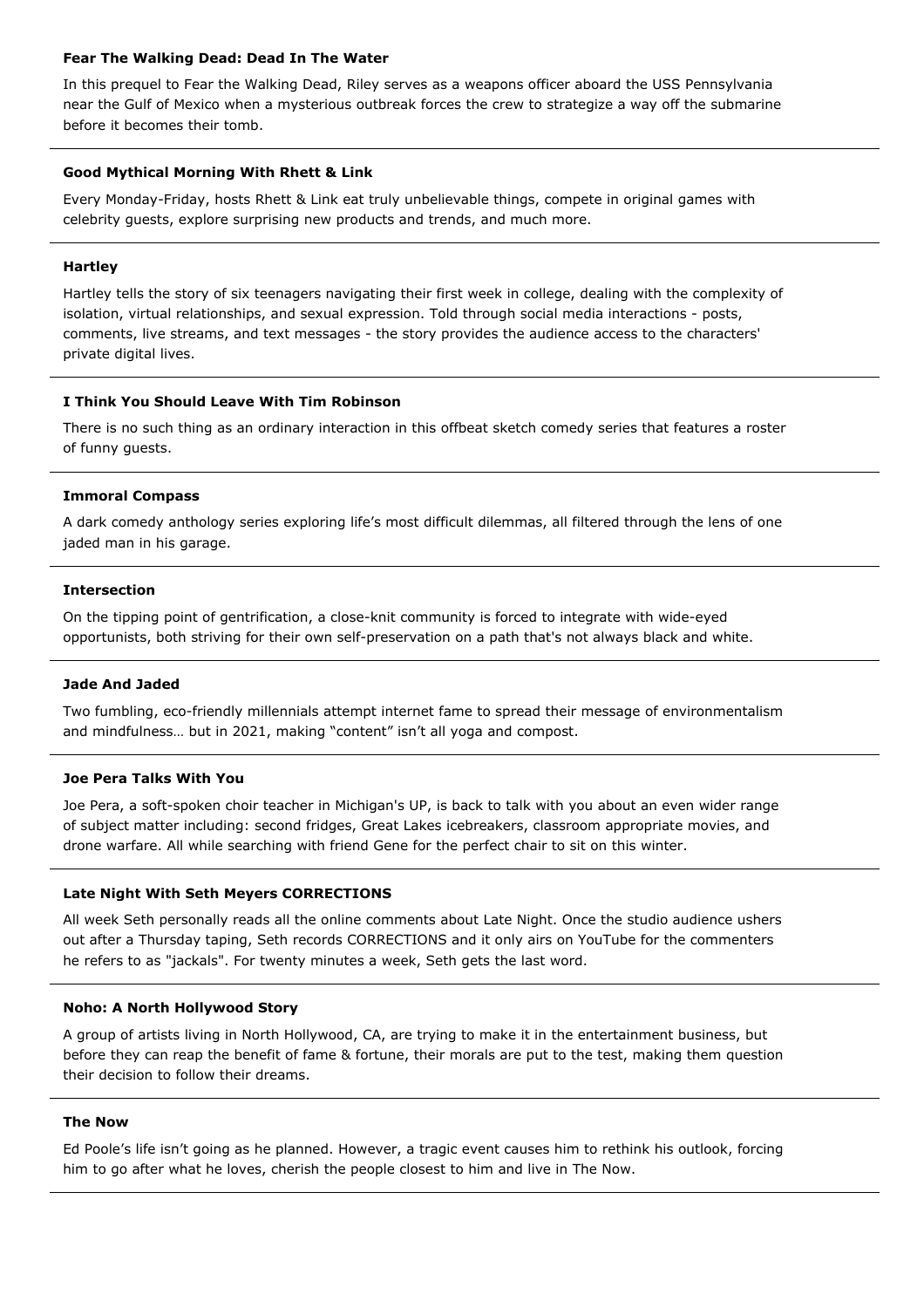# **Pandemic Pillow Talk**

In a world where the standard method to find a suitable mate is swiping men holding dead fish, a levelheaded woman undertakes actual 'online' dating during a global pandemic and finds that she should be quarantining from online dating instead.

# **The Randy Rainbow Show**

The Randy Rainbow Show is a series of topical spoofs musical parodies including, "She's The Greatest Star," "The Tango: Vaccine," "Gurl You're A Karen," and "Gay!"

### **State Of The Union**

Liberal campaigning Ellen drags her traditional, self-made husband Scott into a hipster coffee shop, where they have 10 minutes before their marriage counselling to drink a coffee, gather their thoughts and argue about everything from Quakerism to pronouns.

# **Stephen Colbert Presents Tooning Out The News**

Stephen Colbert Presents Tooning Out the News features a cast of animated characters, led by anchor James Smartwood, parodying top news stories and interviewing real-world guests, newsmakers, and analysts.

### **Strut**

A reclusive nerd begins a journey to self-confidence by forming a successful escorting agency with her three best friends.

# **Studio City**

Studio City follows the dramatic yet comedic life of Sam Stevens, a long-time soap actor starring in the #2 daytime drama, "Hearts on Fire"; as he struggles to keep top billing and branch into action films, while dealing with his complicated personal life as dark secrets concerning his past unfold.

# **The Tailings**

When troubled teen Jas starts investigating her dad's suspicious death, she clashes with Ruby, a new teacher with a dark past. What Jas uncovers will change everything for their Tasmanian town.

### **Three Busy Debras**

It's time for brunch, and the second season of Three Busy Debras is on the menu! The Debras are back and more Debra than ever, taking Lemoncurd by storm in a season that is so busy, it could only be Debra.

### **Unhhhh**

RuPaul's Drag Race season 7 queens Katya Zamolodchikova and Trixie Mattel in UNHhhh. It's a show about nothing, and yet it's about everything. Because it's their show and not yours.

# **Words With Ike (Cake)**

Ike is back with his huge dictionary in hand.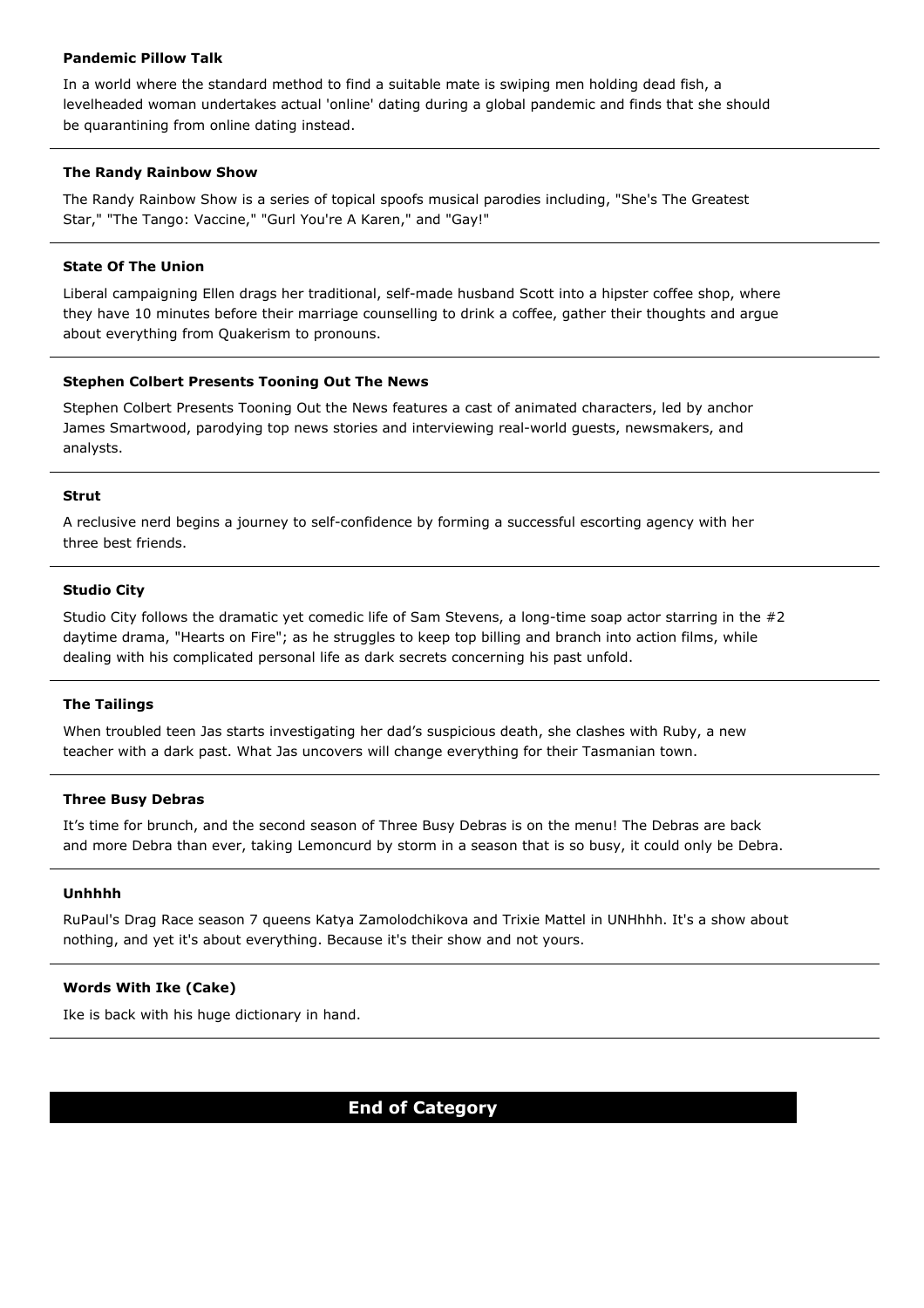# **Outstanding Short Form Nonfiction Or Reality Series**

### **Between The Scenes - The Daily Show**

When The Daily Show cuts to commercial, another show begins. Trevor Noah takes questions directly from the audience, resulting in an off-the-cuff discussion on topics ranging from race to pop culture to Trevor's childhood in apartheid-era South Africa.

# **Beyond The Headlines**

Go beyond the headlines of Ripped From The Headlines movies with this series of short documentaries that explore the real people and the real issues behind the films. These pieces provide deeper insight into the truth behind the fictionalized films.

# **Can We Talk About This?**

Re-contextualizing classic films for new audiences. Join comedian Jordan Carlos and a celebrity guest as they hilariously examine the positive and negative aspects of a film, reinvigorating the discourse of pop culture cinema.

# **Coming Out**

Six young individuals invite viewers into their lives as they share the next milestone in their coming out journey with a little help from a beloved member of the LGBTQ+ community, Manny MUA.

# **Copy That!**

Four creators, each with a different skill, will step out of their comfort zones and attempt to copy their fellow creators' area of expertise.

### **Dallas Cowboys Cheerleaders: Making The Team Overtime**

Kelli Finglass, Judy Trammell and special DCC guests sit down to recap season 16.

### **Full Frontal With Samantha Bee Presents: Once Upon A Time In Late Night**

Samantha Bee shares stories from her career in Late Night and sits down with the Full Frontal staff to talk about theirs.

# **The Game Plan With Shaquille O'Neal**

Highlights stories of Atlanta-based entrepreneurs as they receive business advice & identify new opportunities to sharpen their "game plan" from NBA legend Shaquille O'Neal and some of his celebrity friends.

### **The (Getting Back To) Tonight Show**

A behind the scenes look at the making of The Tonight Show Starring Jimmy Fallon throughout the pandemic and the creative challenges and comedic milestones involved in getting the show back into its regular routine.

### **Impeachment: American Crime Story Inside Look**

Truth forms opinions. Go behind the scenes with Sarah Paulson and the cast and creators of Impeachment for a look at the complicated Linda Tripp.

### **Inside Diversity: Real People, Unscripted Conversations**

By bringing diverse people together to share unscripted conversations on today's most divisive issues we create a deeper understanding and acceptance of each other. Topics covered include race, bias, sexual orientation, equity, gender identity, inclusion, age, disability, belonging, authenticity, allyship, microaggressions, covering, and passing.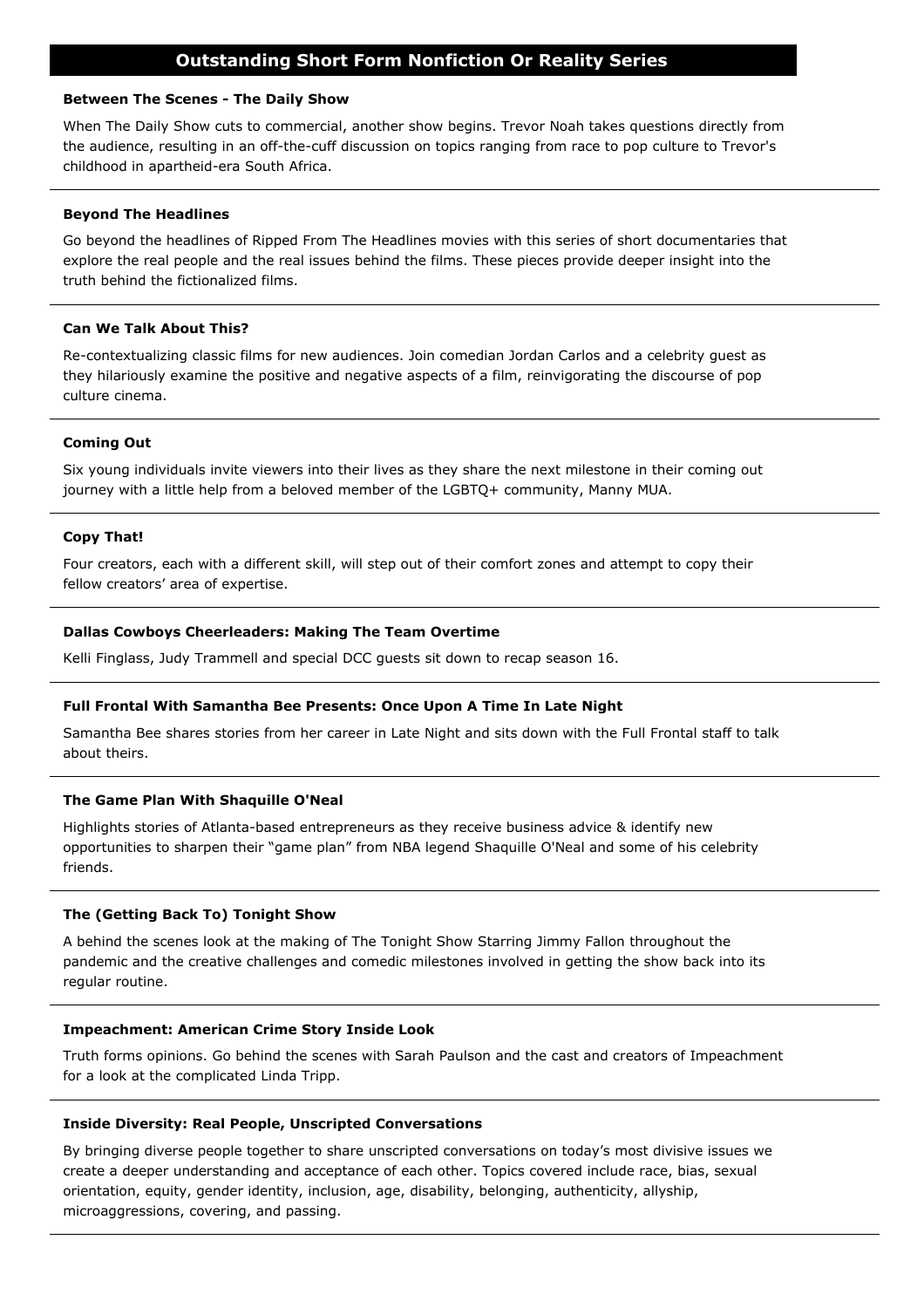### **Jay Leno's Garage**

Jay Leno gives car reviews, motorcycle reviews, compares cars, and shares his passion and expertise on anything that rolls, explodes, and makes noise. Classic cars, resto-mods, supercars like the McLaren P1, sportscars like Porsche-918 Spyder and Camaro-Z28, café-racers, vintage-cars, and much more.

# **Let's Unpack That!**

A celebrity unpacks a series of items (photos, physical objects, etc.) that pertain to their life and career from a luxury/designer handbag. The celebrity then "unpacks" for viewers the stories and insights behind these items and the pop culture moments tied to them.

### **Red Summers**

360 VR immersive short films that tell the untold American history of racially motivated domestic terrorism from 1917 to 1921. It covers seven largely forgotten violent incidents that shaped the next century of American history.

# **Reservation Dogs Inside Look**

It's not just a show, it's their lives. Join Sterlin Harjo and the storytellers of Reservation Dogs to hear how their small-town story got to screen.

# **RuPaul's Drag Race Whatcha Packin' With Michelle Visage**

As the soon as the queens of RuPaul's Drag Race leave the runway, they sit down with Michelle Visage to discuss their successes and challenges from the season. Michelle and the queens dive into the fashion, and chat about iconic looks worn on the main stage.

# **Saturday Night Live Presents: Stories From The Show**

The series features interviews with past cast members and writers who share behind-the-scenes stories from their time on the show.

### **Snowfall Inside Look**

How can you change your future? Take a deeper look at the history of Los Angeles communities with the cast and creators of Snowfall.

# **Something About Larray**

Capturing the adventures of influencer Larray as he takes his 40M+ fans along a journey of renovating his Grandma's 40-year-old house.

# **Top Chef: Last Chance Kitchen**

Tom Colicchio puts eliminated chefs to the ultimate foodie test, including a gauntlet of all-star judges and multiple opportunities to cook their way back into the Top Chef kitchen.

# **True Dating Stories**

Real people tell their dating stories while recreations bring them life.

# **What Happens In Hollywood**

Examines Hollywood's role in framing society's overall view of sex and sexuality, featuring interviews with industry insiders.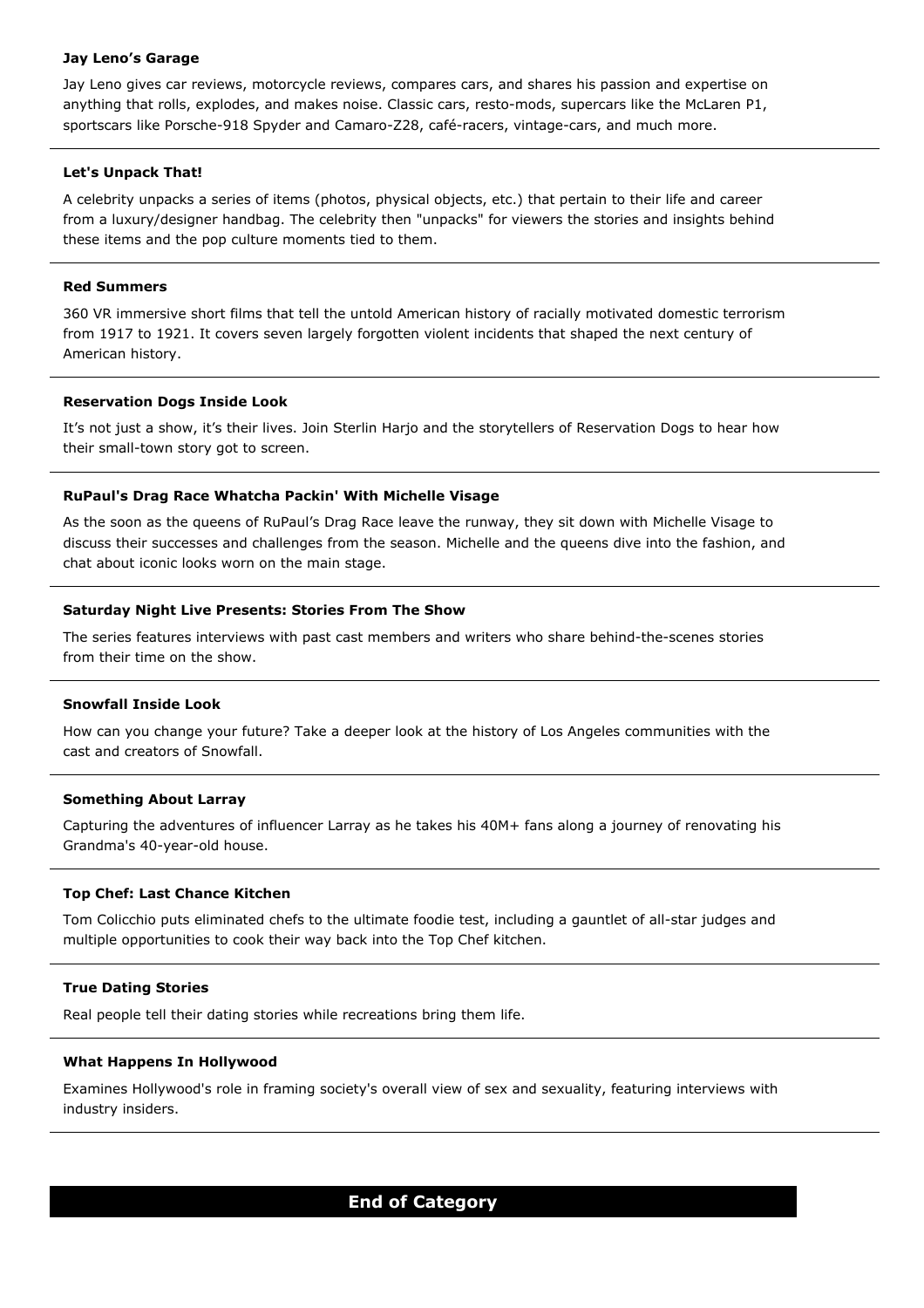# **Outstanding Hosted Nonfiction Series Or Special**

### **Aly Raisman: Darkness To Light**

Gymnast Aly Raisman raises awareness about the prevalence of sexual abuse across all ages and backgrounds while supporting survivors on their pathway towards healing. By sharing their stories, their experiences are validated, and survivors are reminded that there is hope and they are never truly alone in their journey.

### **Ancient Recipes With Sohla**

Join chef Sohla El-Waylly as she details the history of your favorite dishes, tracing the foods you know and love back to their origins!

### **Black Market With Michael K. Williams**

Michael K. Williams examines how the Black Market has evolved since he first explored underground economies, and seeks redemption for the individuals looking to thrive in a system that has failed them.

### **Bottomless Brunch At Colman's**

Elaine Welteroth and Aja Naomi King join Colman to celebrate Friendsgiving, to discuss their creative inspirations and share a signature seasonal cocktail, the Crown Royal Cinnamon Apple.

### **The Choe Show**

David Choe paints a portrait, literally and figuratively, of his guests. From the walls of his childhood home, Choe will talk to his guests as a motivational interviewer and compassionate listener.

### **Diners, Drive-Ins And Dives**

Guy Fieri has traveled all over looking for the best diners, drive-ins and dives, highlighting great restaurants that have been doing it right for decades. From tried-and-true favorites, to updated twists on classics, Guy gives viewers a roadmap to great food finds and a spotlight for the people creating them.

### **The Drop @ DFT**

Highlights artists on your favorite shows. DFT welcomes guests to share the full scope of bringing stories into your home or in your hand through the marriage of creativity and technology.

#### **Expedition Unknown**

Josh Gates travels the globe, teaming up with an international community of explorers, archaeologists and scientists to investigate historic mysteries and captivating legends.

### **Family Dinner**

Host Andrew Zimmern visits families across America to explore how the cultural, regional and historical facets of who we are inform what and how we eat.

# **The G Word With Adam Conover**

Love it or hate it, the government plays a huge role in our lives. Adam Conover explores its triumphs, failures and how we might be able to change it.

# **Getting Curious With Jonathan Van Ness**

Jonathan Van Ness lets curiosity lead the way while roving from snacks to wigs, chock-full of experts and special guests.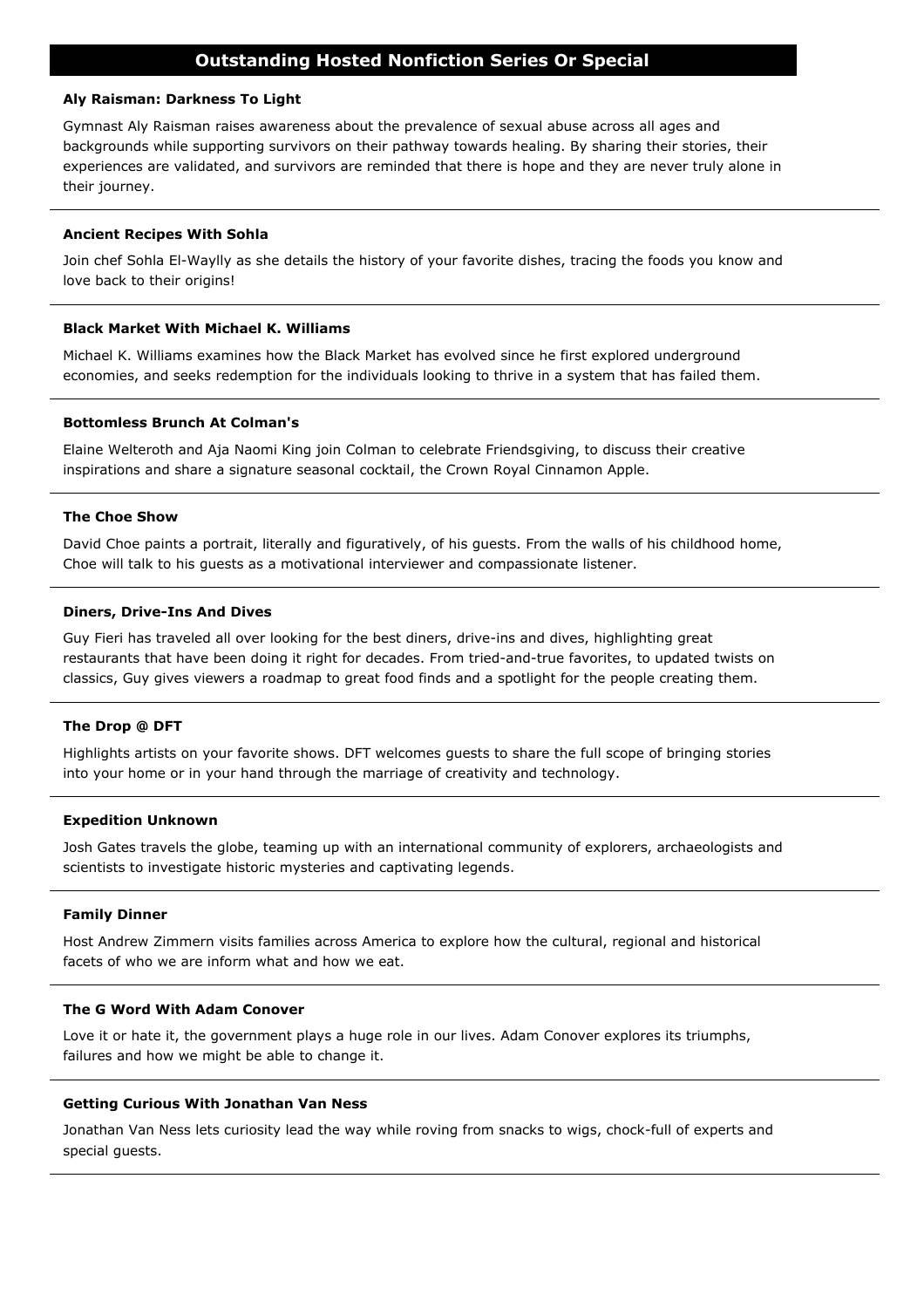# **Gloria Estefan: Sangre Yoruba (Great Performances)**

Gloria Estefan takes a musical journey through Brazil and Cuba to explore the influences of her own musical heritage. Featuring regional celebrities including Maria Rita, Carlinhos Brown and Jorge Aragão, the documentary tells the story of the African origins of Brazilian and Cuban music.

# **Gordon Ramsay: Uncharted**

Gordon Ramsay is back, foraging for food and facing treacherous conditions around the globe in pursuit of culinary excellence.

### **The Great American Tag Sale With Martha Stewart**

Martha Stewart is ready to part ways with pieces from her collection of furniture, art and housewares. Martha will regale viewers about how these items were acquired and offer advice to execute a successful tag sale.

### **Great Escapes With Morgan Freeman**

Hosted by Morgan Freeman, each episode reveals every step of an inmate's meticulous plan, the escape route and the intense manhunt that immediately follows.

# **History's Greatest Mysteries**

Examines the top theories surrounding the world's most enigmatic unsolved mysteries. Hosted and narrated by Laurence Fishburne, each episode unpacks these puzzles with contributions from top historians, authors, scientists, and researchers.

# **Hollywood Unlocked With Jason Lee Uncensored**

By leveraging Jason Lee's close relationships with celebrities and social media influencers, Hollywood Unlocked has become a source of Hollywood information.

# **Honoring Our Kings: Celebrating Black Fatherhood**

African American fathers performing the actions, both big and small that make a man a great father. By highlighting examples of everyday African American fathers acting in the best interests of their families and communities, we aim to reframe the narrative about African American men.

# **How To With John Wilson**

Self-described anxious New Yorker, John Wilson attempts to give advice to fellow New Yorkers on deceptively simple topics. Grounded in Wilson's honest commentary on wine appreciation, searching for a parking spot, real estate investment, battery disposal, remembering dreams, spontaneity, and more.

# **In Pursuit With John Walsh**

Carries forward John Walsh's lifelong mission of tracking down fugitives from justice, finding missing children, and empowering the public to help support a more effective and accountable criminal justice system.

# **Inside The Black Box**

An interactive interview show spotlighting the world's greatest artists of color from actors, producers, directors, writers, and musicians, reflecting on how their complexion affected their journey to success in the entertainment industry. Co-hosted by Joe Morton and Tracey Moore.

# **Jay Leno's Garage**

An exploration of all things automotive. Leno and his celebrity friends are only happy to celebrate anything on four wheels - from extravagant supercars to the wildest art cars, never forgetting that it's the people behind the wheel who provide the real stories.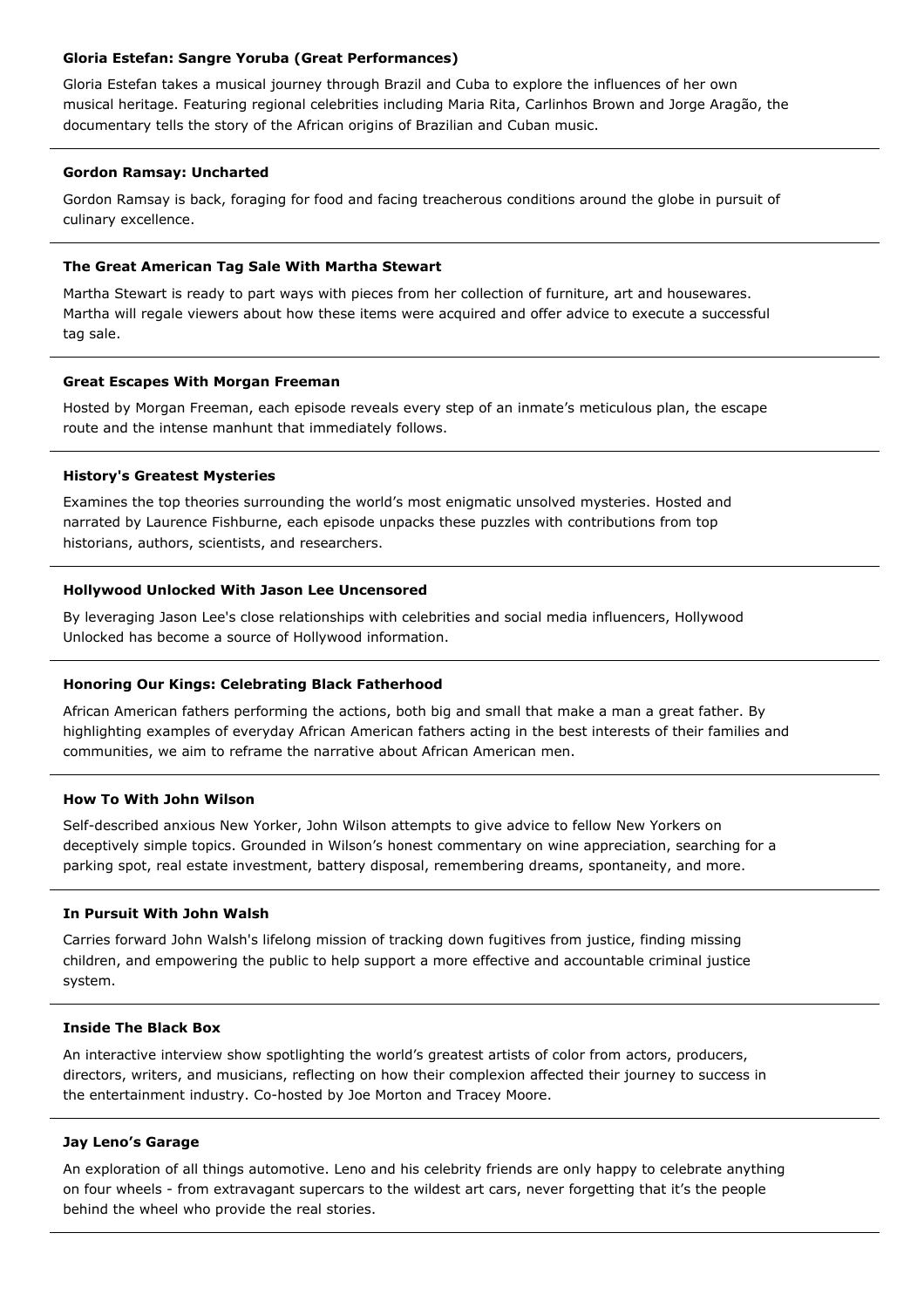### **Killer Relationship With Faith Jenkins**

With first-hand accounts from victims' family, friends and law enforcement, Faith Jenkins reveals the inner workings of attachments that seemed fated to last forever but ended in murder. With her background as a criminal prosecutor and expertise in matters of the heart, she provides her POV.

# **La Frontera With Pati Jinich**

Savor the sights, sounds and flavors of the U.S.-Mexico border alongside acclaimed chef and host Pati Jinich as she experiences the region's rich culture, people and cuisine.

# **Lidia Celebrates America: Overcoming The Odds**

Lidia Bastianich travels from big cities to pockets of rural America, both in person and virtually, to share the stories of a diverse group of Americans who have overcome odds in their own lives, found purpose in serving their communities, and turned their loss into accomplishments.

# **My Next Guest Needs No Introduction With David Letterman**

Dave gets back out in the world and digs deep with guests Billie Eilish, Kevin Durant, Ryan Reynolds, Julia Louis-Dreyfus, Will Smith and Cardi B.

# **The Next Thing You Eat**

Explores the changes happening all around us and what they mean for the way we'll eat in the future. David Chang and a diverse cast of characters dive into what lies ahead, including burger-flipping robots, lab-grown fish, insect farms, artificial intelligence calling all the shots and more.

# **Nomad With Carlton Mccoy**

Follow Carlton McCoy on a journey of discovery using food, drink, music, and art as entry points to better understand our world, celebrate what makes us both unique and the same, and ultimately magnify the magic that connects us all.

# **Oprah + Viola: A Netflix Special Event**

Oprah Winfrey sits down with actor Viola Davis for an interview about her memoir, Finding Me.

# **Pain Secrets: The Science Of Everyday Pain**

New research is changing what we know about pain. With the revolutionary Pain-Brain Connection, researchers are creating a toolkit of strategies on the cutting edge of science. Learn how anyone can use this knowledge to combat everyday pain, hosted by Deborah Roberts.

### **Painting With John**

Hosted by John Lurie. Painting with John finds the artist ensconced at his worktable, where he hones his intricate watercolor techniques and shares his reflections on life.

### **Prehistoric Planet**

Travel back 66 million years to when dinosaurs and creatures roamed the lands, seas and skies. Combining wildlife filmmaking, the latest paleontology learnings and state-of-the-art technology to unveil the habitats and inhabitants of ancient Earth.

### **The Problem With Jon Stewart**

It's easy to feel overwhelmed by the world's problems. It's harder to pinpoint the systems responsible for creating them. Jon Stewart brings together people impacted by different parts of a problem to discuss how we come up with change.

### **Rockin On Heavens Door**

How do you keep the faith, when fame is at your door, stories of faith, fame and music.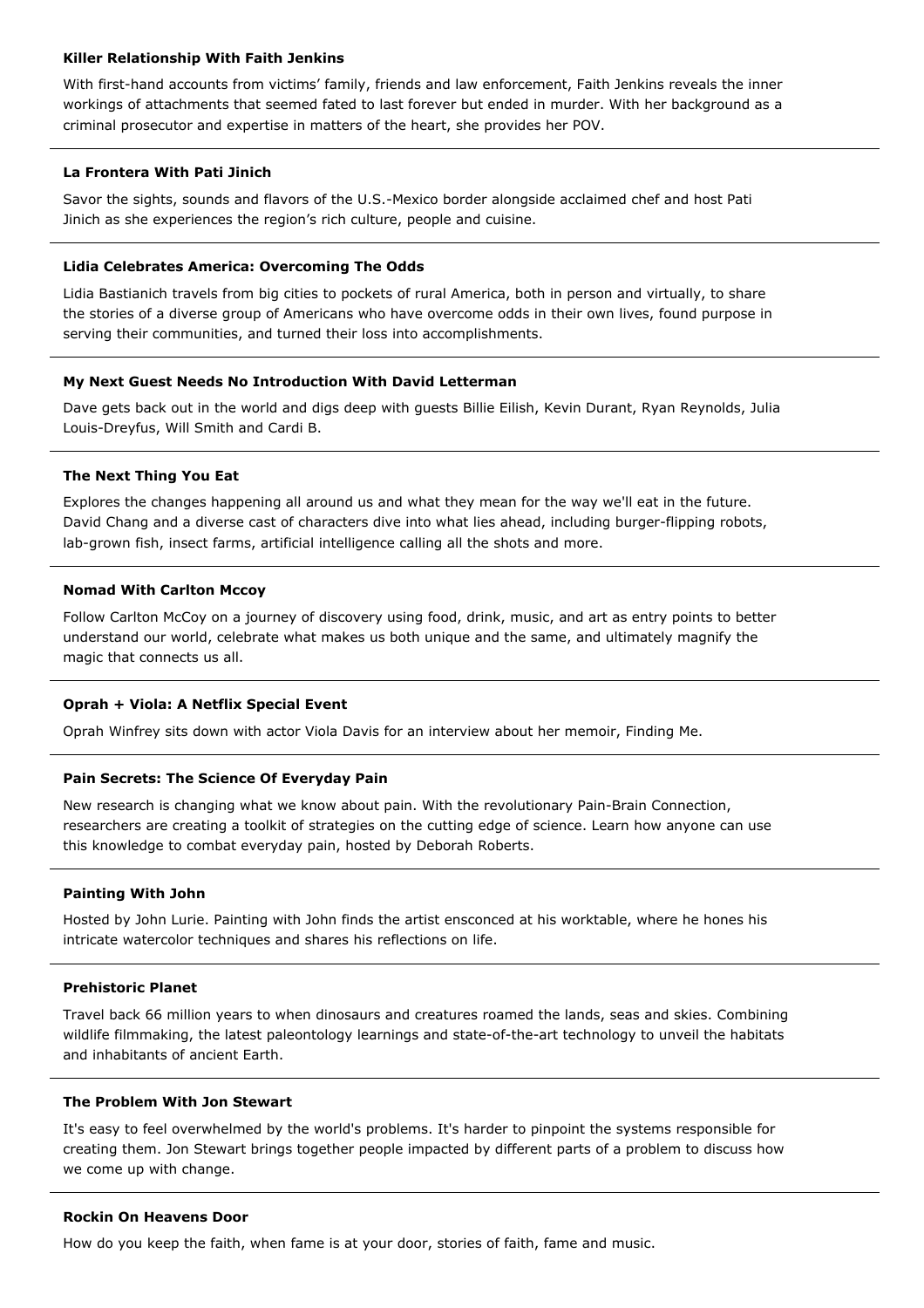### **Sex, Love & goop**

Couples journey toward more pleasurable sex and deeper intimacy with help from Gwyneth Paltrow and a team of experts.

# **Shark Beach With Chris Hemsworth**

Chris Hemsworth is on a mission to uncover the science of shark behavior and discover how humans and sharks can safely co-exist.

### **Sketchbook**

An instructional series that takes viewers onto the desks and into the lives of talented artists and animators. Each episode focuses on a single artist teaching us how to draw a single iconic character from a classic film.

### **Somebody Feed Phil**

With a smile on his face, a spring in his step and delicious food everywhere, Phil savors new flavors and friends in Oaxaca, Helsinki, Madrid and more.

### **Stanley Tucci: Searching For Italy**

Stanley Tucci travels across Italy to discover the secrets and delights of the country's regional produce and dishes. Follow along as Tucci explores how Italian gastronomy offers a glimpse into the country's rich history and culture.

### **Take Out With Lisa Ling**

Lisa Ling takes a cross-country road trip to explore diverse Asian American communities and cuisines, with help from the artists, chefs, community leaders, and everyday people who are redefining what it means to be American.

### **Talking Dead**

The cast and crew discuss the Season 11 episodes of The Walking Dead. Hosted by Chris Hardwick.

#### **Taste The Nation: Holiday Edition**

Highlights traditions through the lens of a different immigrant culture and city, like Korean New Year in Los Angeles and Cuban Christmas in Miami.

### **True Crime Story: Indefensible**

Jena Friedman uses her comedic point of view and interview skills in order to uncover the dysfunction in our criminal justice system.

### **True Crime Story: It Couldn't Happen Here**

Hosted by Hilarie Burton Morgan, the series puts a spotlight on murder cases from small towns where questions remain if justice has been served. Hilarie meets with family members and locals exploring the twists and turns of the case and uncovers the challenges of small-town justice.

### **Unidentified With Demi Lovato**

Demi Lovato brings viewers on a road trip alongside friends, family and leading alien experts in search of definitive answers to some of the biggest questions about extraterrestrial life.

#### **Vice**

A diverse team of global correspondents cover a new slate of stories. In each episode, the VICE reporting team pursues untold stories of social justice, civil rights, geopolitics and identity – both domestically and across all corners of the world.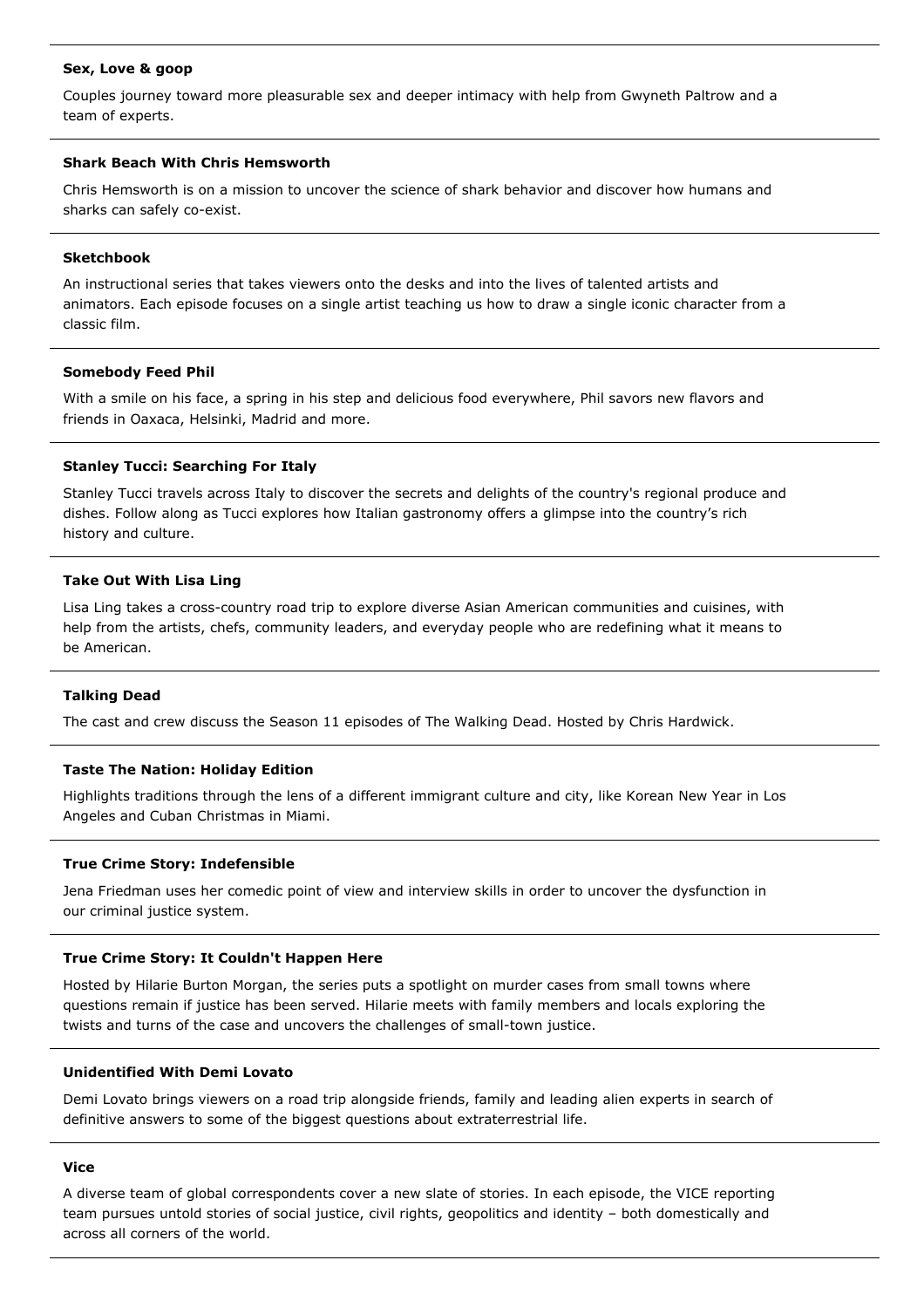# **The World According To Jeff Goldblum**

Jeff Goldblum pulls on the thread of a deceptively familiar topic to unravel a world of connections and secrets, science and history.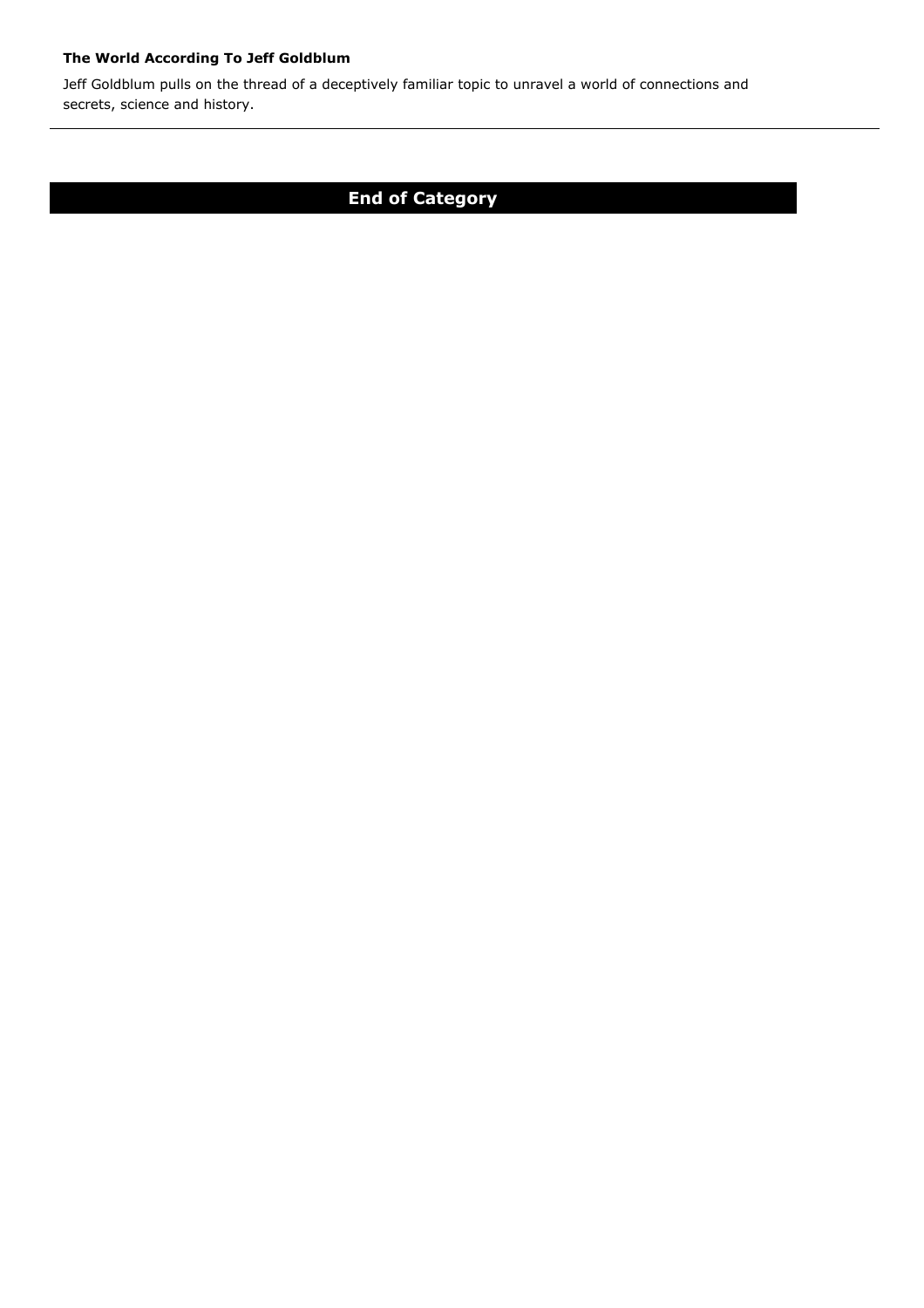### **All Elite Wrestling: Dynamite**

Features a roster of diverse male and female wrestlers, as well as legendary commentary team with Jim Ross, Tony Schiavone, and Excalibur calling the action every week.

### **Antiques Roadshow**

Transporting audiences across America to discover the captivating stories behind the treasures we hold dear, while revealing the collective history that binds us together.

### **Beachfront Bargain Hunt**

Follows a family making their beachfront living dreams come true — on a budget! We'll follow them on the house hunt as we discover some of the most surprisingly affordable beachfront locales that prove you don't need to be a millionaire to live on the beach.

### **Best Of The Worst**

Members watch and review multiple films ranging from B-movies to instructional videos, sometimes sent in by fans. After viewing and riffing on the films, a rotating panel of four sit to discuss what they just watched.

### **Botched**

Plastic surgeons, Dr. Terry Dubrow & Dr. Paul Nassif, re-make the victims of plastic surgery disasters.

### **Celebrity IOU**

Hollywood A-listers express their gratitude to individuals who have had a major impact on their lives with surprise home renovations. Drew and Jonathan Scott help each celebrity with a special renovation.

### **Cesar Millan: Better Human Better Dog**

Pet owners across America need help more than ever. Fortunately there's hope. Cesar Millan is ready to take on his most challenging cases yet.

#### **The Challenge: Aftermath With Devyn Simone**

Hosted by Devyn Simone, the series brings together fan-favorite cast to break down that night's competition, spill behind the scenes tea, and give fans all the juicy gossip not shown on the show!

#### **Dirty Jobs**

From the bayous and the Badlands to the desert and the dumps, from sea to slimy sea, Mike Rowe is back on the job inspiring the next generation of entrepreneurial men and women to make civilized life possible for the rest of us.

#### **Dr. Pimple Popper**

Dr. Sandra Lee is a dermatologist who pokes, prods and squeezes in order to resolve some unusual dermatological cases, as well as transform the lives of her patients.

# **Filth Fighter**

Christina Dye helps those whose homes have been decimated by dirt, garbage, bacteria and hoards, offering technical expertise, as well as emotional support.

# **Fix My Flip**

Page Turner negotiates to save home renovations that are in distress and out of funds. First-time flippers negotiate hoping she will partner in exchange for a profit-share. After assessing the damage, Page brings her team and tough love to fix the mistakes and mentor the flippers toward financial freedom.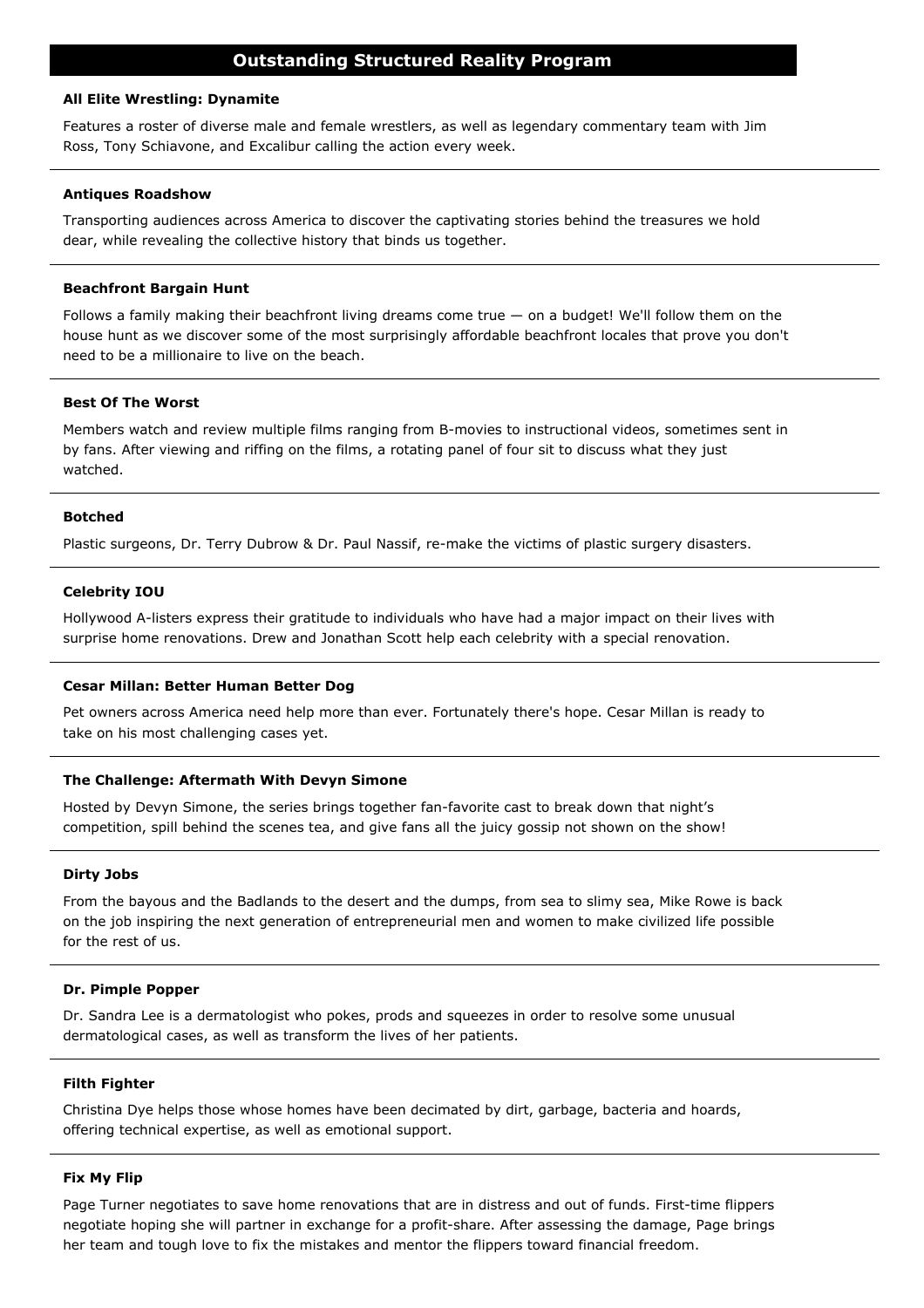### **Fixer Upper: Welcome Home**

Chip and Jo are back with new ideas for turning outdated homes into jaw-dropping, innovative living spaces; having expanded their business (and their family), the Gaineses now juggle more while renovating, which keeps things unpredictable.

### **The Fixers**

An 'A-team' of experienced builders travel around the world to remote locations in significant need. By leveraging their own abilities and combined strength of the local community, they work tirelessly to complete a life-changing project and bring about radical change.

# **Flip Or Flop**

Follows real estate and house flipping experts Tarek El Moussa and Christina Hall as they buy Southern California's most neglected properties and renovate them into stunning, modern homes that sell for a profit in the red hot market.

### **Ghost Adventures**

Paranormal investigators Zak Bagans, Aaron Goodwin, Billy Tolley and Jay Wasley travel to haunted destinations to uncover the truth behind paranormal activity. They meet with eyewitnesses to piece together the haunted history before beginning their investigation, using advanced technology to capture paranormal evidence and a better understanding of the afterlife.

### **Home Sweet Home**

Real families experience a different way of life when they trade homes.

#### **Home Town Kickstart**

Stars activate a three-pronged kickstart mission for six selected towns across the country: refresh the home of a local hero, give a small business an upgrade and invigorate a public space to engender community pride.

#### **Home Town: Ben's Workshop**

Master woodworker Ben Napier shares his expertise in craftsmanship and carpentry. Ben welcomes celebrity guests to his shop for a special Southern experience—building iconic wood projects and making surprise visits to donate them to the community or a neighbor.

#### **Houses With History**

A look at the fascinating backstories of America's oldest homes. History buff Mike Lemieux, carpenter Rich Soares and designer Jen Macdonald save centuries-old properties in and around Plymouth, Massachusetts, and share the homes' origins and renovation stories along the way.

# **Impractical Jokers**

Three comedians and lifelong friends compete to embarrass each other amongst the general public with a series of hilarious and outrageous dares. When Sal, Q, and Murr challenge each other to say or do something, they have to do it…if they refuse, they lose!

# **Lil Jon Wants To Do What?**

Rapper and DJ turned out-of-the box home renovator, Lil Jon, reveals his passion for home renovation. Alongside designer Anitra Mecadon, Lil Jon helps homeowners trapped in a boring house find their design wild side with unconventional renovation ideas that seem impossible to execute.

#### **Love In The Jungle**

Fed up with the modern dating world, fourteen unlucky-in-love singles embrace their animal instincts to discover if mating like animals can help them find love as humans.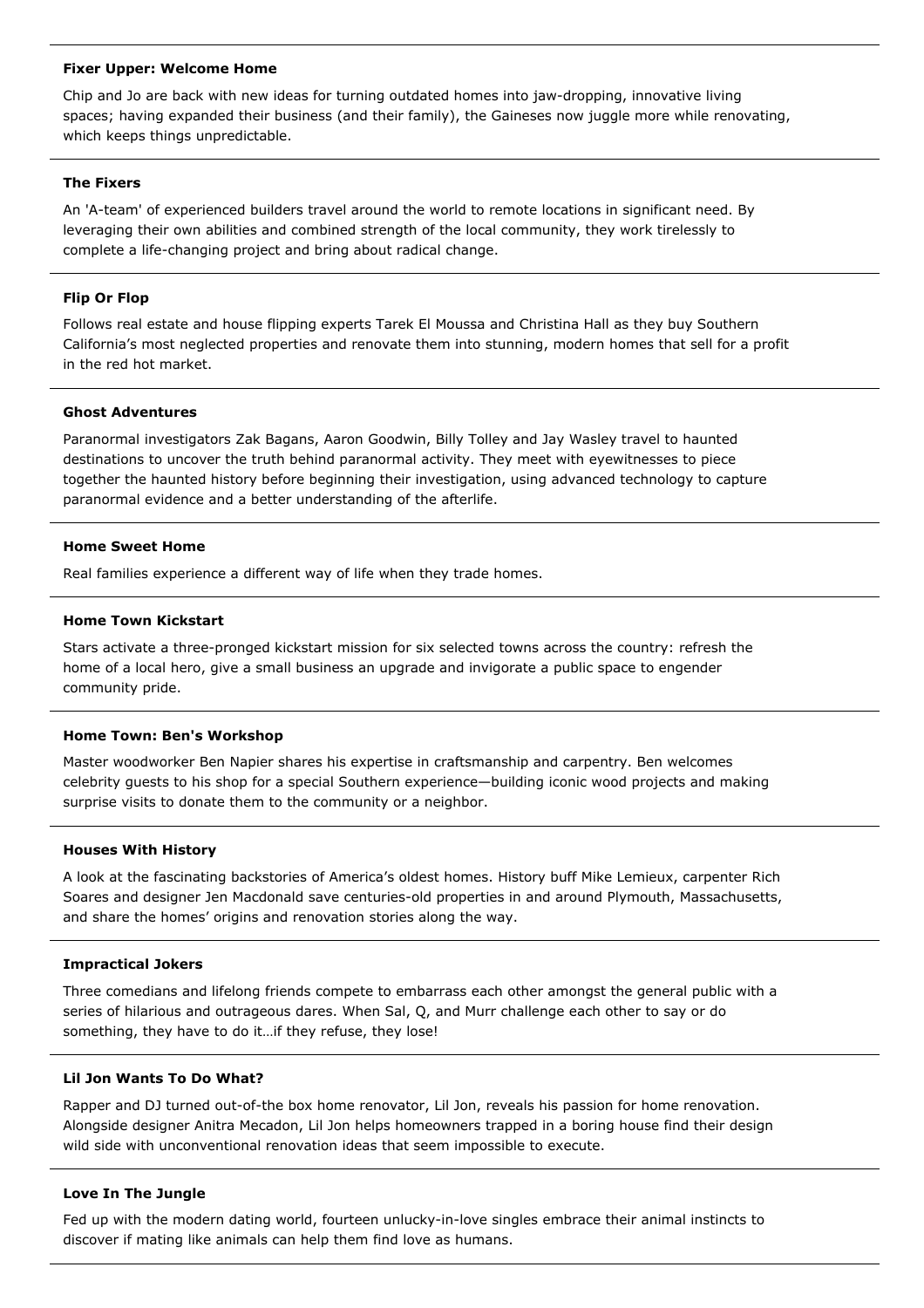# **Love Is Blind**

Nick and Vanessa Lachey host this social experiment where single men and women look for love and get engaged, all before meeting in person.

### **Married To Real Estate**

Real estate broker and designer Egypt Sherrod and her husband, builder Mike Jackson, help families find and buy affordable houses in their ideal Metro Atlanta neighborhood. Then, with smart expenditures that yield breathtaking results, Egypt and Mike renovate the properties to increase their value and return on investment.

# **My Mom, Your Dad**

Hosted by Yvonne Orji, a group of single parents looking for a second shot at love, as their college-age kids keep tabs on their every move from behind the scenes.

# **Queer Eye**

Queer Eye's fearless ambassadors head to the Lone Star state with a homebase in Austin, TX. Watch as they work their magic yet again and transform the lives of deserving Texans.

# **Restaurant: Impossible**

Robert Irvine is on a mission to save failing restaurants from total collapse. He and his design and construction team use all the ingenuity, elbow grease and heart they've got to give small business owners a fighting chance at turning their restaurants and their lives around.

# **RuPaul's Drag Race The Pit Stop With Monét X Change**

Pull up to The Pit Stop for candid and humorous commentary by Monét X Change, and her fan-favorite guests, as they break down everything Drag Race!

### **Shark Tank**

The Sharks, self-made, multi-millionaires of industry, search to invest in the best businesses, giving people from all walks of life the chance to attain the American Dream.

### **Snapped**

Profiles the cases of every day, seemingly average moms, wives and girlfriends accused of murder. Did they really do it? And if so, why?

# **Temptation Island**

Follow four couples at the most vulnerable time in their relationships. Each must decide whether to commit to a lifetime together, or ultimately give in to the temptation awaiting them on Maui, where they join 24 sexy singles anxiously hoping to find "the one."

### **Tough Love With Hilary Farr**

Interior designer Hilary Farr helps families improve their lives and homes with a dash of tough love. Using her signature wit, she banishes their indecision, helps them maximize their homes to better suit their needs, and develops creative solutions to get these families' lives back on track.

### **The Ultimatum: Marry Or Move On**

Couples put their love to the test, while shacking up with other potential matches.

### **Vh1's Out Of The Closet**

Peek into the colorful closets of RuPaul's Drag Race royalty, as the queens detail the behind-the-scenes stories of the looks that graced the RuPaul's Drag Race mainstage. Find out the unaired stories of what happened right before the queens stomped the runway.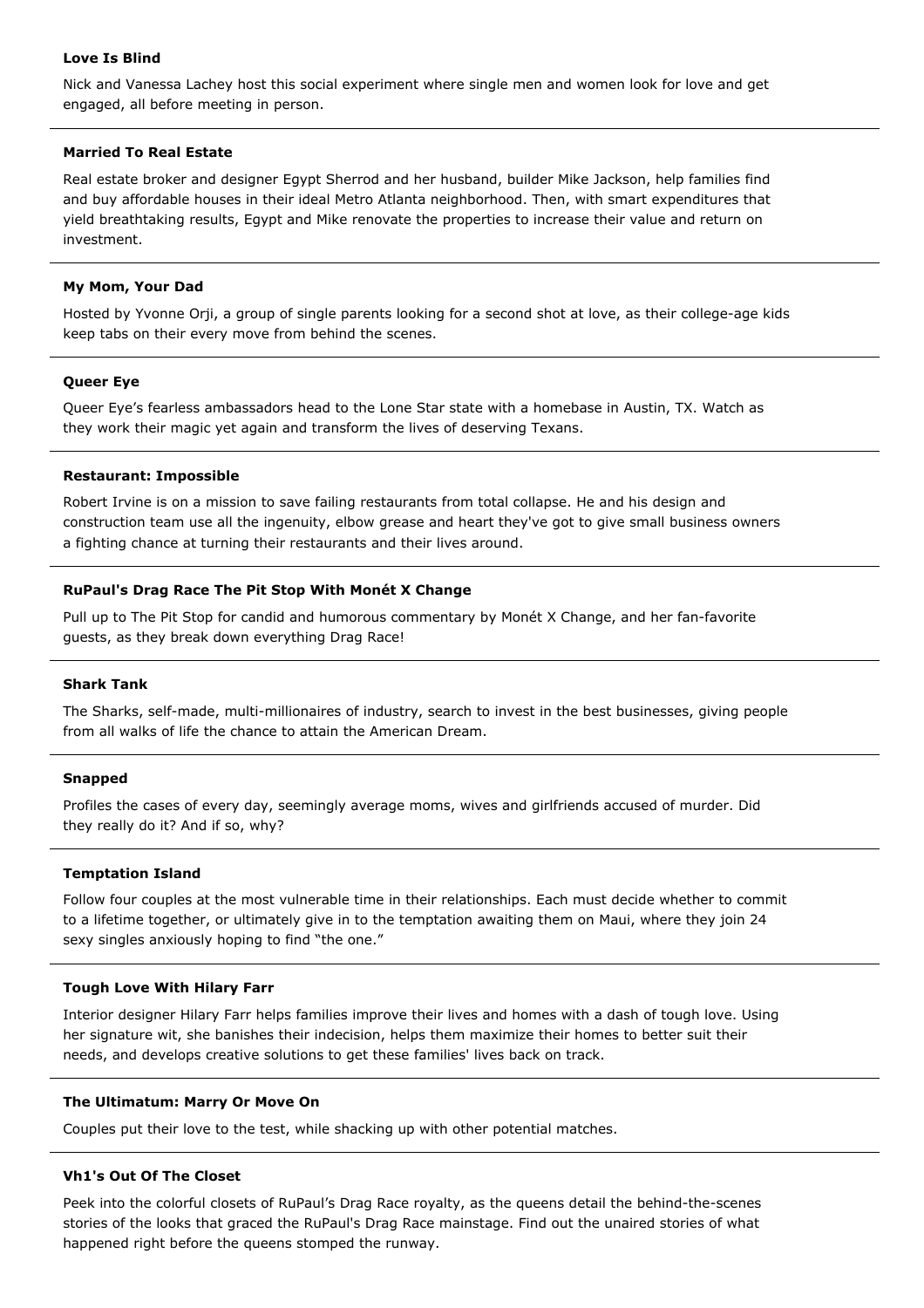# **We Need To Talk About America**

Gender reveals, eating contests, over the top proposals, social media anything. Our culture can be wild and weird. Especially from the perspective of freethinking, sharp witted, first generation and bicultural comedians.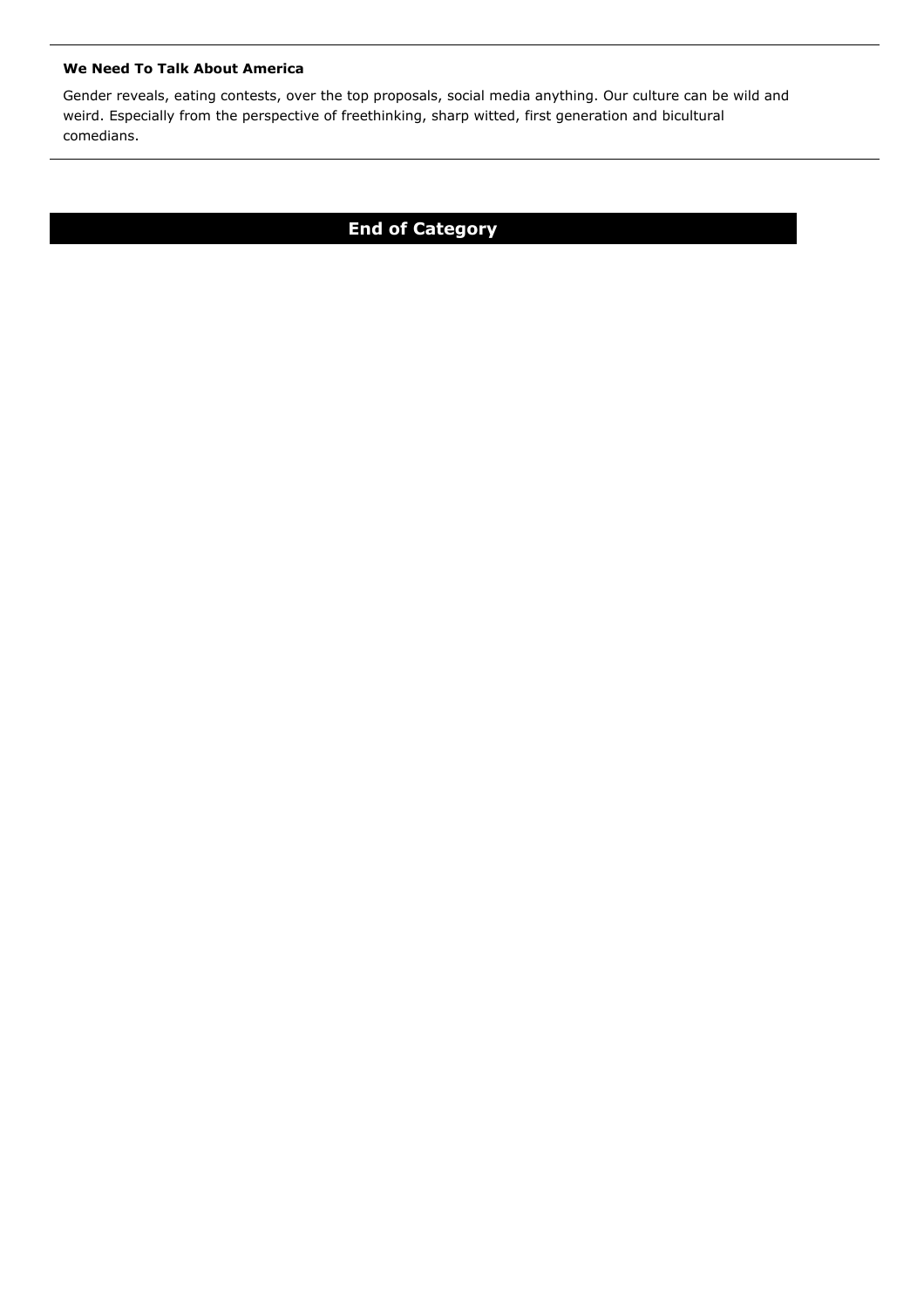### **Bachelor In Paradise**

Contestants from the Bachelor and Bachelorette from previous seasons have another chance to fall in love in Bachelor in Paradise with other previous contestants.

### **Below Deck Mediterranean**

Follows a group of crewmembers living and working aboard the mega yacht Lady Michelle in Šibenik. Captain Sandy, Chief Stewardess Katie Flood and Bosun Malia White come along for another season of above-deck demands and below-deck drama.

### **Bling Empire**

New loves, new friends and new drama vie with a dazzling social scene when it comes to a circle of wealthy Asian and Asian American friends in LA.

### **Born For Business**

With little in common but their refusal to let their disabilities define them, entrepreneurs Qiana, Collette, Chris and Lexi meet to discuss the challenges they face in their divergent businesses.

### **The Bradshaw Bunch**

Legendary quarterback and "girl dad" Terry Bradshaw wants to cherish every minute with his family. Between a rematch for a win on Celebrity Family Feud, vow renewal in Hawaii and a road trip to Terry's hometown, there is no shortage of love and chaos amongst his tight-knit family.

# **Brat Loves Judy**

Despite their best attempts to enjoy their love bubble, Brat and Judy can't seem to escape chaos and drama. Meanwhile, Judy has a secret plan that will change their worlds forever, but she realizes pulling it off may be harder than she anticipated.

#### **Cheer**

Follows the ups and downs of Navarro College's competitive cheer squad. As Navarro defends its championship crown against a slew of challenges, including their fiercest rivals at Trinity Valley Community College, unexpected events threaten the camaraderie of the team and the season itself.

### **Chillin Island**

New York City natives and rap personalities invite friends to join them at the edge of nature and reveal unknowable truths from their shared human existence. Featuring Young Thug, Lil' Yachty, Rosalía, Gunna, Killer Mike, Ski Mask the Slump God, Lil Tecca, and Coi Leray and Ezra Koening.

### **Chrisley Knows Best**

Follows the life of outspoken patriarch Todd Chrisley and his Southern family, which includes his loving wife Julie, their charming, strong-willed children Chase, Savannah and Grayson, their granddaughter Chloe and Todd's beloved mother Nanny Faye.

### **Cold Justice**

Follows veteran prosecutor Kelly Siegler and her rotating team of seasoned detectives as they travel to small towns to dig into unsolved homicide cases that have lingered for years without answers or justice for the victims.

### **Coming Out Colton**

Former NFL player and Bachelor star, Colton Underwood, embarks on a journey to embrace his new life as an out member of the LGBTQ community.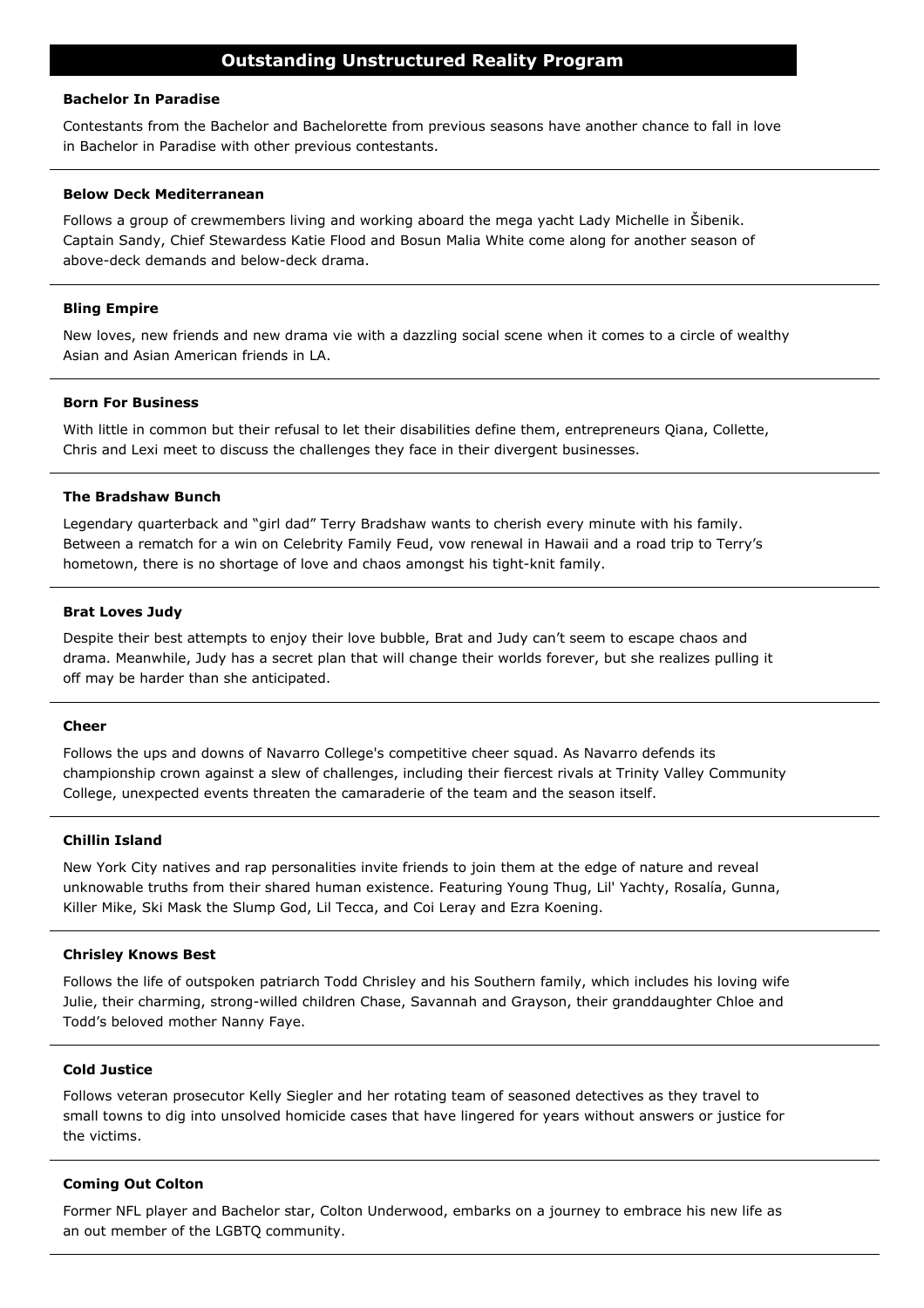# **Couples Therapy**

Unlocks a hidden world, other people's relationships, that brings viewers into the authentic and visceral experience of weekly therapy with four couples.

# **Crikey! It's The Irwins**

Follow the Irwins as they help to rescue animals from around the World and relocate them to the Australia Zoo, the state-of-the-art animal facility that the late-great Steve Irwin created and left behind for his growing family.

### **Critter Fixers: Country Vets**

A bustling veterinary clinic in rural Georgia treats animals of all shapes and sizes.

### **The Curse Of Oak Island**

Rick and Marty Lagina return with the Oak Island team. Along with incredible discoveries in the Money Pit and across the island, they also unearth stunning evidence of who was behind the 227-year mystery.

### **The D'Amelio Show**

From relative obscurity and seemingly normal life to being thrust into the Hollywood limelight almost overnight, the D'Amelios are faced with new challenges and opportunities they could not have imagined, while also trying to adjust to life in Hollywood.

# **Deadliest Catch**

When the prized catch of Alaska, Red King Crab, is cancelled crabbers must fight against extinction and forge a new path –from the depths of the Bering Sea to the fjords of Norway: where every wave is a reminder of mortality, and every crab pot is a shot at survival.

### **Doubling Down With The Derricos**

Navigating life with 14 kids, including four sets of naturally conceived multiples, is never easy. Now that the kids are getting older, Deon and Karen face a whole new set of challenges.

# **Dr. Oakley, Yukon Vet**

Meet Dr. Michelle Oakley, vet to pretty much everything that moves in the Yukon, making house calls across thousands of square miles, helping animals wild and domestic.

### **Everybody Loves Natti**

Dominican reggaeton superstar Natti Natasha shares the intimate details of her personal life, including her relationship with her manager, Raphy Pina. Together they navigate her forthcoming album, life in Miami with their newly blended family, her dreams of worldwide recognition, and a surprise baby on the way.

### **Family Karma**

Explore the personal journeys of nine young Indian American friends trying to navigate life, friendship, careers, and family. With their traditional parents and grandparents in tow, they offer no shortage of unsolicited advice wrapped in love.

### **Fastest Cars In The Dirty South**

Fast cars and fast mouths clash across drag racing tracks of the deep south. Driver's face off for money, power, or settling a grudge. This season follows Malcolm Storey's bold quest to start his own grudge racing team and prove he's a force to be reckoned with on the track.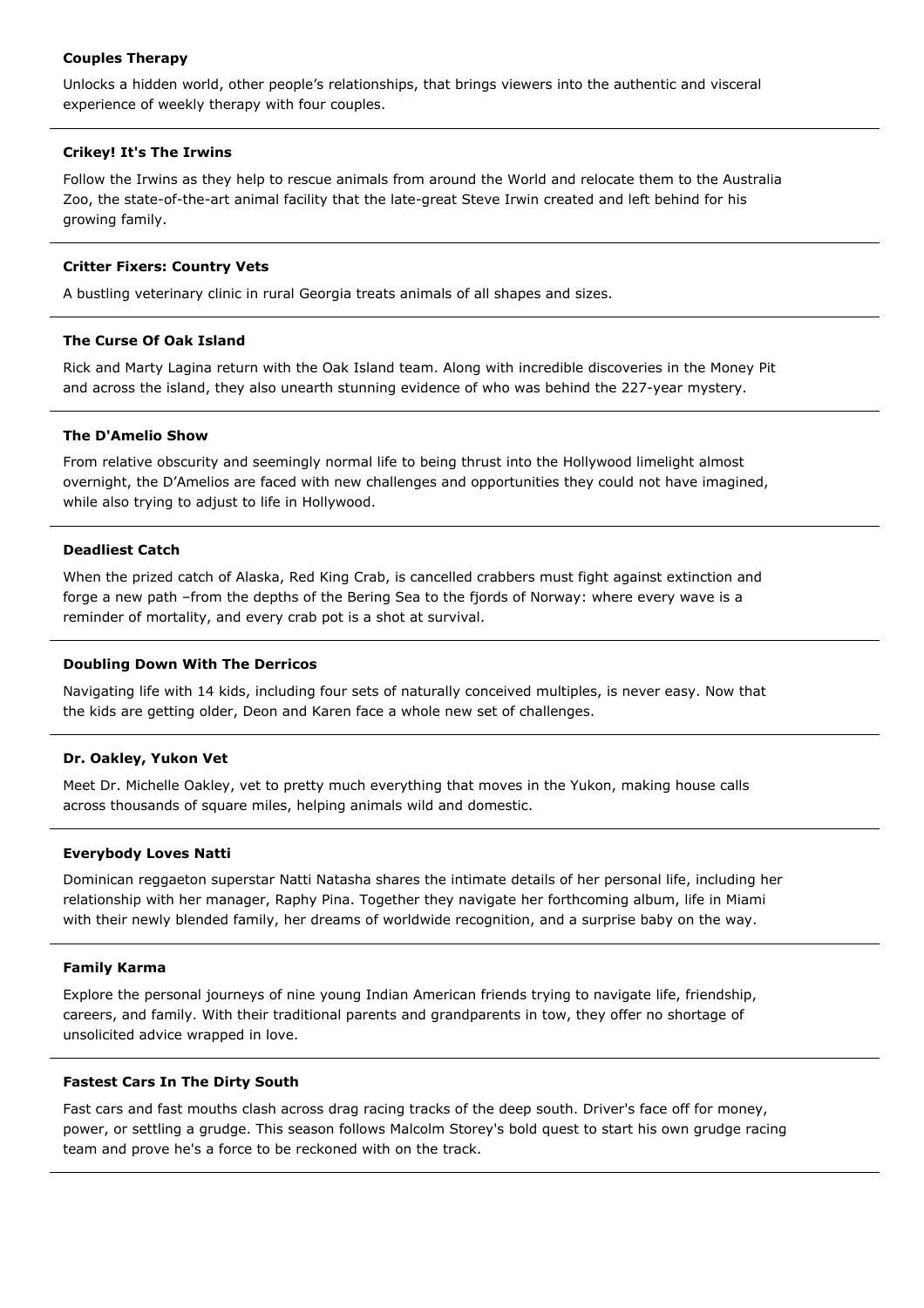# **The First 48**

Behind the scenes of real-life investigations, following homicide detectives in the critical first 48 hours of murder investigations. This series offers access to crime scenes, interrogations, forensic processing and more as detectives search for justice for grieving loved ones, friends, and their communities.

# **Gold Rush**

American pioneers who put everything on the line in the hunt for millions in gold. Embedded film crews follow the five month mining season as miners race to get as much gold as possible, battling the odds to win their piece of the American Dream.

# **Growing Up Chrisley**

Chase and Savannah are back in Nashville where they are embracing adulthood a bit closer to home. As they each enter new phases of their lives, the brother-sister duo find themselves at a crossroads in their own romantic relationships.

### **Heartland Docs, DVM**

Ben and Erin Schroeder live and work among farmers in the heart of America. Here, blizzards, tornados and heat waves present a wide range of challenges, which only the most passionate vets are qualified to handle.

# **Intervention**

Returns to confront the most dangerous drug epidemic America has experienced in the past century, The Fentanyl Crisis. Anchored in California, which is home to 3 of the largest fentanyl import hubs in the country.

### **The Kardashians**

Kris, Kourtney, Kim, Khloé, Kendall, and Kylie bring cameras back to reveal the truth behind the headlines. From the pressures of running billion-dollar businesses to the joys of playtime and school drop-offs, this series brings viewers into the fold with an honest story of love & life in the spotlight.

### **Kendra Sells Hollywood**

Kendra Wilkinson takes on a new career as a real estate agent in LA's red hot market. With only eight weeks to land a spot at one of the most prestigious property firms in the world, this single mom has to prove she's got what it takes to sell Hollywood.

### **Ladies Who List: Atlanta**

Six successful, self-made Black businesswomen, including top-producing brokers, high-profile attorneys, and luxury agents, thrive in Atlanta's competitive real estate market. Bound together by their friendships and the clients they serve; these bosses rely on each other for professional and emotional support as they navigate their ever-changing business and personal relationships.

### **Leave It To Geege**

Leave it to Geege provides a glimpse into the chaos and charm of this authentic modern family. Centered around Geege, an advocate for autism acceptance, she's dedicated to helping others navigate the ups and downs of raising an autistic child following her first-hand experience with her non-speaking 19-year-old son Pootie.

### **Life After Death With Tyler Henry**

Viewers experience the power of medium Tyler's readings, get insight into what it means to live with such a gift, mentally, physically and spiritually, and follow along on Tyler's journey to discover both his gift and where he really comes from.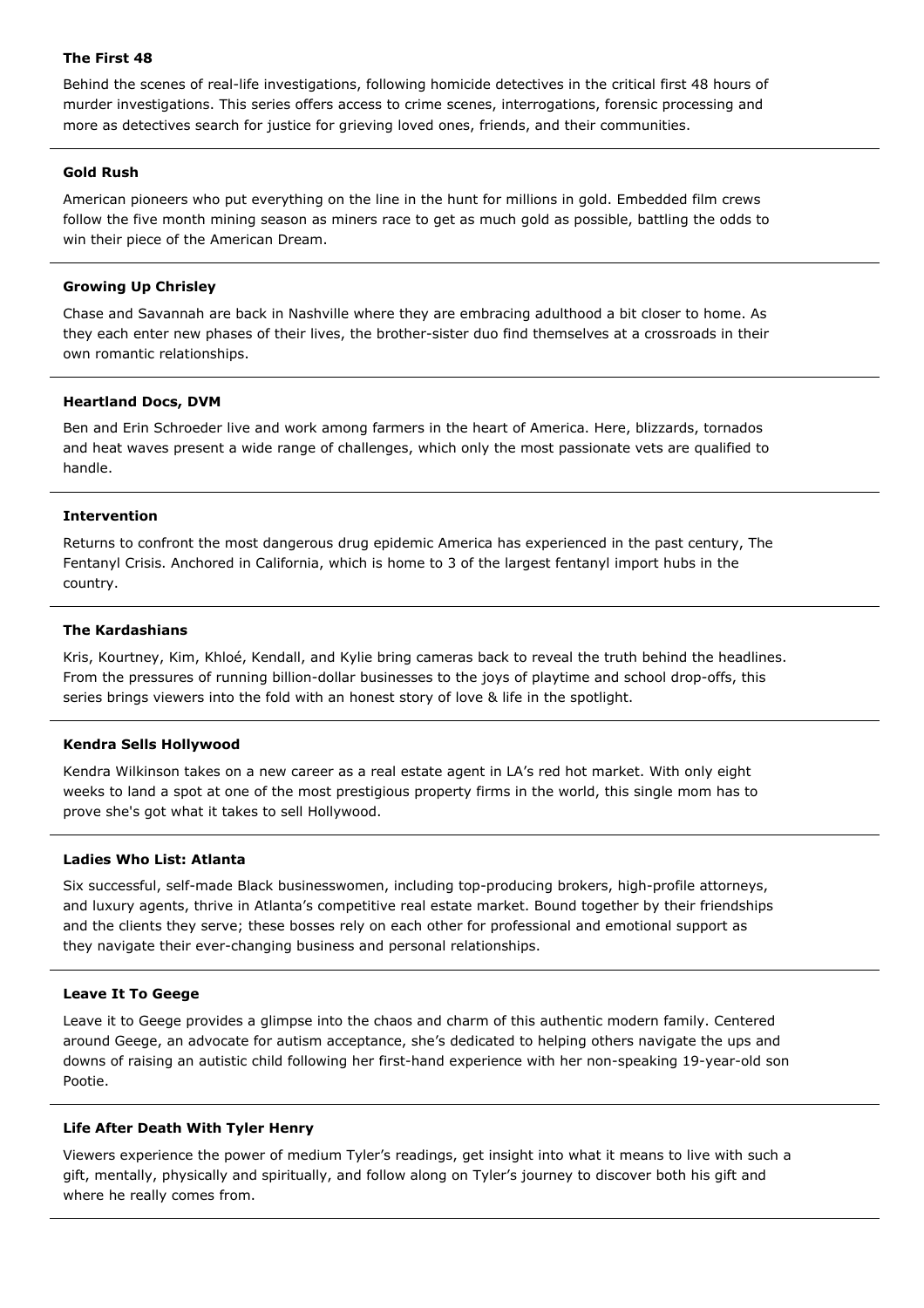# **Life Below Zero**

Takes viewers deep into an Alaskan winter to meet tough, resilient residents as they try to stay one step ahead of storms and man-eating beasts to survive the season.

### **The Lost Kitchen**

Erin French followed her passion and opened a restaurant in her hometown of Freedom, Maine. Travelers from all over the world gather at The Lost Kitchen to enjoy Erin's locally inspired and sourced menu.

# **Love Off The Grid**

Discover how four city-dwellers give up their homes to pursue love in the wilderness.

# **Love On The Spectrum U.S.**

People on the autism spectrum look for love and navigate the changing world of dating and relationships.

### **March**

Showcases the eclectic and energetic college students of Prairie View A&M University's Marching Storm, drum majors, dancers, flag team, and section players, chronicling their journey to become the highestranked HBCU marching band in the land while preserving the legacy and culture of the university's rich history.

# **Married At First Sight**

Documents 10 brave singles who agree to meet their spouse at the alter and marry. After the eight-week experiment comes to an end, each couple will make the biggest decision of their lives: to stay married or get a divorce.

# **Married To Medicine: Atlanta**

The ladies face unprecedented times when the pandemic hits. With some of the ladies working on the frontlines while also getting involved in important social justice movements, they are still dealing with all of the drama in their personal circle.

# **Million Dollar Listing Los Angeles**

Powerhouse agents Josh Flagg, Josh Altman, Tracy Tutor, James Harris, David Parnes and Fredrik Eklund continue to navigate huge deals, huge homes and huge egos in one of the hottest real estate markets in the world.

### **Million Dollar Wheels**

Follow a diverse group of the top luxury car dealers in LA as they stake their claim to the most exclusive vehicles in existence for an elite clientele. But until the money hits, every deal is up for grabs.

### **Moonshiners**

Every spring, a fearless group of men and women venture deep into the woods of Appalachia, defying the law, rivals and nature itself to keep the centuries-old tradition of craft whiskey alive.

### **My Unorthodox Life**

Follow Julia Haart, Elite World Group CEO and a former member of an ultra-Orthodox Jewish community, and her adult kids.

### **Naked And Afraid Of Love**

16 singles ready to find love on an unforgettable island paradise strip down and bare it all to answer the question: what happens when we remove the comforts of modern dating and are at our most vulnerable both physically and mentally?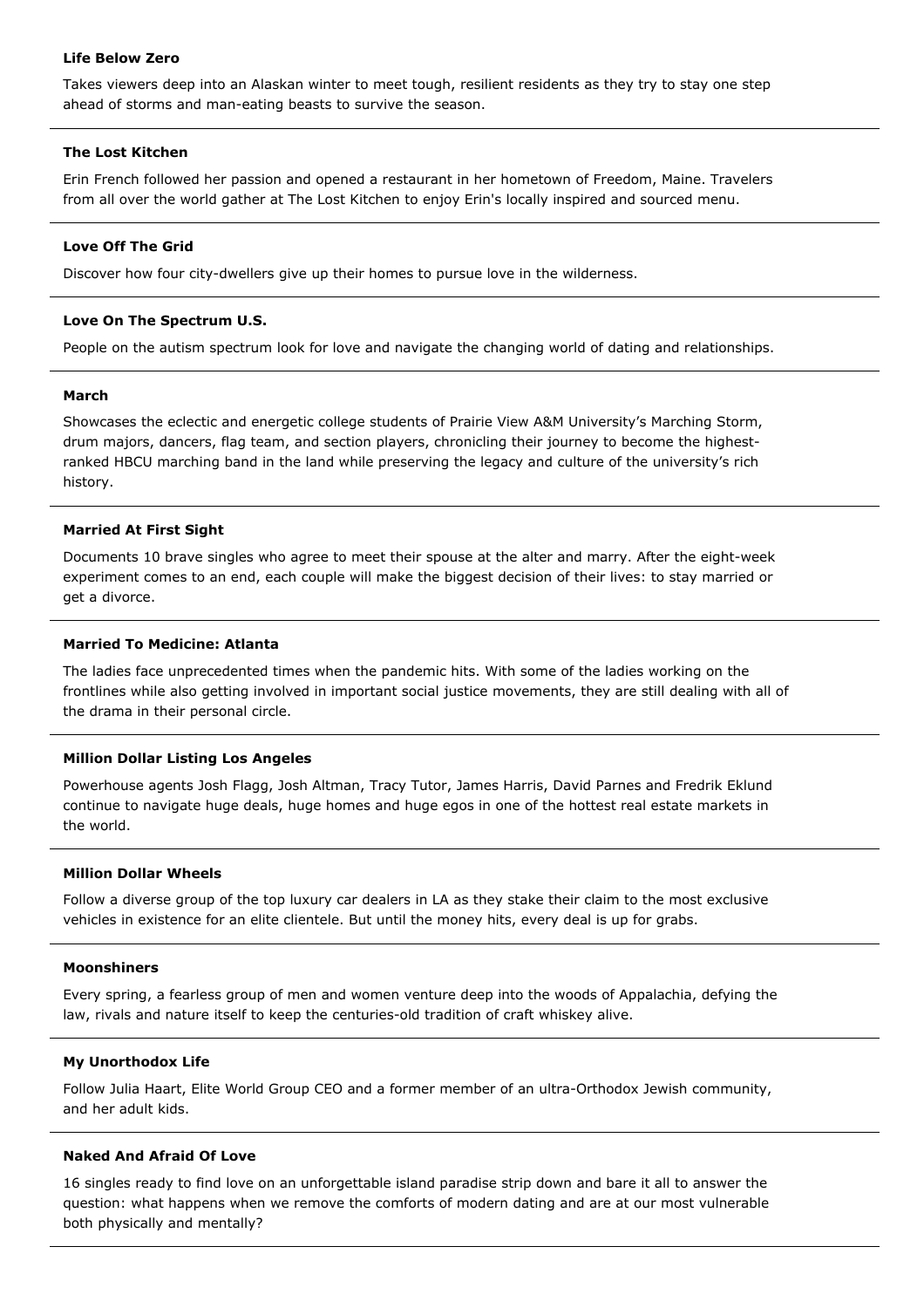# **Naked And Afraid XL**

The ultimate test of survival is taken to new extremes as 12 of Naked and Afraid's best return to test themselves like never before. These survivalists must raise the bar as they take on the deadly swamps of Louisiana for an epic, never-before-attempted 60-day challenge.

# **Nightwatch**

Chronicles the sacrifice and heroism of the first responders in New Orleans. The EMTs and paramedics respond to everything from COVID-related cases to violent incidents. While the rest of the city sleeps, NOEMS take on the night shift to keep the residents and visitors of New Orleans safe.

# **911 Crisis Center**

Brings viewers behind-the-scenes of the fast-paced, high-stakes world of a dynamic 911 call center outside of Cleveland, OH. This is a look at 911 dispatchers as they take on a never-ending bombardment of panicstricken callers, and save lives.

# **90 Day Fiancé**

American suitors and their foreign lovers have 90 days to meet the family, book a venue and say their vows to live happily ever after, or not. Using a K-1 "fiancé" visa, the couples are required to get married within 90 days, or return to their home countries.

# **Paris In Love**

Along with her fiancé, family and friends, Paris Hilton plans the most "sliving" wedding of all time while also working, relaxing and prepping for her journey as a potential mom.

# **Pig Royalty**

Families showcase pigs across Texas. These prized swine and the people who raise them are some of the fiercest contenders around, uncovering what it takes to bring home the bacon.

### **Pop Goes The Vet With Dr. Joya**

Veterinary dermatologist Dr. Joya and her staff take care of their patients in an animal dermatology clinic in Kentucky.

### **The Real Housewives Of Beverly Hills**

Follow the glamourous lives of eight women: Kyle Richards, Lisa Rinna, Erika Girardi, Dorit Kemsley, Garcelle Beauvais, Sutton Stracke, Crystal Kung Minkoff, and Kathy Hilton. Relationships are tested as they navigate their friendships with the demands of family, businesses, and obstacles in between.

### **The Real Housewives Of Miami**

Six of the most influential and connected women live life to the fullest in the sunny city where both the party and the drama never stop.

### **The Real Housewives Of Potomac**

Follow the upscale lives of seven intriguing, dynamic women: Gizelle Bryant, Karen Huger, Ashley Darby, Robyn Dixon, Candiace Dillard Bassett, Dr. Wendy Osefo and Mia Thornton all of whom have fought for their places in this society by way of legacy or marriage.

### **The Real Housewives Ultimate Girls Trip**

For the first time in television history, universes collide as iconic Housewives from different cities come together for the ultimate girls' trip to beautiful Turks and Caicos.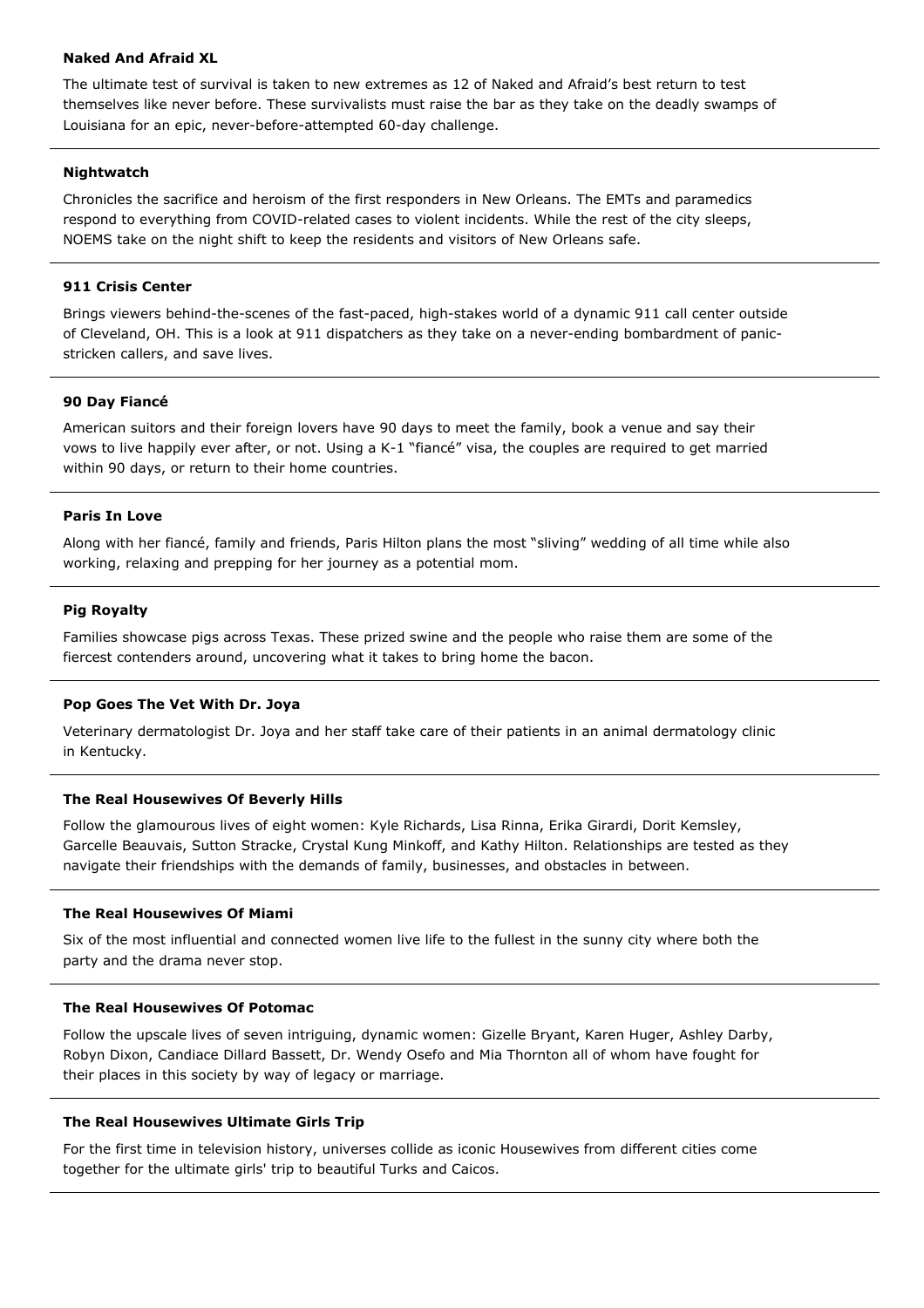### **The Real World Homecoming: New Orleans**

The roommates from The Real World New Orleans are reuniting for the first time in 22-years. A decades long feud quickly resurfaces between Melissa and Julie. Danny reveals Julie's past betrayal, prompting Julie to alienate herself. Everyone is taken aback by David's re-introduction as Tokyo, along with his new look.

# **RuPaul's Drag Race: Untucked**

Provides viewers with a pass to the backstage drama as the queens anxiously await their fate and who will need to lip-sync for their life to avoid the week's elimination.

# **Selling Sunset**

The elite real estate brokers at The Oppenheim Group sell the luxe life to affluent buyers in LA. The drama ramps up when a new agent joins the team.

# **Selling The Hamptons**

Follow six Hamptons-based real estate agents from Nest Seekers International, aiming to make their mark in the elite East-End real estate market.

### **Summer House**

Follow a group of friends hustling during the week in NYC and spending their weekends out East with epic parties, dramatic love triangles and of course, rosé all day.

# **Sweet Life: Los Angeles**

Tight-knit childhood friends pursue their dreams in the heart of South Los Angeles, offering a unique and aspirational look at what it means to be young, Black, and full of ambition.

### **Tampa Baes**

As the Tampa Baes navigate their careers, romances, and social lives, they also have to deal with a rivalry in their friend group between the two power couples at the center of the scene, Haley and Brianna and Summer and Marissa.

### **Twentysomethings: Austin**

Welcome to Austin! Sex, love, and stand-up, these 20-somethings are ready to live the dream.

### **We're Here**

Debuting on National Coming Out Day, this season follows renowned drag queens Bob the Drag Queen, Eureka O'Hara and Shangela as they continue their journey helping people throughout small-town America to participate in one-night drag shows, and express their genuine selves in front of their families, friends and communities.

### **Welcome Home Nikki Glaser?**

Follow Nikki as new life events take her back to her roots in her hometown of St. Louis, MO. Nikki navigates friends, family, and romance as a homegrown local celebrity.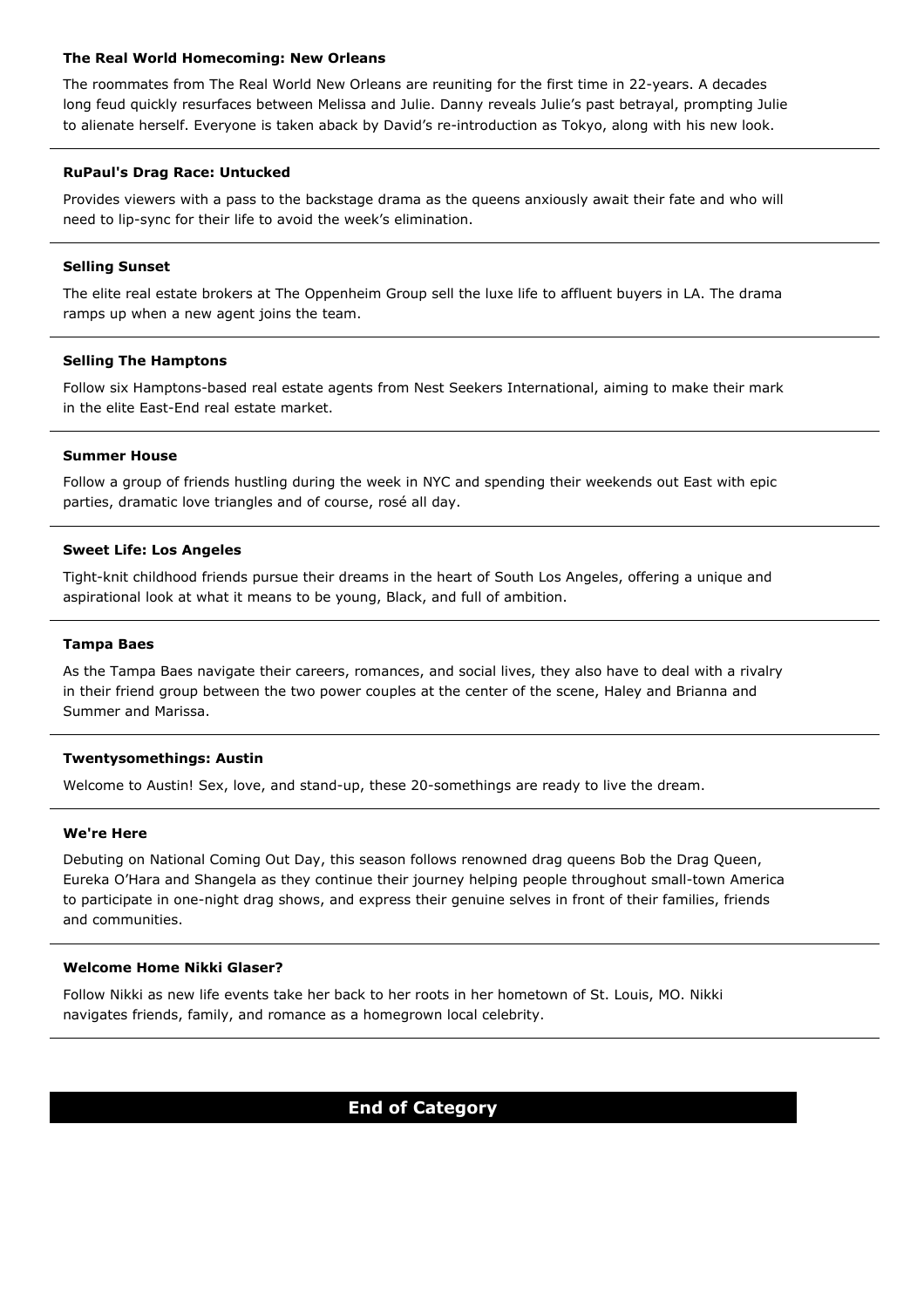### **About Last Night**

Ayesha and Stephen Curry host the ultimate date night challenge that finds three couples competing in games to discover who knows their partner best, and win up to \$25,000 for a charity of their choice.

#### **Alone**

10 participants fight to survive in the wilderness on the shores of Chilko Lake, British Columbia. Not only must they endure hunger, loneliness, and the elements, but this season, they also face the deadliest predator in North America: the grizzly bear.

### **Alter Ego**

A singing competition where contestants perform like never before, as their dream avatar.

### **The Amazing Race**

Eleven 2-person teams, each with a pre-existing relationship, race around the world while struggling to avoid elimination and vying to win a grand prize of one million dollars.

# **America's Got Talent**

Welcomes acts of any age and any talent, as they compete for the chance to win a \$1 million grand prize and try to impress the judging panel of Simon Cowell, Howie Mandel, Sofia Vergara, and Heidi Klum.

# **American Idol**

Historic 20th season full of talent from all genres, with hopefuls auditioning from all over the country. Judges Katy Perry, Lionel Richie & Luke Bryan continue to search for the next American Idol. America crowned Noah Thompson the winner of Season 5 of American Idol.

#### **American Ninja Warrior**

Athletes from all walks of life and every corner of the country come together to take on the world's toughest obstacle courses.

#### **American Song Contest**

The U.S. version of "Eurovision Song Contest", features live original musical performances, representing all 50 states, five U.S. territories and our nation's capital, competing to win the country's vote for the Best Original Song.

### **The Bachelor**

Midwesterner Clayton Echard is a throwback romantic looking for a partner, a great love and a best friend.

### **The Bachelorette**

A single bachelorette dates multiple men over several weeks, narrowing them down to hopefully find her true love.

#### **Bake Squad**

Expert bakers elevate desserts with next-level ideas and execution. Now the battle is on to win over clients in need of very special sweets.

#### **Baker's Dozen**

Passionate amateur bakers will go head-to-head with seasoned professionals. Which of the 13 bakers has what it takes to create the next viral baking sensation, win the golden rolling pin and take home the cash prize?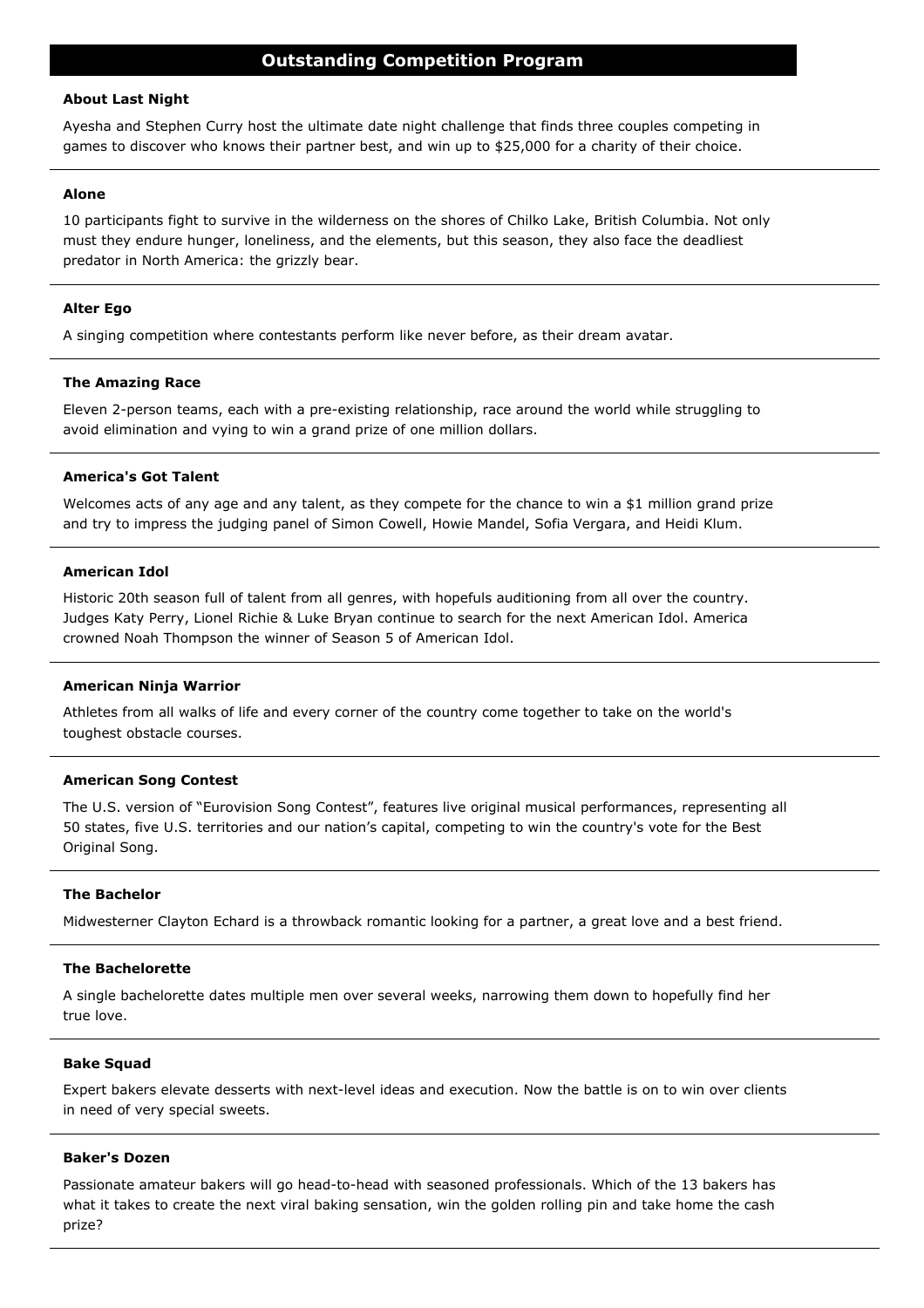# **Baking It**

A holiday competition series in which eight teams of two talented home bakers join Maya Rudolph and Andy Samberg's winter cabin for a celebration of culinary holiday traditions.

### **Battlebots**

People of all ages and backgrounds spend months building their own fighting machines and then face instant destruction in the BattleBox arena. All to win glory and the ultimate prize: The Giant Nut.

# **Beat Bobby Flay**

Skilled chefs compete for the opportunity to cook against culinary master Bobby Flay. The action starts with two talented cooks going head-to-head in a culinary battle, and the winner proceeds to round two for the ultimate food face-off against the famed chef.

# **Big Brother**

Follows a group of people living together in a house outfitted with high-definition cameras and microphones recording their every move, 24 hours a day. Each week, the Houseguests will vote someone out of the house. The last remaining Houseguest will receive the grand prize of \$500,000.

# **The Boulet Brothers' Dragula**

Hosted by the Boulet Brothers, the fourth season will feature drag artists from around the world for the first time competing in challenges from costume creation and makeup artistry to live performance and acting with the winner taking home a \$100,000 grand prize, largest in show's history.

# **Bullsh\*t The Game Show**

Contestants strive to correctly answer difficult trivia questions. And when they can't, they simply move on to plan B, lying through their teeth.

# **Capital One College Bowl**

Hosted by Peyton Manning, with his brother Cooper Manning serving as sidekick, the series challenges college students out of the classroom and puts their knowledge to the test as they compete for academic scholarships.

# **The Celebrity Dating Game**

Hosted by actress and singer-songwriter Zooey Deschanel and singer-songwriter Michael Bolton, a wink at modern dating with a roster of celebrity singles from television, music, comedy, reality TV and feature film in their pursuit to find love.

### **Celebrity Game Face**

Hosted by Kevin Hart, follow celebrity contestants as they go head-to-head in a series of at-home games with the hopes of winning the "Hart of Champion" trophy and are awarded money for their charity of choice.

### **The Challenge: Spies, Lies & Allies**

Kicks off with 34 challengers from around the world. Elite U.S. Agents join forces with International Operatives, armed with killer competitive instincts. These agents will be tested both mentally and physically to win their share of one million dollars.

# **The Chase**

Victoria Groce, Brandon Blackwell and Buzzy Cohen join returning Chasers Brad Rutter and James Holzhauer as Sara Haines hosts the game. Three competitors must pit their wits and face off against a Chaser, a ruthless quiz genius determined to stop them from winning cash prizes.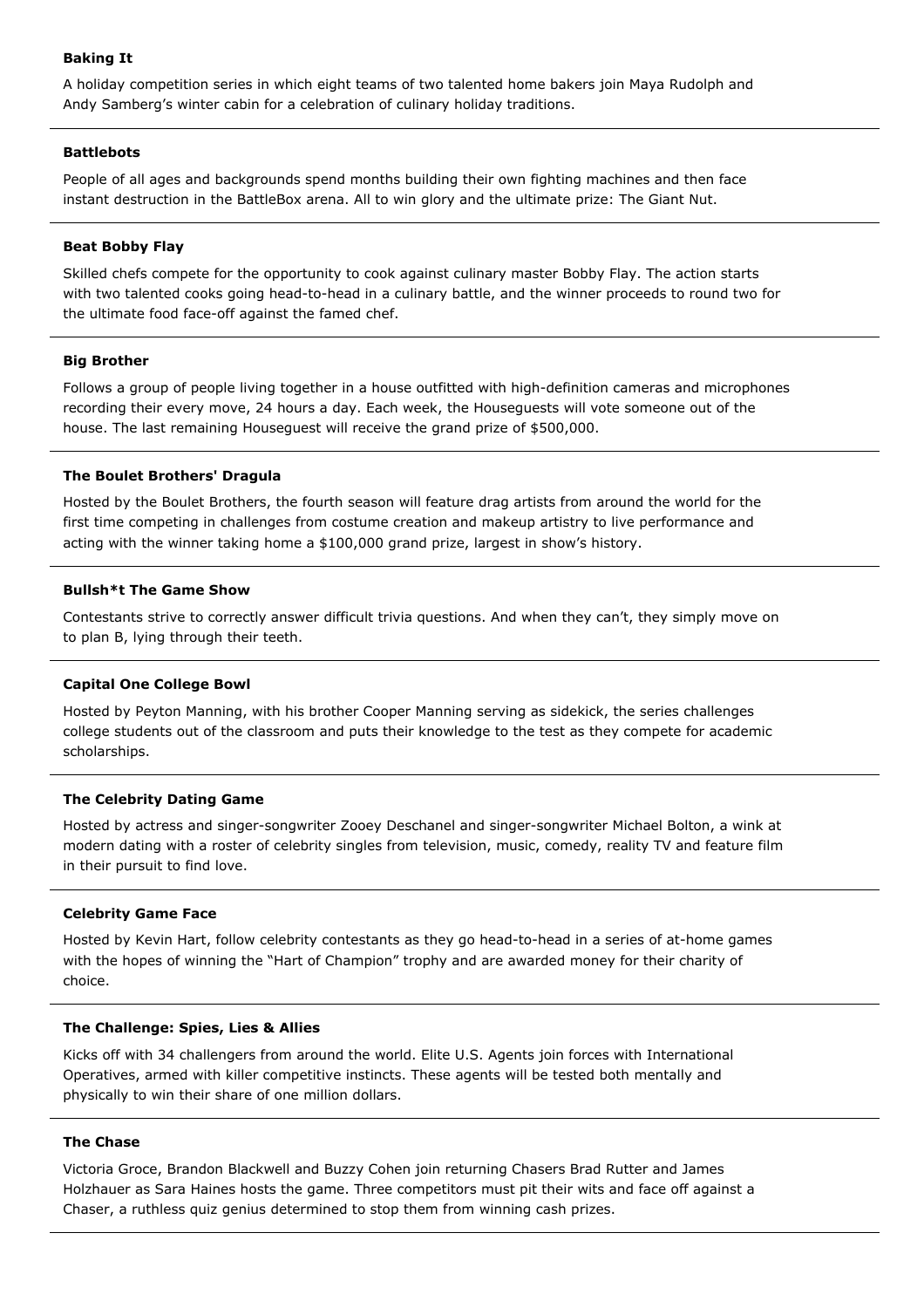# **Chopped**

All about skill, speed and ingenuity where four up-and-coming chefs compete before three expert judges and take everyday items and turn them into an extraordinary three-course-meal. Course by course, the chefs will be chopped from the competition until only one winner remains.

# **The Circle**

Status and strategy collide in this social experiment and competition show where online players flirt, befriend and catfish their way toward \$100,000.

### **Clash Of The Cover Bands**

Features 20 of America's best tribute acts, where everyday people transform into international music icons and take the stage to compete for a big cash prize and a once-in-a-lifetime chance to perform on The Tonight Show Starring Jimmy Fallon.

### **Come Dance With Me**

Talented young dancers from across the country invite one untrained family member who has supported their dance dreams to be their partner, for a chance to strut their stuff for a grand prize.

### **The Courtship**

Ms. Nicole Rémy is transported back to Regency-era England in the hope of finding love as 16 eligible suitors attempt to win Ms. Rémy's heart and the approval of her trusted court.

### **Crime Scene Kitchen**

The bakers head back into the kitchen to take on a new delicious challenge.

### **The Cube**

Hosted by Dwyane Wade, contestants endure seemingly simple physical and mental tasks, all while confined in 'The Cube,' an intimidating glass box with its own mind and attitude, in the hope of winning \$250,000.

### **Dancing With The Stars**

Celebrities perform choreographed dance routines that are judged by ballroom experts Len Goodman, Carrie Ann Inaba, Bruno Tonioli and Derek Hough. Hosted by Tyra Banks.

#### **Domino Masters**

Teams of domino enthusiasts face off in a domino toppling and chain reaction tournament. Sixteen skilled teams will compete against each other in ambitious domino building challenges to be crowned the country's most talented domino topplers.

### **Family Game Fight**

Testing brains, brawn and family bonds with Kristen Bell and Dax Shepard serving as both hosts and competitors. Each episode will see the twosome part ways and be "adopted" into a family to compete in a series of games with \$100,000 up for grabs.

### **Fast Foodies**

Culinary masters Kristen Kish, Jeremy Ford and Justin Sutherland compete to perfectly recreate, then skillfully reimagine a celebrity guest's favorite fast food dish as they try to win the Chompionship Trophy.

#### **FBOY Island**

Three gorgeous women search for commitment among 24 suitors but for a shot at love and the \$100,000 prize, they'll have to figure out who's really a "nice guy" and who's a self-proclaimed "FBoy."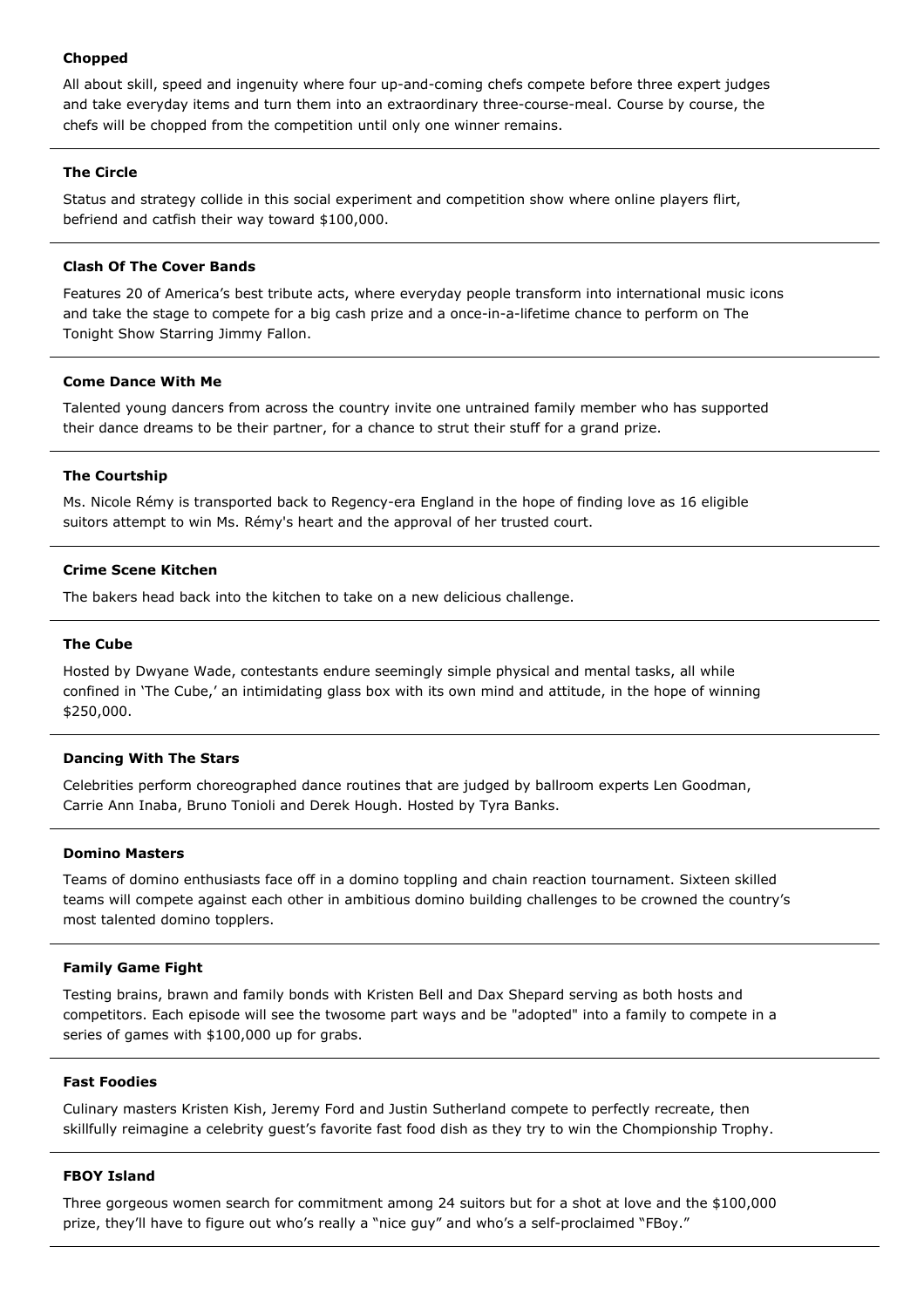### **Finding Magic Mike**

Fearing they've lost their mojo, ten men bare their souls, and bodies, for an opportunity to perform on the Magic Mike Live stage in Vegas and take home \$100,000.

# **Foodtastic**

Highly skilled artists create extravagant scene work and larger-than-life sculptures made entirely out of food. From vegetables and butter to fruit and cheese, these everyday items are transformed into works of art.

# **Forged In Fire**

The art and craft of forging metal goes back thousands of years. Challenging modern blacksmiths to recreate tools and weapons from history.

# **Frogger**

Bringing the beloved 1980s video game to life as contestants leverage both strategy and strength to take on supersized crossings amid daring obstacles, featuring landings and wipeouts along the way.

### **Full Bloom**

Follows ten up-and-coming florists as they compete for a \$100,000 grand prize to kickstart their business and make the world a little bit more beautiful.

### **Getaway Driver**

Michelle Rodriguez brings the ultimate driving fantasy to life as 24 elite drivers get behind the wheel in a real-life, high-speed chase. Can the getaway drivers evade their pursuers, find an exit and escape, or will their cars pay the ultimate sacrifice?

# **Go-Big Show**

Featuring monster trucks, alligator trainers, stunt archery and other radical feats, showcasing supersized talents and celebrating daring acts, as challengers battle to impress the judges and advance toward the \$100,000 prize. Bert Kreischer hosts with celebrity judges T-Pain, Rosario Dawson, Jennifer Nettles and Cody Rhodes.

### **Hell's Kitchen**

Aspiring chefs are put through a culinary academy to prove they have the endurance and skill to advance. At stake is a grand prize, including chef positions at some of Ramsay's restaurants around the country.

### **Holey Moley**

Showcases self-proclaimed miniature-golf lovers from around the country as they compete head-to-head through a series of matchups on an obstacle golf course.

### **The \$100,000 Pyramid**

Michael Strahan is back as host of The \$100,000 Pyramid, the word-association game in which two celebrities and their partners face off in a race against the clock to make it to the winner's circle and take home \$100,000.

# **The Hype**

Competing for a Co-Sign and \$150,000, up-and-coming streetwear visionaries elevate their cutting-edge designs and entrepreneurial hustle to prove their brand is the future of fashion.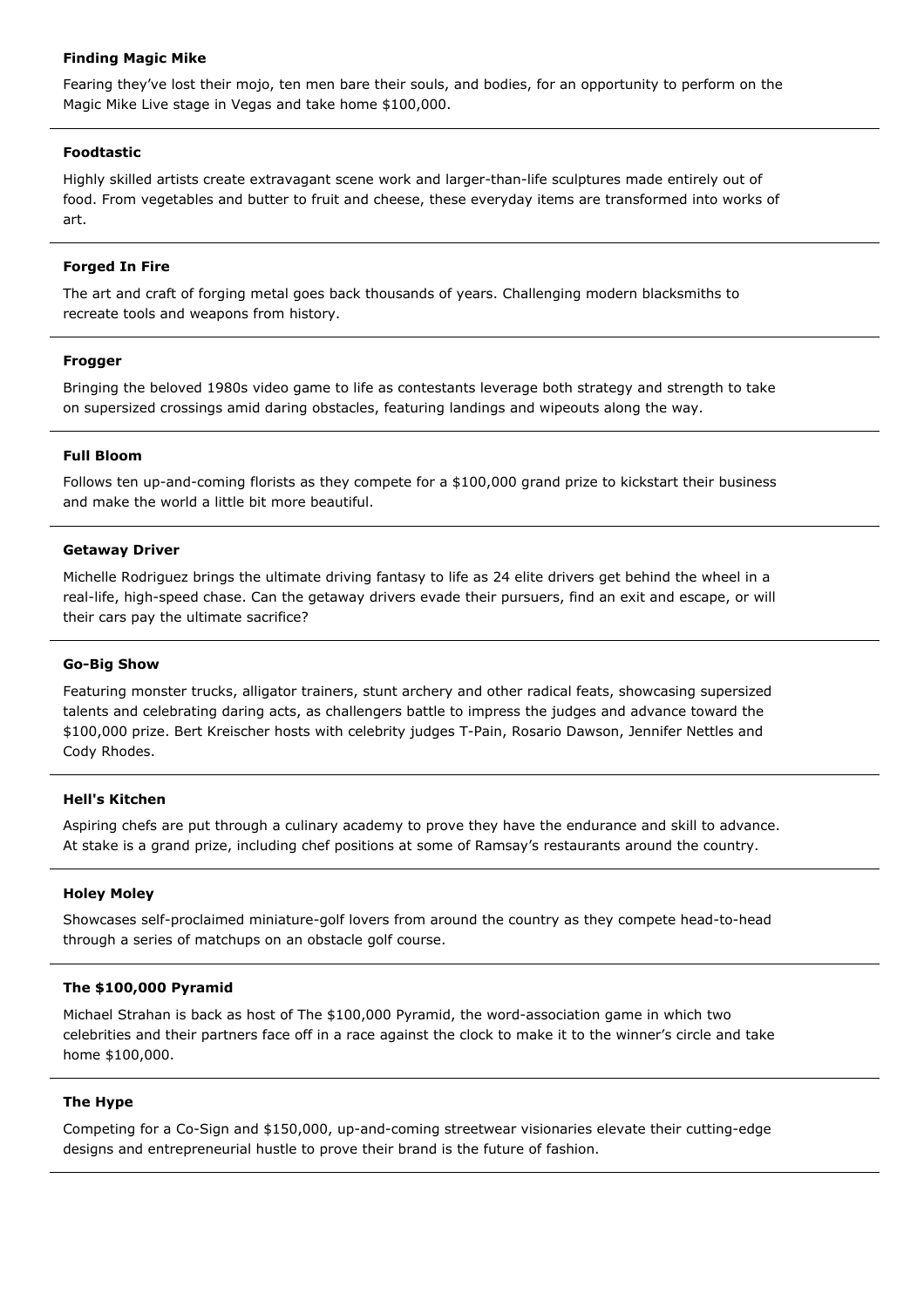# **I Can See Your Voice**

Hosted by Ken Jeong, a celebrity panel helps a contestant tell the difference between good and bad singers, without hearing them sing a note! With \$100,000 on the line, the contestant will weed out good singers from the bad, until the final secret singer duets with a musical superstar.

# **Joe Millionaire: For Richer Or Poorer**

Twenty women take up residence in a French chateau where they enjoy the attentions of a construction worker masquerading as a millionaire.

# **Legendary**

Voguing houses ignite the runway at extravagant balls, leaving a rotating panel of judges, including Leiomy Maldonado, Jameela Jamil, Law Roach, and Keke Palmer, to crown one house truly legendary with a \$100,000 prize.

# **LEGO Masters**

Teams of two LEGO enthusiasts compete against each other in brick-building challenges for a cash prize, the ultimate LEGO trophy and the grand title of LEGO Master.

# **Lizzo's Watch Out For The Big Grrrls**

Heading into her 2022 tour, multi-platform music icon Lizzo launches an open audition for her next Big Grrrl dancers. Creating a loving environment and utilizing mentors, choreographers and coaches, Lizzo welcomes 13 hopefuls to Hollywood for a chance to be chosen to take center stage at the Bonnaroo music festival.

# **Making It**

A lighthearted competition series reuniting two of pop culture's biggest BFFs, hosts Amy Poehler and Nick Offerman, and celebrating the creativity and craftiness in all of us.

# **Making The Cut**

Hosts Heidi Klum and Tim Gunn are joined by judges Winnie Harlow, world-famous supermodel, and fashion pop icon and Moschino Creative Director Jeremy Scott. Plus, additional judges will make cameos throughout the season, including Prabal Gurung and Shiona Turini.

### **The Masked Singer**

A top-secret singing competition in which celebrities face off while shrouded from head to toe in an elaborate costume, concealing their identity. The host, panelists, audience, and viewers are left guessing who is singing behind the mask. Each week, a singer is eliminated, and then reveals their true identity.

### **Moonshiners: Master Distiller**

The subculture of distillers carrying on the American backwoods tradition. Judged by Moonshiners legends, Mark, Digger, and Tim, America's top legal and outlaw shiners go head to head to see who has what it takes to be called Master Distiller.

# **Nailed It!**

Home bakers with a terrible track record take a crack at re-creating edible masterpieces for a \$10,000 prize.

### **Name That Tune**

Hosted by Jane Krakowski, the musical game show tests contestants' music knowledge as they battle in musical games for cash and prizes. Two players race against the clock to test their knowledge of songs performed by a live band with Randy Jackson as band leader.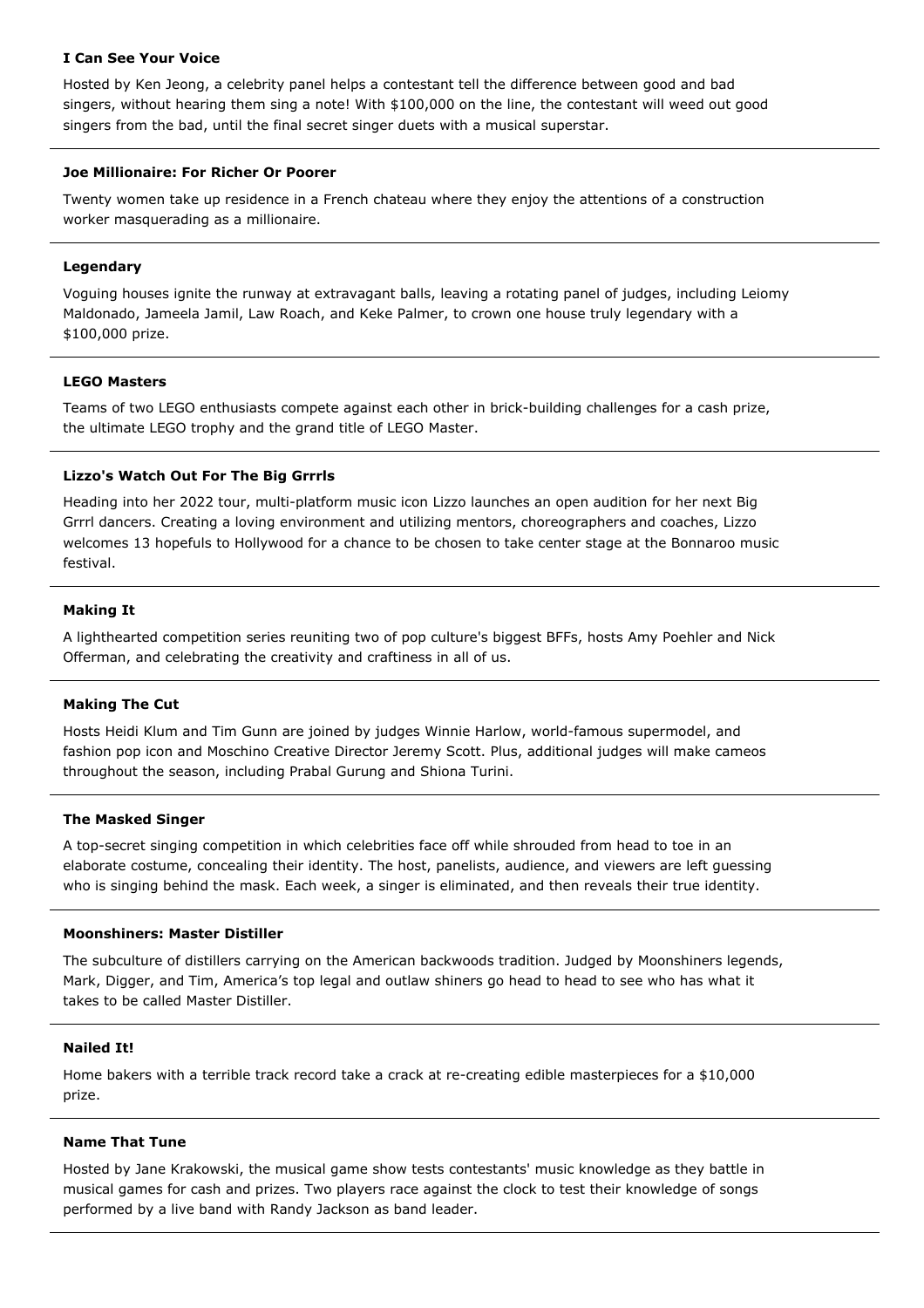# **Next Level Chef**

Fifteen contestants from around the country prepare to level up their cooking skills.

### **Penn & Teller: Fool Us**

Celebrating magic, featuring the legendary duo Penn & Teller, hosted by Alyson Hannigan. Aspiring magicians are invited to perform their best trick, try and fool the world-famous duo. Those who succeed win the right to perform with Penn & Teller.

### **Press Your Luck**

Hosted by Elizabeth Banks, three contestants compete against each other, answering questions to earn spins on the Big Board. The contestants use their spins to win cash and prizes, while avoiding the WHAMMY, which could ultimately leave them with nothing.

# **Project Runway**

Returning mentor Christian Siriano, along with judges Nina Garcia, Brandon Maxwell and Elaine Welteroth, take on 16 new designers, each ready to prove they have what it takes to show a collection at New York Fashion Week and be the next great name in fashion.

# **Queen Of The Universe**

Brings drag queens from across the globe to battle it out in a singing competition for the ages. The Queens take center stage in an over the top live singing competition to see who reigns supreme.

# **Rat In The Kitchen**

A mix of professional chefs and passionate home cooks compete in a series of creative cooking challenges, while attempting to expose an undercover mole determined to undermine their chances at victory.

### **Rock The Block**

Hosted by craftsman Ty Pennington, eight home renovation and design experts pair up to transform identical three-story suburban properties in just one month. With a \$225,000 budget and a lot of teamwork, the dueling duos hope to win bragging rights and their names on a street sign.

### **RuPaul's Drag Race**

Hosted by RuPaul, America's most sickening queens compete in fashion and performance challenges in hopes of snatching the crown as the next drag superstar.

# **School Of Chocolate**

Eight pros study the art of chocolate under the tutelage of a famed chocolatier. But only one will be best in class and win the chance of a lifetime.

### **Snoop & Martha's Very Tasty Halloween**

Hosted by Snoop Dogg and Martha Stewart, featuring talented bakers who face off in a delectable Halloween showdown. Teams of three bakers are tasked with baking and building a full-sensory 12'x12' Halloween world that people can explore, taste and devour.

# **Sparklers**

A cooking and wine pairing competition show featuring sparkling wine from around the world. All 13 episodes star a diverse cast of food and wine professionals who judge each other, pitting friends against each other, as they decide who wins it all.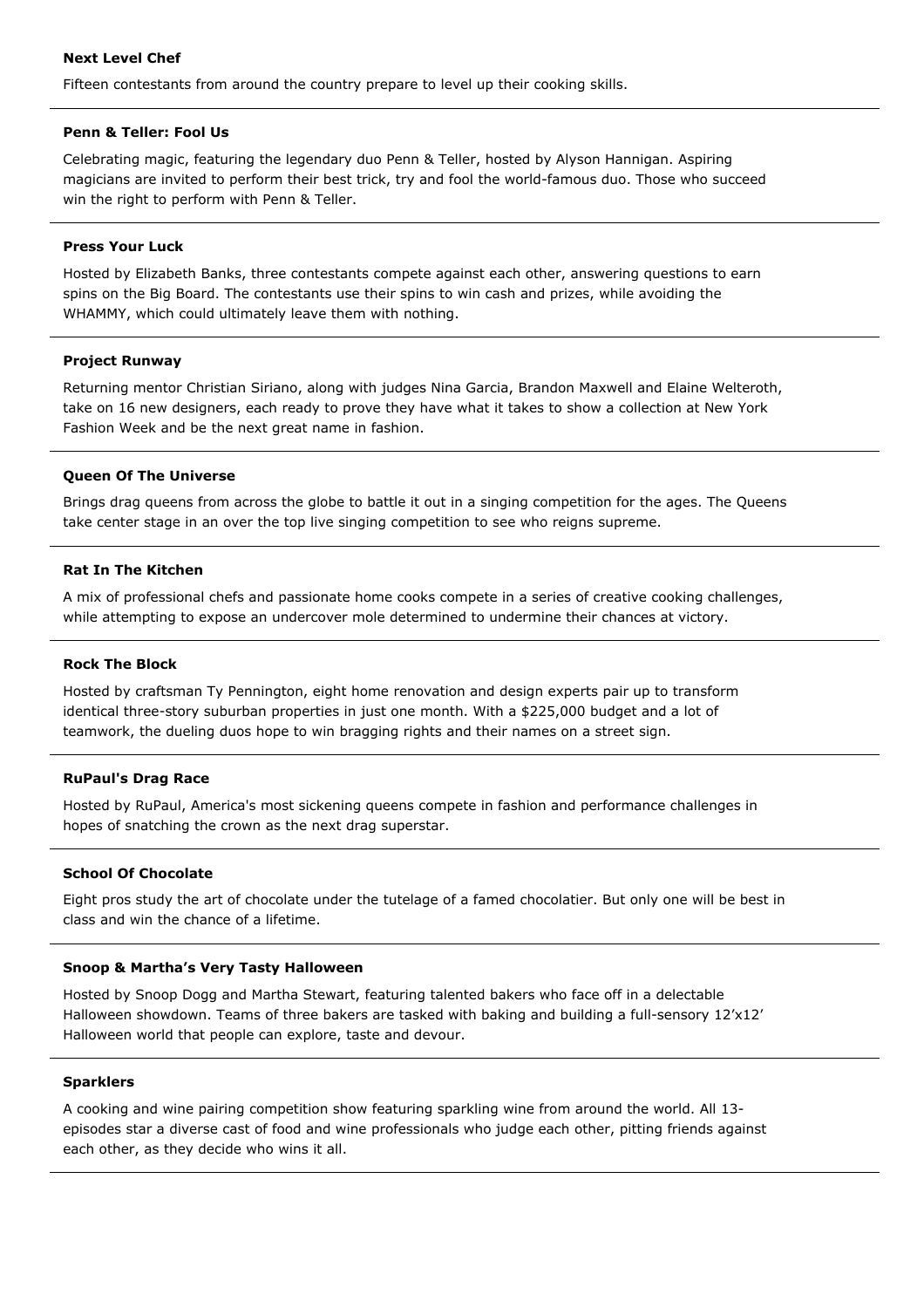### **Supermarket Sweep**

Hosted by Leslie Jones, three teams of two, clad in iconic colorful sweatshirts, compete against one another, using their grocery shopping skills and knowledge of merchandise, for the chance to play in the "Super Sweep" in hopes of winning the \$100,000 prize.

# **Survivor**

18 new contestants head to the islands of Fiji to attempt to outwit, outlast and outplay each other to win a million dollars.

# **That's My Jam**

Hosted by Jimmy Fallon. Each episode features two teams of celebrities competing for a charity in a series of music, dance, and trivia-based games and musical performances.

# **To Tell The Truth**

Hosted by Anthony Anderson. A panel of celebrity guests is tasked with guessing who is sworn to tell the truth & who may be deceiving them.

### **Top Chef**

Returns in Houston with host Padma Lakshmi, Head Judge Tom Colicchio and Gail Simmons. 15 talented chefs from across the country vie for the coveted title bringing their unique skillsets, variety of cuisines and gamut of flavors.

# **Tough As Nails**

Americans roll up their sleeves and get their hands dirty to keep America running. Competitors are tested for their strength, endurance, life skills and mental toughness in challenges that take place at real-world job sites.

### **Tournament Of Champions**

Guy Fieri hosts this bracket-style culinary tournament where 32 talented chefs representing the east and west go head-to-head in sudden-death matches where the randomizer determines the elements of the challenge and their fate is decided by a panel of food icon judges.

### **12 Dates Of Christmas**

Natasha Rothwell narrates. A rom-com in real life complete with cozy sweaters, mistletoe kisses, and surprise twists, as three single "leads" attempt to find a special someone to bring home for the holidays.

### **The Voice**

Ariana Grande claims her red chair alongside returning coaches Kelly Clarkson, John Legend and Blake Shelton as they vie to discover and coach the next singing phenomenon.

# **The Wall**

Hosted by Chris Hardwick. Rules are simple: get a question correct and a green ball will fall and add the slot value to the winning total. Miss a question and a red ball will fall and deduct from the total.

### **Weakest Link**

Teams compete to answer rapid-fire trivia, with the weakest contestant eliminated after each round. Hosted by Jane Lynch

### **Wipeout**

Each game features multi-stage obstacle courses designed to challenge competitors, while delivering surprising wipeouts. And of course, the iconic staple of the show, the big balls, have returned with a vengeance.